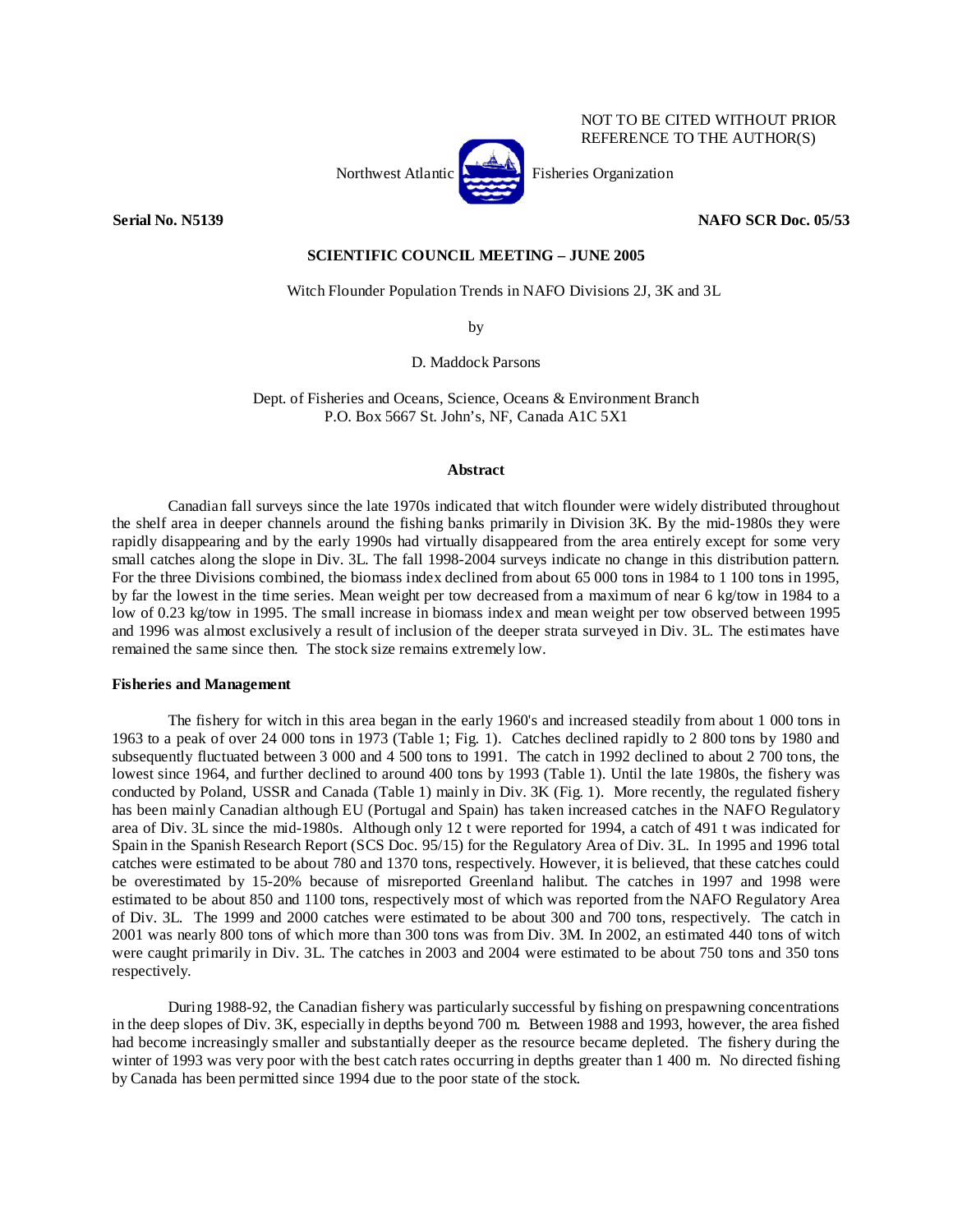The stock has been regulated by TAC since 1974 (first introduced by ICNAF) and managed by Canada within its zone since the introduction of the 200 mile national limit and has been under moratorium from 1995 to the present (Fig. 1). Because of the poor state of the stock, the NAFO Fisheries Commission agreed to extend the moratorium to the NAFO Regulatory Area in 1998 and has continued to 2004.

## **Canadian Research Vessel Surveys**

## *Distribution*

Changes in spatial distribution patterns of witch flounder over the 20 year history of the surveys from 1978- 97 were presented in a previous assessment as graphical distribution maps (SCR Doc. 98/64). Survey distribution data from the late 1970s and early 1980s indicated that witch flounder were widely distributed throughout the shelf area in deeper channels around the fishing banks primarily in Div. 3K. By the mid-1980s, however, they were rapidly disappearing and by the early 1990s had virtually disappeared from the area entirely except for some very small catches along the slope and more to the southern area. They now appear to be located only along the deep continental slope area, especially in Div. 3L both inside and outside the Canadian 200-mile fishery zone. The results from the fall surveys over the past several years (see Bowering 1998; 1999; 2000; 2001; 2002) confirm this distribution pattern remains as indicated by the 2003 and 2004 survey results in Fig. 2.

# *Biomass and Abundance Indices*

 Stratified-random research vessel surveys have been conducted in the fall in Div. 2J, 3K and 3L since 1977, 1978 and 1981, respectively. As indicated above, up until 1994, the surveys were conducted using an *Engel* 145' high-rise groundfish trawl whereas the 1995-2004 surveys were carried out with a much more efficient *Campelen 1800* shrimp trawl. All data presented here are now in *Campelen 1800* trawl catch equivalents for 1977-94 with the actual data for 1995-2004.

For Div. 2J, biomass estimates ranged from as high as 5 900 tONS in 1986 to a low of less than 200 t in 2003 with a marginal increase in 2004 (Tables 2 and 14; Fig. 3a). Mean weight per tow peaked at 1.82 kg/tow in 1986 and declined to 0.09 kg/tow in 1995 (Tables 11 and 15; Fig. 3b). Since then values have remained at low levels, reaching an all time low of 0.05 kg/tow in 2003.

In Div. 3K, during 1979-85, there was a period of relative stability where most annual biomass estimates were near 50 000 tons (Tables 3 and 14; Fig. 3a). Since that time estimates have declined considerably to around 400 t in 1995, the lowest in the time series. Estimates increased slightly after 1995 ranging from 500-1 400 tons from 1996-2002 and in 2003 was around 650 tons. In 2004 the estimate increased to over 2 600 tons, although half of this estimate is attributable to a high catch in one stratum (Table 3; Fig. 3a). Corresponding to the period of higher biomass estimates (1979-85), the mean weights per tow in Div. 3K ranged from 8 to 13 kg/tow (Tables 12 and 15; Fig. 3b) and declined to a low of 0.09 kg/tow in 1995. Mean weights per tow have remained low since then and in 2002 were again at an all time low of 0.09 kg/tow. In 2003 mean weight per tow increased slightly to 0.13 kg/tow and in 2004 increased to 0.52 kg/tow, still much lower than the maximum observed.

For Div. 3L, biomass estimates varied generally between 7 000 and 13 000 tons from 1984 to 1990 but declined rapidly since then to a low of around 400 tons in 1995 (Tables 4 and 14; Fig. 3a). The 1996 estimate increased to 1 800 tons, however, more than half this estimate was based on the inclusion of deep water strata (at depths of 732-1 097 m) that weren't surveyed previously (Table 4). The 1997 estimate then declined to 1 100 tons although there was equal coverage to that of 1996 with 70% of the estimate attributed to the deeper strata. The 1998 estimate was similar to 1996 with more than half being attributed also to the inclusion of the new deeper strata. The 1999 estimate of about 800 tons was the lowest since the extension of the survey coverage to deeper water in 1996 with about 30% of the estimate accounted for by the new deep strata (Table 4; Fig. 3a). Little change occurred in the 2000 and 2001 surveys, however, the biomass and abundance in the deeper strata appear to have been declining since 1996 and contributed little to the survey estimates in these years (Table 4). In 2002, the increase in the estimate from 2001 (from 1 000 to 2 400 tons) was due almost entirely to the biomass estimate in one stratum and for 2003 was estimated to be again around 1 000 tons (Table 4). In 2004, difficulties with the Canadian autumn survey resulted in incomplete coverage, particularly in the deeper strata of Div. 3L (SCR Doc. 05/34). Since 1996,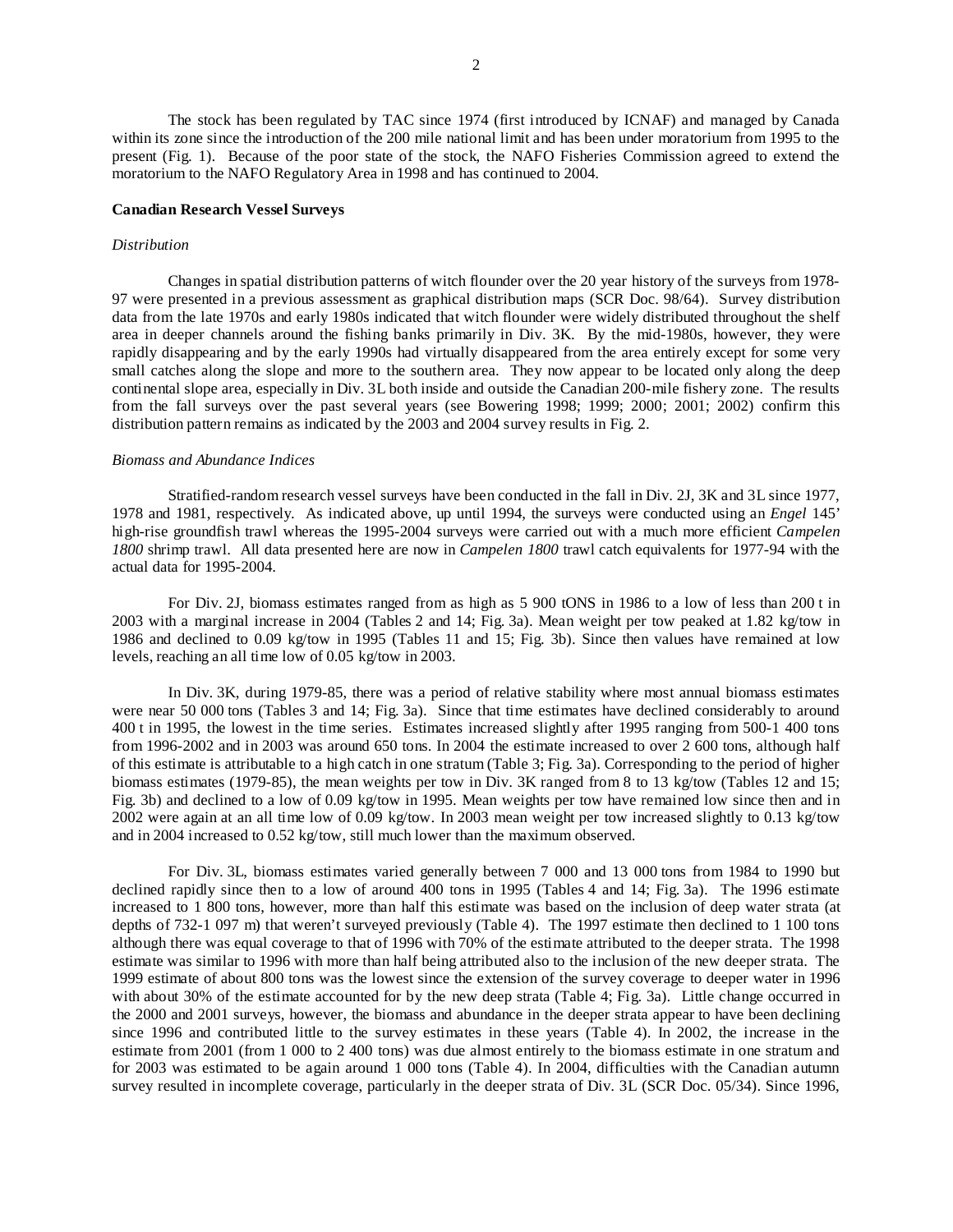these deeper strata (>731 m) have accounted for an average of 40% of the biomass estimate. The biomass estimate for 2004 in 3L was the lowest in the time series at 451 tons.

Mean weights per tow in Div. 3L (Tables 13 and 15; Fig 3b) ranged from 2 to 2.5 kg/tow in the early part of the survey series (1984-1990). A rapid decline in mean weight per tow then resulted in the lowest observed at 0.08 kg/tow in 1995. The inclusion of deep water strata (previously not surveyed) in 1996 explains the over threefold increase in mean weight per tow to 0.28 kg/tow. Mean weights per tow ranged from 0.14 to 0.38 kg/ tow from 1997-2003 and in 2004 was 0.10 kg/tow.

 The abundance indices followed similar trends as the biomass indices and are shown in Tables 5-7 and Table 16 for Div. 2J, 3K and 3L, respectively and illustrated in Fig. 3a by Division and Fig. 4; Table 16 for the divisions combined. The mean numbers per tow by Division are given in Tables 8-10 and Table 17, and are shown in Fig. 3b. The exception is in the estimate of abundance and mean number per tow for Div. 3L, which both show an increase from 1999-2002 (Fig. 3b). The trend in these indices is questionable when the confidence limits are considered, however, and declined once more in 2003 and 2004.

For the three divisions combined, there has been a very steady and rather systematic decline in the biomass index from about 65 000 tons (nearly 6 kg/tow) in 1984 to 1 100 tons (0.23 kg/tow) in 1995, the lowest in the time series (Fig. 4; Table 14). Although there was a small increase between 1995 and 1996 there has been little change since then. The current level of stock size is extremely low.

### **Assessment Results**

#### *Surplus production model (ASPIC)*

A non-equilibrium surplus production model incorporating covariates (ASPIC; Prager, 1994, 1995) was applied to catch and survey biomass indices in order to investigate the usefulness of this method in quantitative assessment of this stock. Several model formulations were explored using the biomass index series and mean weight per tow series for the Canadian autumn surveys from 1984-2004 (Campelen equivalents prior to 1995). None of the model formulations fit the data well. Indicators of poor model suitability included unreasonably high B/Bmsy ratio, low contrast index, poor observed to estimated CPUE relationship, and strong residual patterns. These results suggest that this data should not be modeled using ASPIC.

#### *Precautionary limit reference points*

In the absence of an analytical assessment for this stock, it was not possible to calculate precautionary limit reference points directly. As a proxy for *Blim*, 15% of the highest observed biomass estimate may be used and is calculated to be approximately 9800 tons (Fig. 5). However, the highest observed biomass estimates are in the early part of the time series when the survey did not cover the entire stock area. As a result, *Blim* may be underestimated using this method. The stock has been below this *Blim* since 1992.

### **Current Status**

The stock remains at an extremely low level with current indices of stock size based on survey trends at about 5% of the average of the early 1980s when the stock was considered at a reasonably healthy level.

#### **References**

BOWERING, W. R. 1998. Changes in Distribution and Trends in Stock Size of the Witch Flounder Resource in Divisions 2J, 3K and 3L. NAFO SCR Doc. 98/64, Ser. No. N3056: 16 p.

BOWERING, W. R. 1999. Distribution and Abundance of Witch Flounder in Divisions 2J, 3K and 3L. NAFO SCR Doc. 99/35, Ser. No. N4093: 14 p.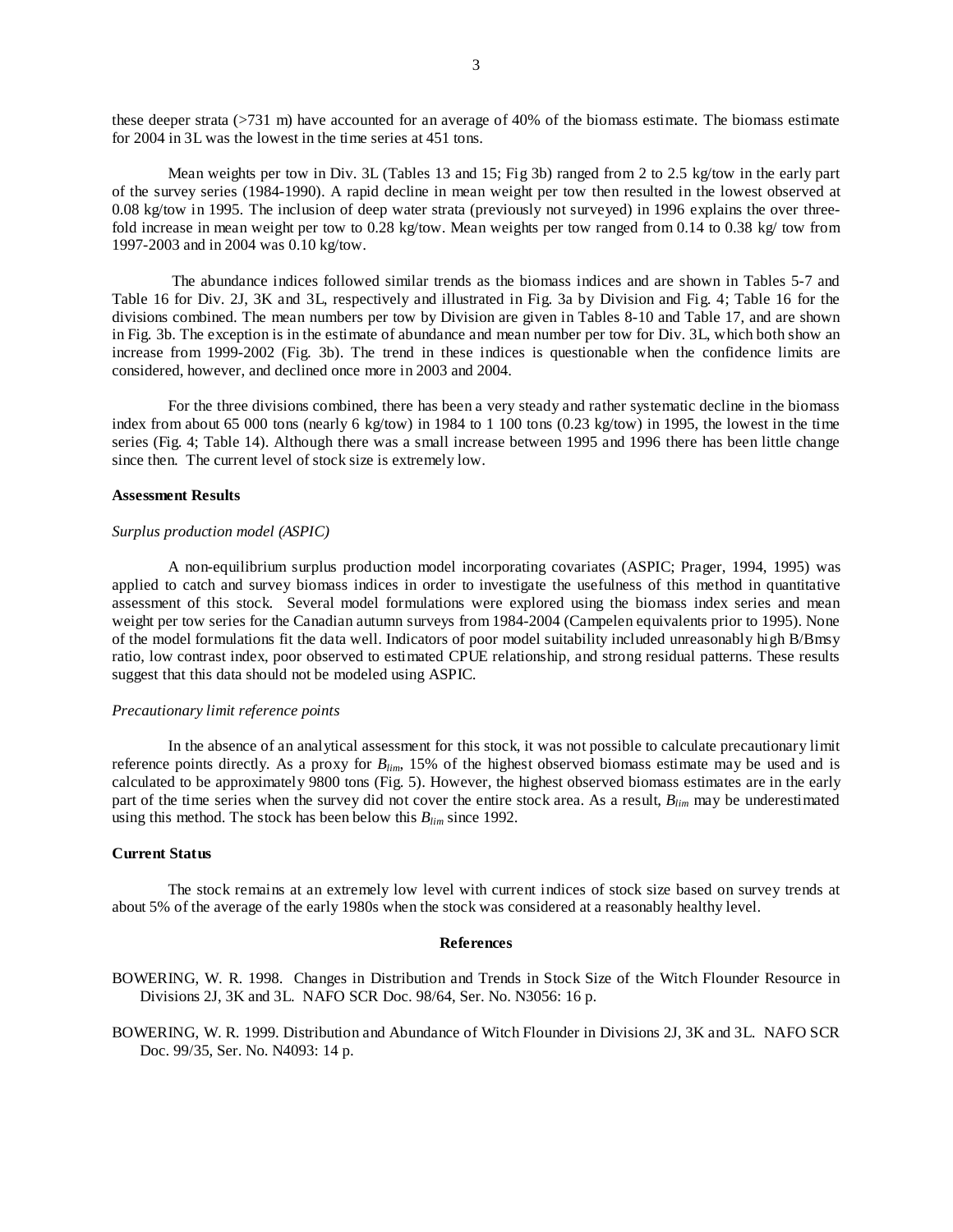- BOWERING, W. R. 2000. Stock status update of witch flounder in Divisions 2J, 3K and 3L. NAFO SCR Doc. 00/13.
- BOWERING, W. R. 2001. An update of the Distribution and Population Trends of witch flounder in Divisions 2J, 3K and 3L. NAFO SCR Doc. 01/64, Ser. No. N4442: 14 p.
- BOWERING, W. R. 2002. Witch Flounder in Divisions 2J, 3K and 3L: a Stock Status Update. NAFO SCR Doc. 02/52, Ser. No. N4664: 15 p.
- HEALEY, B. P., and K. S. DWYER. 2005. A Simple Examination of Canadian Autumn Survey Trends in NAFO Divisions 3LNO for Greenland Halibut and American plaice: The Impact of Incomplete Survey Coverage of this Survey in 2004. NAFO SCR Doc. 05/34, Ser. No. N5117: 23 p.
- PRAGER, M. H. 1994. A suite of extensions to a nonequilibrium surplus-production model. Fish. Bull. 92: 374-389.
- PRAGER, M. H. 1995. Users manual for ASPIC: a stock-production model incorporating covariates. SEFSC Miami Lab Doc. MIA-92/93-55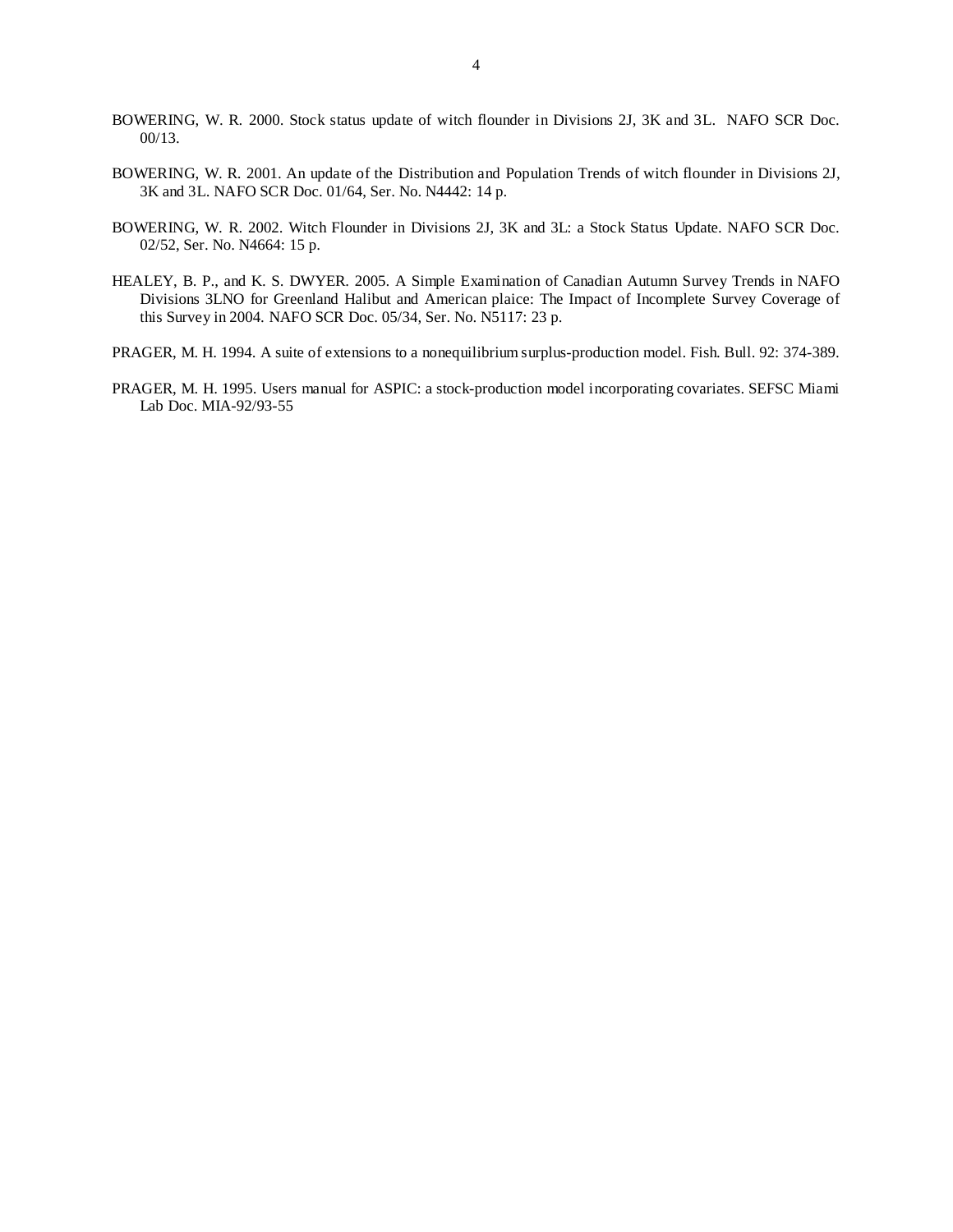| Year | Canada          | Fed. Rep. German  |                | Poland | USSR/          | UK                           | Others           | Total |
|------|-----------------|-------------------|----------------|--------|----------------|------------------------------|------------------|-------|
|      |                 | Germany Dem. Rep. |                |        | Russia         |                              |                  |       |
|      |                 |                   |                |        |                |                              |                  |       |
| 1963 | $\overline{17}$ | 3                 | $\mathbf 0$    | 259    | 89             | $\overline{7}$               | 570              | 945   |
| 1964 | 103             | $\pmb{0}$         | 0              | 752    | 164            | 24                           | 1                | 1044  |
| 1965 | 128             | 29                | $\mathbf 0$    | 1876   | 2056           | 58                           | $\mathbf 0$      | 4147  |
| 1966 | 187             | 9                 | 1045           | 559    | 1868           | 29                           | 0                | 3697  |
| 1967 | 901             | $\mathbf 0$       | 332            | 926    | 1933           | $\boldsymbol{9}$             | $\pmb{0}$        | 4101  |
| 1968 | 446             | $\mathbf 0$       | 358            | 1990   | 7834           | 33                           | 5                | 10666 |
| 1969 | 1355            | $\mathbf 0$       | 546            | 957    | 9726           | 1                            | $\pmb{0}$        | 12585 |
| 1970 | 4020            | $\mathbf 0$       | 508            | 3566   | 9934           | $\mathsf 0$                  | $\overline{c}$   | 18030 |
| 1971 | 8030            | 75                | 508            | 5404   | 2018           | 9                            | 9                | 16053 |
| 1972 | 5520            | $\,6$             | 648            | 4013   | 7016           | 225                          | $\overline{0}$   | 17428 |
| 1973 | 3761            | 1348              | 2327           | 11802  | 2834           | 258                          | 2031             | 24361 |
| 1974 | 1868            | 1082              | 272            | 5302   | 6917           | 29                           | 493              | 15963 |
| 1975 | 1352            | 446               | 374            | 4583   | 4763           | $\pmb{0}$                    | 687              | 12205 |
| 1976 | 2081            | 606               | 110            | 3828   | 3022           | 3                            | 975              | 10625 |
| 1977 | 4371            | 300               | 203            | 3052   | 392            | 0                            | 0                | 8318  |
| 1978 | 1979            | 23                | 58             | 3490   | 1345           | 1                            | 8                | 6904  |
| 1979 | 1392            | 0                 | 22             | 1855   | 150            | 22                           | 656              | 4097  |
| 1980 | 1459            | 0                 | 16             | 1235   | 45             | 0                            | 68               | 2823  |
| 1981 | 2661            | $\mathbf 0$       | 32             | 1385   | 85             | $\pmb{0}$                    | 31               | 4194  |
| 1982 | 1206            | $\overline{0}$    | 4              | 1151   | 552            | 0                            | 68               | 2981  |
| 1983 | 1483            | $\mathbf 0$       | 50             | 1005   | 516            | 0                            | 34               | 3088  |
| 1984 | 2077            | $\mathbf 0$       | 27             | 1617   | 1000           | $\overline{c}$               | 85               | 4808  |
| 1985 | 1305            | 26                | 33             | 565    | 1006           | $\frac{1}{2}$                | 68               | 3003  |
| 1986 | 1199            | $\overline{c}$    | $\overline{7}$ | 3      | 21             | $\overline{a}$               | $2684^{\rm a}$   | 3916  |
| 1987 | 854             | $\overline{a}$    | 56             | 765    | 1057           |                              | 1743             | 4475  |
| 1988 | 3270            |                   | 10             | 760    | 4              |                              | 110              | 4154  |
| 1989 | 4059            |                   | $\overline{4}$ | 691    | 5              |                              | 147              | 4906  |
| 1990 | 3271            |                   | $\overline{a}$ |        | -              | $\qquad \qquad \blacksquare$ | 696              | 3967  |
| 1991 | 2805            | $\overline{a}$    |                |        |                | 1                            | 1208             | 4014  |
| 1992 | 1736            | 5                 |                |        |                | $\overline{c}$               | 954              | 2697  |
| 1993 | 343             | $\overline{a}$    |                |        |                | $\overline{a}$               | 59               | 402   |
| 1994 | 12              |                   |                |        |                |                              | 491 <sup>b</sup> | 503   |
| 1995 | $\overline{7}$  |                   |                |        |                |                              | 777              | 784   |
| 1996 | 11              |                   |                |        |                |                              | 1371             | 1382  |
| 1997 | 8               |                   |                |        |                |                              | 847              | 855   |
| 1998 | $\frac{1}{2}$   |                   |                |        | $\overline{2}$ |                              | 1113             | 1115  |
| 1999 | $\overline{2}$  |                   |                |        | 20             |                              | 278              | 300   |
| 2000 | 85              |                   |                |        | 6              |                              | 578              | 669   |
| 2001 | 161             |                   |                |        | 31             |                              | 605              | 797   |
| 2002 | 166             |                   |                |        | 15             |                              | 258              | 439   |
| 2003 | 110             |                   |                |        | $\overline{7}$ |                              | 630              | 747   |
| 2004 | 26              |                   |                |        | 16             |                              | 787              | 829   |

Table 1. Catch statistics by country of witch flounder in Divisions 2J, 3K and 3L during 1963-2004. In 1998-2001, small portions of the "Others" catch are from Division 3M.

2004 26 - - - - 16 - 16 787 829<br><sup>a</sup>Since 1985 the "Others" category is mainly comprised of EU catches<br><sup>b</sup>Spain (SCS Doc. 95/15)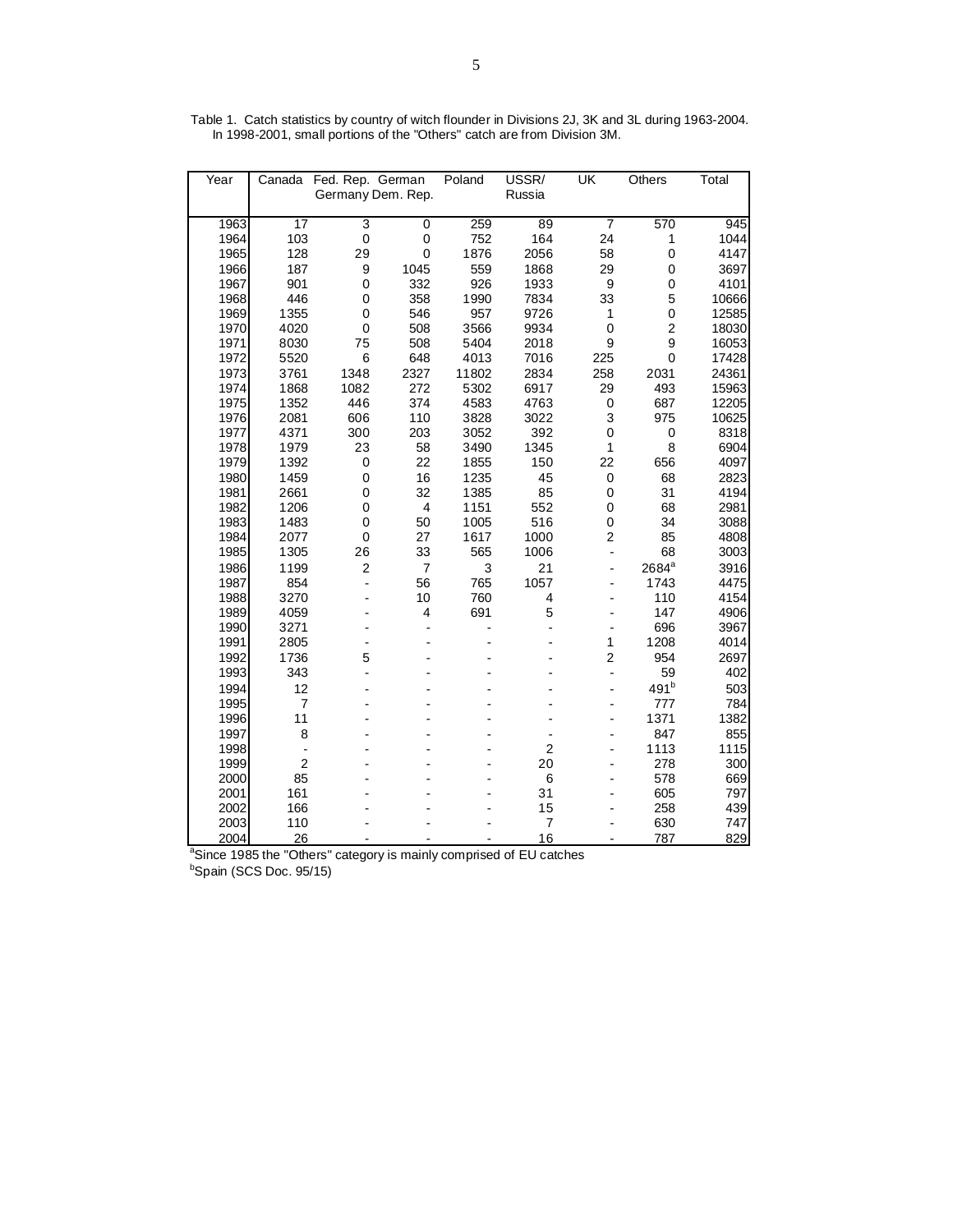|                    |                    | Units for 1977-94)    |            |                |                      |                   |                            |                |                         |                            |             |                      |             |             |             |             |             |           |             |               |                         |                      |                |                         |                      |                |                         |                |                         |                               |                |
|--------------------|--------------------|-----------------------|------------|----------------|----------------------|-------------------|----------------------------|----------------|-------------------------|----------------------------|-------------|----------------------|-------------|-------------|-------------|-------------|-------------|-----------|-------------|---------------|-------------------------|----------------------|----------------|-------------------------|----------------------|----------------|-------------------------|----------------|-------------------------|-------------------------------|----------------|
|                    |                    |                       |            | Year           |                      |                   |                            |                |                         |                            |             |                      |             |             |             |             |             |           |             |               |                         |                      |                |                         |                      |                |                         |                |                         |                               |                |
| Depth              | Old<br>Stratu<br>m | <b>New</b><br>Stratum |            |                |                      |                   |                            |                |                         |                            |             |                      |             |             |             |             |             |           |             |               |                         |                      |                |                         |                      |                |                         |                |                         |                               |                |
| Range (m)          | Area               | Area                  | Stratun    | 77             | 78                   | 79                | 80                         | 81             | 82                      | 83                         | 84          | 85                   | 86          | 87          | 88          | 89          | 90          | 91        | 92          | 93            | 94                      | 95                   | 96             | 97                      | 98                   | 99             | 00                      | 01             | 02                      | 03                            | -04            |
| $101 - 200$        | 1427               | 633                   | 201        | $\mathbf 0$    | $\Omega$             | $\Omega$          | $\mathbf 0$                | $\mathbf 0$    | $\mathbf 0$             | $\mathbf 0$                | 61          | $\Omega$             | $\Omega$    | $\mathbf 0$ | $\Omega$    | $\Omega$    | $\Omega$    | $\Omega$  | ŋ           | $\Omega$      | $\Omega$                |                      | $\Omega$       | $\Omega$                | $\Omega$             | U              | $\Omega$                |                | $\Omega$                | $\Omega$                      | $\Omega$       |
|                    | 1823               | 1594                  | 205        | $\mathbf 0$    | $\Omega$             | $\Omega$          | $\mathbf 0$                | 0              | 11                      | 0                          | 0           | $\Omega$             | $\Omega$    | 0           | $\Omega$    | $\Omega$    | $\Omega$    | o         |             | $\Omega$      | $\Omega$                |                      |                | O                       | O                    | U              | $\Omega$                |                | $\Omega$                | $\mathbf 0$                   | $\Omega$       |
|                    | 2582               | 1870                  | 206        | 114            |                      | $\Omega$          | $\Omega$                   | $\Omega$       | 37                      | 0                          | 0           | 0                    | 0           | 0           |             | $\Omega$    | $\Omega$    | C         |             |               | 0                       | 0                    |                | $\Omega$                |                      |                | U                       |                | n                       | $\Omega$                      |                |
|                    | 2246               | 2264                  | 207        | $\Omega$       |                      | $\Omega$          | $\Omega$                   | $\Omega$       | 21                      | $\mathbf 0$                | $\Omega$    | $\Omega$             | $\Omega$    | $\Omega$    | $\Omega$    | $\Omega$    | 0           | ŋ         | n           | $\Omega$      | $\Omega$                | $\Omega$             | U              | 0                       | O                    | U              | $\Omega$                |                | $\cap$                  | $\Omega$                      |                |
|                    |                    | 733                   | 237        |                |                      |                   |                            |                |                         |                            |             |                      |             |             |             |             |             |           |             | $\Omega$      | $\mathbf 0$             | $\mathbf 0$          | $\Omega$       | $\mathbf 0$<br>$\Omega$ | $\Omega$<br>$\Omega$ | O<br>U         | $\mathbf 0$<br>$\Omega$ | <sup>0</sup>   | $\mathbf 0$<br>$\Omega$ | $\Omega$<br>$\Omega$          | ΩI             |
| $201 - 300$        | 440                | 778<br>621            | 238<br>202 | $\overline{0}$ | $\mathbf 0$          | $\mathbf 0$       | $\mathbf 0$                | $\mathbf 0$    | $\mathbf 0$             | 0                          | $\mathbf 0$ | $\mathbf 0$          | $\mathbf 0$ | $\mathbf 0$ |             | $\mathbf 0$ | $\mathbf 0$ | $\Omega$  | $\Omega$    | $\mathbf 0$   | $\Omega$                | $\mathbf 0$          | $\Omega$       | $\Omega$                | $\Omega$             | 0              | $\Omega$                | $\Omega$       | $\Omega$                | $\mathbf 0$                   | Ωl             |
|                    | 1608               | 680                   | 209        | 103            | 14                   | 48                | 122                        | 0              | 83                      | 123                        | 19          | 152                  | $\mathbf 0$ | $\mathbf 0$ | $\Omega$    | $\Omega$    | 14          |           | n           | $\Omega$      | $\Omega$                | $\Omega$             | n              | $\Omega$                | $\Omega$             | 0              | $\Omega$                |                | $\Omega$                | $\Omega$                      | ΩI             |
|                    | 774                | 1035                  | 210        | 133            | 45                   | 121               | 338                        | 24             | 129                     | $\mathbf 0$                | 286         | $\mathbf 0$          | $\mathbf 0$ | 38          | $\Omega$    | 22          | 0           |           | ი           | $\Omega$      | $\Omega$                | $\Omega$             |                | $\Omega$                | $\Omega$             | O              | $\Omega$                |                | $\Omega$                | $\Omega$                      | ΩI             |
|                    | 1725               | 1583                  | 213        | 265            | 249                  | 160               | 298                        | 280            | 371                     | 197                        | 118         | 102                  | 130         | 98          | 21          | 56          | $\mathbf 0$ | ŋ         |             |               | 0                       | $\Omega$             | 0              | $\Omega$                | 8                    | 0              | $\Omega$                |                | $\Omega$                | $\Omega$                      | ΩI             |
|                    | 1171               | 1341                  | 214        | 193            | 54                   | $\mathbf 0$       | 58                         | 65             | 122                     | 74                         | 21          | 106                  | 71          | 0           | 16          | 14          | 19          | O         | $\Omega$    | $\Omega$      | $\Omega$                | $\Omega$             |                | $\Omega$                | O                    | 0              | $\Omega$                |                | $\Omega$                | $\Omega$                      |                |
|                    | 1270               | 1302                  | 215        | 193            | 33                   | 11                | 0                          | 82             | 67                      | 0                          | 45          | 0                    | $\Omega$    | $\mathbf 0$ | $\Omega$    | $\Omega$    | 0           | ŋ         | 0           | $\Omega$      | 0                       | 0                    |                | $\Omega$                | O                    | 0              | $\Omega$                |                | n                       |                               |                |
|                    | 1428               | 2196                  | 228        | 508            | 134                  | 301               | 543                        | 183            | 678                     | 264                        | 467         | 79                   | 728         | 93          | 123         | 151         | 76          | 0         | 44          | 35            | $\Omega$                | $\Omega$             | U              | 0                       | $\Omega$             | 0              | $\mathbf 0$             | o              | 3                       | $\mathbf 0$                   | ΩI             |
|                    | 508                | 530                   | 234        | $\Omega$       | 35                   | 36                | $\Omega$                   | $\Omega$       | $\Omega$                | $\Omega$                   | $\Omega$    | $\Omega$             | $\Omega$    | $\Omega$    | $\Omega$    | $\Omega$    | $\Omega$    | $\Omega$  | ŋ           | $\Omega$      | n                       |                      |                | $\Omega$                | n                    | U              | $\Omega$                |                | $\Omega$                | $\Omega$                      | ΩI             |
| $301 - 400$        | 480                | 487                   | 203        | $\mathbf 0$    | 0                    | $\mathbf 0$       | $\mathbf 0$                | 0              | 54                      | 112                        | 0           | $\mathbf 0$          | 19          | 0           | 0           | 20          | 0           | 0         | 0           | 0             | $\Omega$                | 0                    | $\Omega$       | 0                       | 0                    | 0              | $\Omega$                | <sup>0</sup>   | $\Omega$                | $\mathbf 0$                   | ΩI             |
|                    | 448                | 588                   | 208        | 178            | 36                   | 75                | 367                        | 91             | 638                     | 80                         | 95          | 608                  | 91          | $\mathbf 0$ | $\Omega$    | 27          | 0           | o         | ი           | $\Omega$      | O                       | $\Omega$             | U              | $\Omega$                | O                    | 0              | $\Omega$                |                | n                       | $\Omega$                      | 13             |
|                    | 330                | 251                   | 211        | 447            | 198                  | 100               | 289                        | 70             | 242                     | 12                         | 99          | 72                   | 27          | 38          | $\Omega$    | 34          | 0           | C         |             | $\Omega$      | 0                       | 0                    |                | $\Omega$                | 0                    | 0              | 0                       |                |                         | $\Omega$                      | ΩI             |
|                    | 384                | 360                   | 216        | $\mathbf{0}$   | $\mathbf 0$          | 27                | 42                         | 56             | 63                      | 85                         | $\mathbf 0$ | $\mathbf 0$          | 54          | 13          | 10          | 16          | $\mathbf 0$ | $\Omega$  | $\Omega$    | $\Omega$      | $\Omega$                | $\Omega$             | $\overline{c}$ | $\Omega$                | $\Omega$             | 0              | $\Omega$                |                | 3                       | $\Omega$                      | n١             |
|                    | 441                | 450                   | 222        | 197            | 99                   | 29                | 103                        | 155            | 285                     | 69                         | 26          | 45                   | $\mathbf 0$ | $\mathbf 0$ | 173         | 46          | $\mathbf 0$ | 10        | 0           | $\mathbf 0$   | $\Omega$                | $\mathbf 0$          | 6              | 0                       | 17                   | 10             | $\mathbf 0$             | <sup>0</sup>   | $\Omega$                | $\mathbf 0$                   | ΩI             |
|                    | 567                | 536                   | 229        | 183            | 177                  | 118               | 215                        | 127            | 139                     | 155                        | 103         | 52                   | 857         | 70          | 145         | 596         | 32          | 31        | 28          | 15            | 13                      | $\Omega$             |                | $\Omega$                | $\Omega$             | n              | 6                       |                | $\Omega$                | 11                            |                |
| $401 - 500$        | 354                | 288                   | 204        | 57             | $\mathbf 0$          | 37                |                            | 85             | 125                     | 13                         | 91          | $\Omega$             | 71          | 14          | 42          | 58          | 14          | $\Omega$  | $\Omega$    | $\Omega$      | $\Omega$                | $\Omega$             | $\Omega$       | $\Omega$                | $\Omega$             | 0              | $\Omega$                | $\Omega$       | $\Omega$                | $\mathbf 0$                   | $\Omega$       |
|                    | 268                | 241                   | 217<br>223 | $\mathbf{0}$   | $\Omega$<br>$\Omega$ | 15                | $\mathbf 0$<br>$\mathbf 0$ | $\Omega$<br>37 | $\Omega$<br>$\mathbf 0$ | $\mathbf 0$<br>$\mathsf 0$ | 31          | $\Omega$<br>$\Omega$ | 54          | 64          | 44          | 72          | 6           | $\Omega$  | $\Omega$    | $\Omega$<br>8 | 13                      | $\Omega$<br>$\Omega$ |                | 8<br>5                  | 6                    | 0<br>$\Omega$  | $\Omega$                |                | $\Omega$                | $\overline{2}$<br>3           | 14<br>$\Omega$ |
|                    | 180<br>686         | 158<br>598            | 227        | 13<br>161      | 123                  | $\mathbf 0$<br>44 | 482                        | 180            | 358                     | 211                        | 85          | 147                  | 139<br>329  | 116<br>411  | 59<br>203   | 64<br>228   | 18<br>1837  | 18<br>207 | 8<br>125    | 132           | 14<br>0                 | $\Omega$             | $\Omega$       | 86                      | 5<br>84              | 125            | $\Omega$                | 26             | $\overline{\mathbf{4}}$ | $\Omega$                      | 41             |
|                    | 420                | 414                   | 235        | 813            | 0                    | 456               | 430                        | 502            | 371                     | 908                        | 517         | 399                  | 121         | 168         | $\mathbf 0$ | 62          | 149         | 37        | 20          | $\mathbf 0$   | 41                      | $\mathbf 0$          | 16             | 3                       | 22                   | $\mathbf 0$    | $\mathbf 0$             | 0              | 46                      | $\mathbf 0$                   | 63             |
|                    |                    | 133                   | 240        |                |                      |                   |                            |                |                         |                            |             |                      |             |             |             |             |             |           |             | 36            | 19                      | $\Omega$             | 17             | 16                      | 11                   | 24             | 11                      | $\Omega$       | $\cap$                  | 3                             | 14             |
| $501 - 750$        | 664                | 557                   | 212        | 1564           | 105                  | 640               | 193                        | 630            | 1116                    | 1390                       | 822         | 1253                 | 3139        | 834         | 392         | 588         | 639         | 111       | 272         | 44            | 52                      | 71                   | 96             | 90                      | 184                  | 261            | 125                     | 8              | 38                      | 52 193                        |                |
|                    | 420                | 362                   | 218        | $\mathbf 0$    | 0                    |                   | $\mathbf 0$                | $\Omega$       | $\Omega$                | 0                          |             | 15                   | $\mathbf 0$ | 44          | 114         | 79          | 58          | 13        | $\Omega$    | 8             | 19                      |                      | 17             | 10                      | 12                   | 9              | $\boldsymbol{\Delta}$   | O              | $\Omega$                | 3                             | 20             |
|                    | 270                | 228                   | 224        | 0              | $\Omega$             | $\Omega$          | $\Omega$                   | 0              | $\Omega$                | 0                          | $\mathbf 0$ | $\Omega$             | 32          | 48          | 120         | 125         | 17          | 49        | 32          | $\mathbf 0$   | 23                      |                      | 18             | 23                      | 16                   | -1             | 15                      | 13             |                         | $\Omega$                      | $\Omega$       |
|                    | 237                | 185                   | 230        | $\Omega$       | $\Omega$             |                   | 15                         | 0              | 0                       | $\mathbf 0$                | 17          | $\mathbf 0$          | 57          | 15          | 101         | 396         |             | 771 1711  | 346         | 85            | 105                     | 69                   | 126            | 176                     | 26                   | 161            | 36                      | 21             | $\overline{2}$          | 48                            | 60             |
|                    |                    | 120                   | 239        |                |                      |                   |                            |                |                         |                            |             |                      |             |             |             |             |             |           |             | $\Omega$      | $\Omega$                | $\mathbf 0$          | $\Omega$       | $\Omega$                | $\Omega$             | $\Omega$       | $\mathbf 0$             | $\Omega$       | $\mathbf 0$             | $\mathbf 0$                   | $\Omega$       |
| 751 -1000          | 213                | 283                   | 219        |                |                      |                   |                            | $\mathbf 0$    |                         | 0                          |             | $\mathbf 0$          | 0           | $\mathbf 0$ | $\mathbf 0$ | $\Omega$    | $\Omega$    | $\Omega$  | $\mathbf 0$ | 15            | 8                       | 3                    | 13             | 9                       | 14                   | $\mathbf 0$    | 3                       | $\overline{4}$ | 6                       | 12                            | 11             |
|                    | 182                | 186                   | 231        | $\mathbf 0$    | 0                    |                   | $\mathbf 0$                |                | $\Omega$                | $\mathbf 0$                | 0           | $\mathbf 0$          | 0           | $\mathbf 0$ | $\Omega$    |             | $\mathbf 0$ | 457       |             |               | 176 197 118 115         |                      | 6              |                         | 36 228               | 143            | 283                     | 59             | 257                     | 12                            | -43            |
|                    | 122                | 193                   | 236        | $\Omega$       |                      |                   |                            | 14             | $\Omega$                | $\Omega$                   | $\Omega$    | $\Omega$             | $\Omega$    | $\Omega$    | $\circ$     |             | 23          | 25        | 51          | 51            | 37                      | 3                    | 28             | 3                       | 11                   | 16             | 13                      | 38             | 27                      | 29                            | $\Omega$       |
| 1001-1250          | 324                | 303                   | 220        |                | $\Omega$             |                   |                            |                |                         |                            |             |                      |             |             |             |             |             |           |             |               |                         |                      | 10             | 0                       | 0                    |                | $\mathbf 0$             | 0              | 6                       | $\mathbf 0$                   | $\Omega$       |
|                    | 177                | 195                   | 225        | $\mathbf 0$    |                      |                   |                            |                |                         |                            |             |                      |             |             |             |             |             |           |             |               |                         |                      | n              | $\mathbf 0$<br>$\Omega$ | $\Omega$<br>$\Omega$ | 2<br>$\Omega$  | $\mathbf{1}$            | -1             | $\mathbf 0$<br>$\Omega$ | $\mathbf 0$<br>$\overline{4}$ | $\Omega$<br>ΩI |
| 1251-1500          | 236<br>286         | 228<br>330            | 232<br>221 | $\Omega$       | $\mathbf 0$          |                   |                            |                |                         |                            |             |                      |             |             |             |             |             |           |             |               |                         |                      | $\Omega$       | $\mathbf 0$             | 0                    | O              | $\Omega$<br>$\mathbf 0$ | 23<br>$\Omega$ | 3                       | $\mathbf 0$                   | $\Omega$       |
|                    | 180                | 201                   | 226        |                | $\mathbf 0$          |                   |                            |                |                         |                            |             |                      |             |             |             |             |             |           |             |               |                         |                      | $\Omega$       | $\mathbf 0$             | $\mathbf 0$          | 0              | $\mathbf 0$             | 0              | $\mathbf 0$             | $\mathbf 0$                   | $\Omega$       |
|                    | 180                | 237                   | 233        |                |                      |                   |                            |                |                         |                            |             |                      |             |             |             |             |             |           |             |               |                         |                      |                | $\cap$                  |                      | n              | $\Omega$                |                | 6                       | $\Omega$                      |                |
| <b>Grand Total</b> |                    |                       |            | 5123           | 1302                 | 2218              | 3494                       | 2581           | 4909                    | 3693                       | 2903        | 3030                 | 5920        | 2063 1571   |             | 2653        | 3672        | 2669      | 1102        | 627           | 462 263                 |                      | 370            | 465                     | 649                  | 752            | 498                     | 209            | 404                     | 178                           | 476            |
| Biomass >1000m     |                    |                       |            | $\Omega$       | $\mathbf 0$          | $\Omega$          | $\mathbf 0$                | $\Omega$       | $\mathbf 0$             | 0                          | $\mathbf 0$ | $\Omega$             | $\Omega$    | $\Omega$    | 0           | $\Omega$    | $\Omega$    | $\Omega$  | $\Omega$    | $\mathbf 0$   |                         | $\mathbf 0$          | 10             | 0                       | 6                    |                | $\mathbf{1}$            | 24             | 16                      | $\boldsymbol{\varDelta}$      | $\mathbf 0$    |
| Percent >1000m     |                    |                       |            | 0.0            | 0.0                  | 0.0               | 0.0                        | 0.0            | 0.0                     | 0.0                        | 0.0         | 0.0                  | 0.0         | 0.0         | 0.0         | 0.0         | 0.0         | 0.0       |             |               | $0.0$ $0.0$ $0.0$ $0.0$ |                      | 2.8            |                         | $0.0 \quad 0.9$      | 0.3            |                         | $0.3$ 11.4 3.9 |                         | $2.1 \quad 0.0$               |                |
|                    |                    |                       |            |                |                      |                   |                            |                |                         |                            |             |                      |             |             |             |             |             |           |             |               | $\overline{0}$          |                      |                |                         |                      | $\overline{2}$ |                         |                |                         |                               |                |
|                    |                    |                       |            |                |                      |                   |                            |                |                         |                            |             |                      |             |             |             |             |             |           |             |               |                         |                      |                |                         |                      |                |                         |                |                         |                               |                |

Table 2. Estimated Biomass (tons) of Witch Flounder (M+F) in each stratum from surveys in Div. 2J during fall of 1977-2004. (Engel 145 data converted to Campelen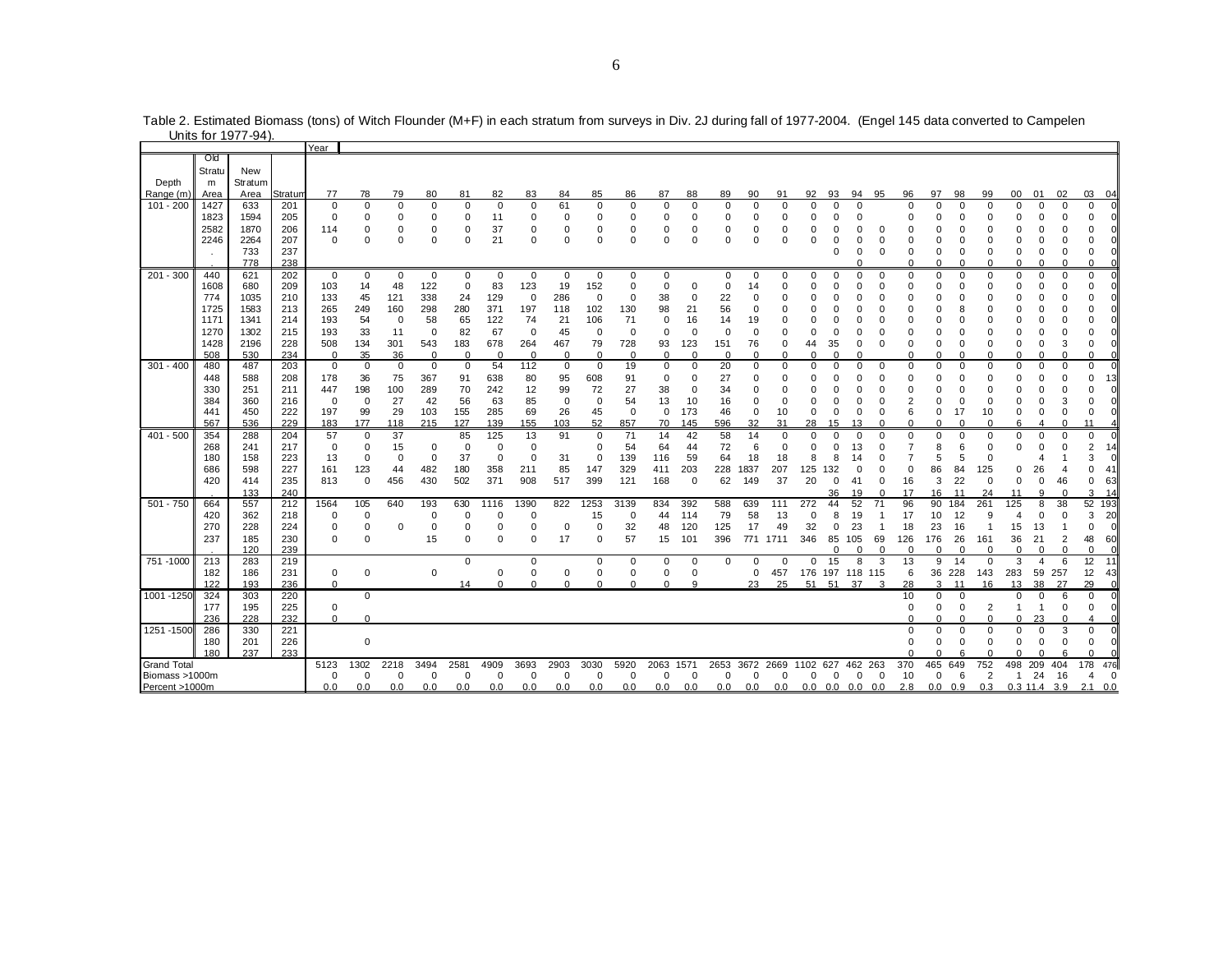|                        |             |                |                | Year         |             |             |             |              |             |             |                                    |             |             |                  |          |             |                 |             |                         |          |                |                      |                      |                |                   |                |                |                |                   |          |
|------------------------|-------------|----------------|----------------|--------------|-------------|-------------|-------------|--------------|-------------|-------------|------------------------------------|-------------|-------------|------------------|----------|-------------|-----------------|-------------|-------------------------|----------|----------------|----------------------|----------------------|----------------|-------------------|----------------|----------------|----------------|-------------------|----------|
| Depth                  | Stratu<br>m | New<br>Stratum |                |              |             |             |             |              |             |             |                                    |             |             |                  |          |             |                 |             |                         |          |                |                      |                      |                |                   |                |                |                |                   |          |
| Range (m)<br>101 - 200 | Area        | Area<br>798    | 3tratum<br>608 | 78           | 79          | 80          | 81          | 82           | 83          | 84          | 85                                 | 86          | 87          | 88               | 89       | 90          | 91              | 92          | 93                      | 94       | 95             | 96<br>$\Omega$       | 97<br>$\Omega$       | 98<br>$\Omega$ | 99                | 00<br>$\Omega$ | 01<br>$\Omega$ | 02<br>$\Omega$ | 03<br>$\Omega$    | 04       |
|                        |             | 445            | 612            |              |             |             |             |              |             |             |                                    |             |             |                  |          |             |                 |             |                         |          |                | $\Omega$             | $\Omega$             | $\Omega$       |                   | $\Omega$       | $\Omega$       | $\Omega$       | $\Omega$          |          |
|                        |             | 250            | 616            |              |             |             |             |              |             |             |                                    |             |             |                  |          |             |                 |             |                         |          |                | 0                    | $\Omega$             | $\Omega$       |                   | C              |                | O              | $\Omega$          |          |
|                        | 1455        | 1347           | 618            |              |             |             |             |              |             | 0           | 0                                  | 0           | 0           | 0                | 0        | 0           | 0               | $\mathbf 0$ | 0                       | 0        | 0              | 0                    | 0                    | 0              | 0                 | 0              | 0              | 0              | 0                 |          |
|                        | 1588        | 1753           | 619            |              |             |             |             |              |             | $\Omega$    | $\Omega$                           | $\Omega$    | $\Omega$    | $\Omega$         | $\Omega$ | $\Omega$    | $\Omega$        | $\Omega$    | $\Omega$                | $\Omega$ |                | $\Omega$             | $\Omega$             | $\Omega$       | $\Omega$          | $\Omega$       | $\Omega$       | $\Omega$       |                   |          |
| $201 - 300$            |             | 342            | 609            |              |             |             |             |              |             |             |                                    |             |             |                  |          |             |                 |             |                         |          |                | $\Omega$             | $\Omega$             | $\Omega$       |                   | $\Omega$       | $\Omega$       | $\mathbf 0$    | $\mathbf 0$       |          |
|                        |             | 573            | 611            |              |             |             |             |              |             |             |                                    |             |             |                  |          |             |                 |             |                         |          |                | ი<br>ი               | $\Omega$<br>$\Omega$ | $\Omega$<br>O  |                   | ŋ              | $\Omega$<br>n  | $\Omega$<br>O  | $\Omega$<br>C     |          |
|                        | 2709        | 251<br>2545    | 615<br>620     | 612          | 1410        | 509         | 152         | 227          | 133         | 126         | 64                                 | 198         | 0           | 0                | $\Omega$ |             |                 |             |                         |          | O              |                      |                      |                | 0                 |                |                | U              |                   |          |
|                        | 2859        | 2537           | 621            | 1051         | 3719        | 498         | 424         | 250          | 788         | 329         | 445                                | 26          | 62          | $\mathbf 0$      | 63       | $\Omega$    | $\Omega$        |             | O                       |          | $\Omega$       | $\Omega$             | $\Omega$             |                | $\Omega$          | $\Omega$       | $\Omega$       | $\Omega$       | C                 |          |
|                        | 668         | 1105           | 624            | 356          | 145         | 105         | 378         | 446          | 121         | 367         | 90                                 | 66          | 19          | $\mathbf 0$      | $\Omega$ |             | $\Omega$        | $\Omega$    | 12                      |          | $\Omega$       | $\Omega$             | 9                    | $\Omega$       | 6                 | 5              | 24             | ი              | $\Omega$          |          |
|                        | 1618        | 1555           | 634            | 788          | 772         | 1075        | 536         | 981          | 177         | 860         | 388                                | 256         | 209         | 373              | 131      | $\mathbf 0$ | $\Omega$        | 25          |                         |          | O              | 0                    | 0                    | $\Omega$       | $\Omega$          | O              | $\Omega$       | 0              | O                 |          |
|                        | 1274        | 1274           | 635            | 1635         | 1887        | 1443        | 1481        | 833          | 538         | 2211        | 775                                | 15          | 136         | 338              | 166      | 21          | $\Omega$        | 31          | $\Omega$                |          |                | $\Omega$             | 46                   | 17             | $\Omega$          |                | $\Omega$       | 0              |                   |          |
|                        | 1455        | 1455           | 636            | 1482         | 1680        | 1845        | 1166        | 876          | 711         | 2898        | 848                                | 314         | 520         | 824              | 355      | 63          | $\Omega$        | 0           | $\Omega$                |          | 2              | 2                    | 37                   | $\Omega$       | 0                 | O              | 5              | $\Omega$       | $\Omega$          |          |
|                        | 1132        | 1132           | 637            | 1116         | 2242        | 1430        | 1864        | 1905         | 3668        | 2724        | 2490                               | 702         | 841         | 215              | 158      | $\mathbf 0$ | $\mathbf 0$     | 57          | 17                      | $\Omega$ | $\mathbf 0$    | $\Omega$             | 3                    | $\overline{2}$ | 32                |                | $\overline{1}$ | $\Omega$       | $\Omega$          |          |
| $301 - 400$            | 447         | 256            | 632<br>610     | 395          | 591         | 230         | 524         | 408          | 447         |             | 210                                | 89          | 34          | 38               | 82       | 0           | 3               | 8           |                         |          |                | 1                    | 0                    | 3              |                   | -1             |                | 3              | 0                 |          |
|                        |             | 263            | 614            |              |             |             |             |              |             |             |                                    |             |             |                  |          |             |                 |             |                         |          |                | $\Omega$             | $\mathbf 0$          | $\Omega$       |                   |                |                | $\Omega$       | $\Omega$          |          |
|                        |             | 593            | 617            |              |             |             |             |              |             |             |                                    |             |             |                  |          |             |                 |             |                         |          | $\Omega$       | 0                    |                      | 13             | 0                 |                |                | 0              | $\Omega$          |          |
|                        | 1027        | 494            | 623            | 500          | 633         | 584         | 551         | 410          | 601         | 343         | 650                                | 164         | 199         | 30               | 10       | $\Omega$    | $\Omega$        | O           |                         |          | O              | 0                    | $\Omega$             | $\Omega$       | 0                 | O              | $\Omega$       | 0              | 0                 |          |
|                        | 850         | 888            | 625            | 864          | 2238        | 988         | 1580        | 491          | 1588        | 1416        | 1101                               | 50          | 165         | 104              | 12       | $\Omega$    | $\Omega$        | $\Omega$    |                         |          | 3              |                      | $\Omega$             |                | $\overline{c}$    | $\Omega$       | $\overline{2}$ | $\Omega$       |                   |          |
|                        | 919         | 1113           | 626            | 3586         | 5737        | 5960        | 1149        | 4128         | 3477        | 1248        | 1110                               | 57          | 174         | 32               | 56       | $\Omega$    | $\Omega$        | 22          |                         |          | C              | $\Omega$             |                      | $\Omega$       | g                 | 8              |                | O              |                   |          |
|                        | 1085        | 1085           | 628            | 2454         | 6077        | 3512        | 1379        | 2431         | 4882        | 2070        | 2324                               | 954         | 523         | 39               | 214      | $\Omega$    | $\Omega$        | 20          | $\Omega$                |          | $\Omega$       | $\Omega$             | $\Omega$             | $\Omega$       | 5                 | 12             | 3              | $\Omega$       | C                 | 15       |
|                        | 499         | 495            | 629            | 1722         | 1617        | 2520        | 1745        | 958          | 2253        | 1016        | 998                                | 225         | 510         | 196              | 63       | 66          | 0               | 10          | $\overline{2}$          |          | 4              | 2                    | $\overline{2}$       | 8              | 18                | 14             |                | O              |                   | 24       |
|                        | 544<br>2179 | 332<br>2067    | 630<br>633     | 1048         | 730<br>2876 | 850<br>3722 | 981<br>1402 |              | 727<br>2661 | 549<br>3092 | 363<br>2072                        | 168<br>1599 | 182<br>1105 | 155<br>1931 1186 | 28       | $\mathbf 0$ | $\Omega$<br>162 | 11<br>117   | 18<br>94                | 47       | O<br>3         | $\overline{7}$<br>33 | $\mathbf{1}$<br>39   | $\Omega$<br>74 | 3<br>21           | 5              | 8              | 0<br>11        |                   |          |
|                        | 2059        | 2059           | 638            | 2190<br>3316 | 8711        | 4695        | 5840        | 2399<br>3430 | 4381        | 8608        | 7033                               | 8275        | 5506        | 7317 3393        |          | 365<br>327  | 340             | 91          | 81                      | 4        | $\overline{4}$ | 5                    | 17                   | 79             | 60                | 26<br>79       | 13<br>75       | 14             | 11                | 59       |
|                        | 1463        | 1463           | 639            | 1415         | 1092        | 2077        | 1716        | 1127         | 3637        | 4062        | 2121                               | 1744        | 779         | 2637             | 544      | 487         | 83              | 13          | 0                       | 36       | 40             | 14                   | $\overline{4}$       | 41             | $\mathbf 0$       | $\Omega$       | 0              | 3              | $\mathbf 0$       | $\Omega$ |
| $401 - 500$            |             | 30             | 613            |              |             |             |             |              |             |             |                                    |             |             |                  |          |             |                 |             |                         |          |                | $\Omega$             | $\Omega$             | 0              |                   | 3              | $\Omega$       | 0              | $\Omega$          |          |
|                        | 632         | 691            | 622            | 598          | 1228        | 1938        | 1010        | 600          | 946         | 640         | 1152                               | 263         | 653         | 21               | 20       | 37          | 10              | 28          | 14                      |          | 5              |                      | 6                    | 18             | $\mathbf 0$       | 48             | 42             | $\Omega$       | $\Omega$          |          |
|                        | 1184        | 1255           | 627            | 2887         | 4140        | 8083        | 11621       | 8635         | 10560       | 7849        | 4541                               | 1598        | 1378        | 1341             | 738      | 243         | 6               | 47          | 69                      | 23       | 32             | 8                    | 48                   | 81             | 42                | 98             | 40             | 13             | 2                 | 50       |
|                        | 1202        | 1321           | 631            | 2274         | 2264        | 2534        | 7736        | 1009         | 5887        | 6448        | 4570                               | 2929        | 1553        | 598              | 358      | 73          | 338             | 313         | 63                      | 280      | 77             | 7                    | 85                   | 80             | 16                | 66             | 18             | 17             | 3                 | 150      |
|                        | 198         | 69             | 640            | 51           |             | 177         | 62          | 411          |             | 436         | 1074                               | 1669        | 2280        | 1347 1145        |          | 176         | 184             | 18          | $\mathbf 0$             |          | $\mathbf 0$    | 8                    | 3                    | 10             | $\mathbf 0$       | 12             | 14             | $\Omega$       | $\Omega$          | 30       |
|                        | 204         | 216<br>134     | 645<br>650     | 12           |             | 0           | 12          | 341          | 281         | 1519        | 238                                |             | 3079        | 571              | 252      | 991         | 99              | 15          | 15                      | 8        | $\mathbf 0$    | 18<br>q              | 15<br>17             | 3<br>20        | 23<br>25          | $\overline{7}$ | 9<br>15        | 5<br>a         | $\mathbf 0$<br>a  | 51       |
| $501 - 750$            | 584         | 230            | 641            | $\mathbf 0$  | 0           | 39          | 82          | 72           | 171         | $\mathbf 0$ | 813                                |             | 1657        |                  |          | 11071       | 937             | $\mathbf 0$ | 12                      | 8        | 9              | 45                   | 36                   | 108            | 114               |                | 162            | 25             | 61                | 595      |
|                        | 333         | 325            | 646            | 0            | $\mathbf 0$ | 68          | 14          | 25           | 615         | 94          | 108                                |             | 102         |                  |          | 275         | 173             | 49          | 36                      | 79       |                | 3 4 3 1              | 42                   | 40             | 36                | 173            | 118            | 154            | 16                | 72       |
|                        |             | 359            | 651            |              |             |             |             |              |             |             |                                    |             |             |                  |          |             |                 |             | 25                      | 23       | 19             | 52                   | 202                  | 127 179        |                   |                | 447            | 134            |                   | 17 1309  |
| 751-1000               | 931         | 418            | 642            | 0            |             | 79          | $\mathbf 0$ | 36           |             | 131         | 89                                 |             | 83          |                  |          | 2496        | 1213            | 790         | 81                      | 65       | 17             | $\overline{7}$       | $\Omega$             | 6              | 35                | 208            | 11             | 14             | 141               | 17       |
|                        | 409         | 360            | 647            | $\mathbf 0$  | $\mathbf 0$ | $\Omega$    | $\Omega$    | 0            |             |             | 26                                 |             |             |                  |          | 390         | 724             | 198         |                         | 67 108   | 30             | 50                   | 118                  | 103            | 193               | 0              | 280            |                | 9 102             | 232      |
|                        |             | 516            | 652            |              |             |             |             |              |             |             |                                    |             |             |                  |          |             |                 |             | 266 154                 |          | 52             | 149                  | 382                  | 408            | 39                | 412            | 112            | 59 218         |                   | 14       |
| 1001 - 1250            | 1266        | 733            | 643            | $\mathbf 0$  | $\mathbf 0$ |             |             |              |             |             |                                    |             |             |                  |          |             |                 |             |                         |          | 66             | $\mathbf 0$          | $\Omega$             | 0              | 12                | 18             | $\Omega$       | $\Omega$       | 37                |          |
|                        | 232         | 228<br>531     | 648<br>653     | 0            |             |             |             |              |             |             |                                    |             |             |                  |          |             |                 |             | 429                     |          | 66             | O                    | $\Omega$<br>$\Omega$ | 0<br>$\Omega$  | $\mathbf 0$<br>12 | 0<br>$\Omega$  | $\Omega$<br>18 | 0<br>$\Omega$  | $\mathbf 0$<br>33 |          |
| 1251-1500              | 954         | 474            | 644            | $\mathsf 0$  | $\mathbf 0$ |             |             |              |             |             |                                    |             |             |                  |          |             |                 |             |                         |          | $\mathbf 0$    | $\Omega$             | $\mathbf 0$          | $\mathbf 0$    | $\mathbf 0$       | $\mathbf 0$    | $\Omega$       | $\mathbf 0$    | $\mathbf 0$       |          |
|                        | 263         | 212            | 649            | 0            |             |             |             |              |             |             |                                    |             |             |                  |          |             |                 |             |                         |          |                | $\Omega$             | $\Omega$             | $\Omega$       | $\mathbf 0$       | 0              | $\Omega$       | $\Omega$       | $\Omega$          |          |
|                        |             | 479            | 654            |              |             |             |             |              |             |             |                                    |             |             |                  |          |             |                 |             |                         |          | $\Omega$       | U                    | $\Omega$             |                | $\Omega$          | $\Omega$       |                | $\Omega$       | C                 |          |
| <b>Grand Total</b>     |             |                |                | 30353 49789  |             |             | 44962 43406 | 32429        | 49251       | 49038       | 35694 21359 21746 18110 8976 17088 |             |             |                  |          |             | 4272            | 1863        | 1327 846 435 855        |          |                |                      | 1116                 | 1255           | 881               | 1200           | 1427           | 471            | 651 2641          |          |
| Biomass >1000m         |             |                |                | $\mathbf 0$  | $\mathbf 0$ | 0           | $\mathbf 0$ | 0            | $\Omega$    | $\mathbf 0$ | 0                                  | $\Omega$    | 0           | 0                | $\Omega$ | 0           | $\mathbf 0$     | $\mathbf 0$ | 429                     |          | 0.132          | $\mathbf 0$          | $\Omega$             | 4              | 24                | 18             | 18             | 0              | 70                | $\Omega$ |
| Percent >1000m         |             |                |                | 0.0          | 0.0         | 0.0         | 0.0         | 0.0          | 0.0         | 0.0         | 0.0                                | 0.0         | 0.0         | 0.0              | 0.0      | 0.0         | 0.0             |             | $0.0$ 32.3 0.0 30.4 0.0 |          |                |                      | 0.0                  | $0.3$ 2.7      |                   | 1.5            |                | 1.3 0.0 10.7   |                   | 0.0      |

Table 3. Estimated Biomass (tons) of Witch Flounder (M+F) in each stratum from surveys in Div. 3K during fall of 1978-2004. (Engel 145 data converted to Campelen Units for 1978-94).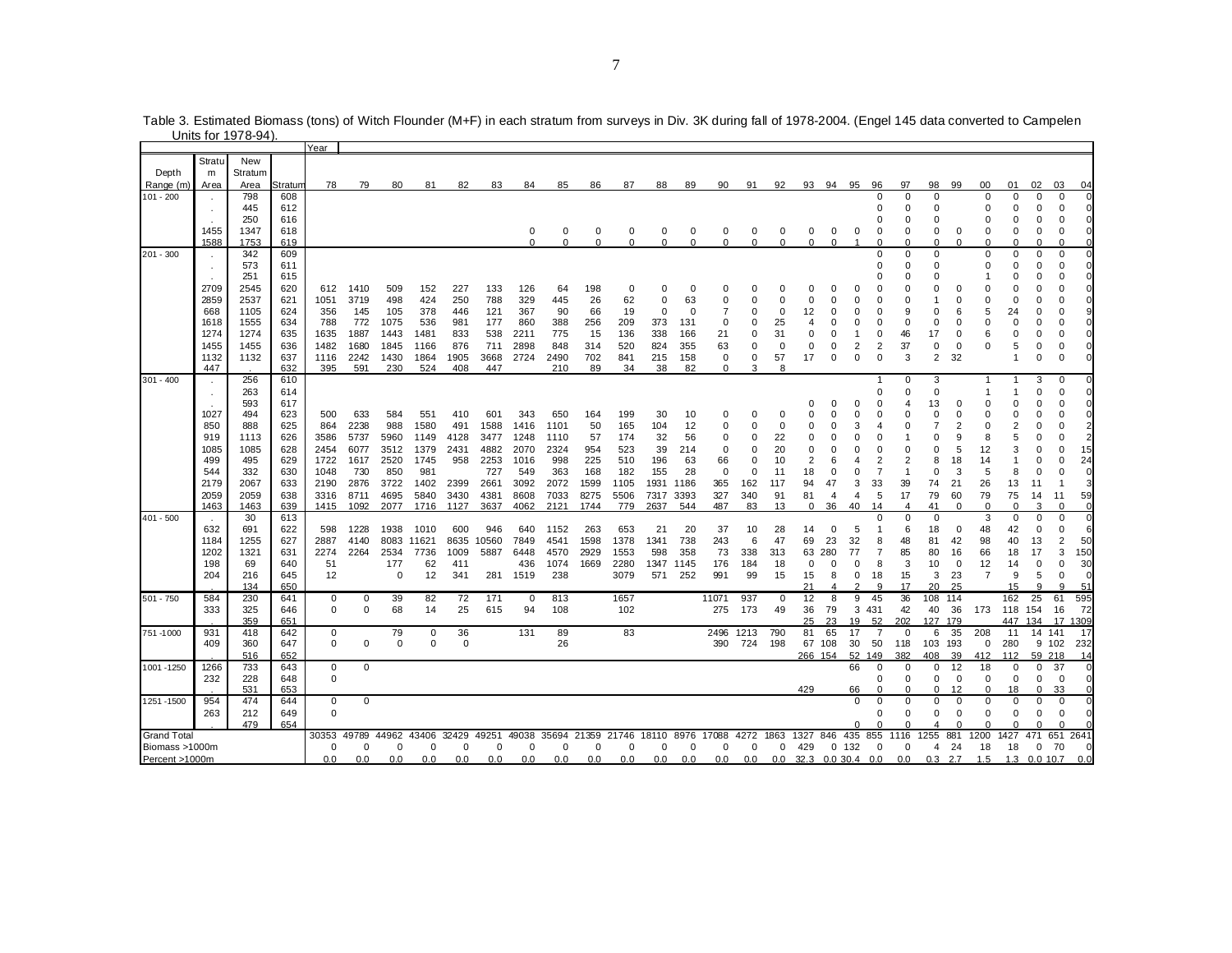Table 4. Estimated Biomass (tons) of Witch Flounder (M+F) in each stratum from surveys in Div. 3L during fall of 1983-2004.

|                                     |              | (Engel 145 data converted to Campelen Units for 1983-94). |            |                   |                |             |             |              |             |             |             |                |           |           |                 |                  |                 |                    |                            |                            |                      |                  |                    |                                |
|-------------------------------------|--------------|-----------------------------------------------------------|------------|-------------------|----------------|-------------|-------------|--------------|-------------|-------------|-------------|----------------|-----------|-----------|-----------------|------------------|-----------------|--------------------|----------------------------|----------------------------|----------------------|------------------|--------------------|--------------------------------|
|                                     | Old          | New                                                       |            | Year              |                |             |             |              |             |             |             |                |           |           |                 |                  |                 |                    |                            |                            |                      |                  |                    |                                |
| Depth                               | Stratum      | Stratum                                                   |            |                   |                |             |             |              |             |             |             |                |           |           |                 |                  |                 |                    |                            |                            |                      |                  |                    |                                |
| Range (m)                           | Area         | Area                                                      | Stratum    | 84                | 85             | 86          | 87          | 88           | 89          | 90          | 91          | 92             | 93        | 94        | 95              | 96               | 97              | 98                 | 99                         | 00                         | 01                   | 02               | 03                 | 04                             |
| $30 - 56$                           |              | 268                                                       | 784        |                   |                |             |             |              |             |             |             |                |           |           |                 | $\mathbf 0$      | $\Omega$        | $\mathbf 0$        |                            | $\mathbf{1}$               | $\mathbf 0$          | $\mathbf 0$      | $\mathbf 0$        | $\overline{0}$                 |
| $57 - 92$                           | 2071         | 2071                                                      | 350        | 136               | $\pmb{0}$      | $\mathbf 0$ | 0           | $\mathbf 0$  | $\pmb{0}$   | $\mathbf 0$ | $\mathsf 0$ | $\mathbf 0$    | $\pmb{0}$ | 0         | 0               | $\mathsf 0$      | $\pmb{0}$       | $\mathbf 0$        | $\mathbf 0$                | $\mathsf 0$                | $\mathbf 0$          | 0                | 0                  | $\overline{0}$<br>$\mathbf{0}$ |
|                                     | 1780<br>1121 | 1780<br>1121                                              | 363<br>371 | 85<br>46          | 0<br>0         | 50<br>0     | 0<br>0      | 0<br>0       | 0<br>0      | 264<br>0    | 33<br>0     | 41<br>0        | 0<br>0    | 0<br>0    | 0<br>0          | 0<br>0           | 0<br>0          | 0<br>0             | $\mathbf 0$<br>$\mathbf 0$ | 0<br>$\mathbf 0$           | 0<br>0               | 0<br>0           | 0<br>0             | 0                              |
|                                     | 2460         | 2460                                                      | 372        | 144               | $\pmb{0}$      | 0           | 0           | 16           | 0           | 38          | 8           | 0              | 0         | 0         | 27              | 0                | 0               | 0                  | $\mathbf 0$                | $\mathbf 0$                | 0                    | 0                | 0                  | 0                              |
|                                     | 1120         | 1120                                                      | 384        | 98                | 0              | 0           | 0           | 0            | 0           | 0           | 0           | 0              | 0         | 0         | 0               | 0                | 0               | 0                  | 0                          | 0                          | 0                    | 0                | 0                  | $\mathbf 0$                    |
|                                     |              | 465                                                       | 785        |                   |                |             |             |              |             |             |             |                |           |           |                 | $\Omega$         | $\Omega$        | $\mathbf 0$        |                            | $\mathbf 0$                | $\Omega$             | 0                | $\Omega$           | 0                              |
| $93 - 183$                          | 1519         | 1519                                                      | 328        | 45                | $\pmb{0}$      | 0           | 0           | 0            | 0           | 0           | 0           | 0              | 0         | 0         | 0               | 0                | 0               | $\pmb{0}$          | 0                          | $\mathsf 0$                | 0                    | 0                | 0                  | 0                              |
|                                     | 1574<br>585  | 1574<br>585                                               | 341        | 230               | $\pmb{0}$      | 0           | 34          | 34           | 0           | 0           | 0           | 0              | 0         | 0         | 0               | 0                | 0               | $\mathbf{1}$       | 0                          | 0                          | 0                    | 0                | 0                  | $\mathbf 0$                    |
|                                     | 525          | 525                                                       | 342<br>343 | $\mathbf 0$<br>84 | $\pmb{0}$<br>0 | 0<br>0      | 0<br>0      | 0<br>0       | 0<br>0      | 0<br>0      | 0<br>0      | 0<br>0         | 0<br>0    | 0<br>0    | 0<br>0          | 0<br>0           | 0<br>0          | 0<br>0             | $\mathbf 0$<br>$\mathbf 0$ | $\mathbf 0$<br>$\mathbf 0$ | $\Omega$<br>$\Omega$ | 1<br>0           | 0<br>0             | 0<br>0                         |
|                                     | 2120         | 2120                                                      | 348        | 334               | $\mathbf 0$    | 0           | 0           | 44           | 0           | 0           | 0           | 0              |           | 0         | 0               | 0                | 0               | $\mathbf 0$        | 0                          | $\mathbf{1}$               | $\Omega$             | 0                | $\Omega$           | 0                              |
|                                     | 2114         | 2114                                                      | 349        | 306               | 0              | 155         | 0           | 36           | 0           | 145         | 0           | 0              | 0         | 0         | 0               | 0                | 0               | $\mathbf 0$        | $\mathbf 0$                | $\overline{2}$             | $\Omega$             | 0                | 17                 | 0                              |
|                                     | 2817         | 2817                                                      | 364        | 202               | $\mathbf 0$    | 143         | 0           | 39           | 0           | 27          | 0           | $\mathbf 0$    | 0         | 0         | 0               | 0                | 0               | $\mathbf 0$        | 0                          | 0                          | $\Omega$             | 0                | 0                  | 0                              |
|                                     | 1041         | 1041                                                      | 365        | 100               | 0              | 68          | 29          | 18           | 0           | 0           | 36          | 0              | 0         | 0         | 0               | 0                | 0               | 0                  | 0                          |                            | 0                    | 0                | 0                  |                                |
|                                     | 1320<br>2356 | 1320<br>2356                                              | 370<br>385 | 190<br>340        | 0<br>0         | 0<br>79     | 34<br>58    | 0<br>27      | 0<br>0      | 0<br>0      | 0<br>0      | 0<br>0         | 0<br>0    | 0<br>0    | 0<br>0          | $^{\circ}$<br>0  | 0<br>0          | 0<br>0             | $\mathbf 0$<br>0           | $\mathbf 0$<br>$\mathbf 0$ | 0<br>$\Omega$        | 0<br>$\Omega$    | $\Omega$<br>0      | 0                              |
|                                     | 1481         | 1481                                                      | 390        | 159               | $\mathbf 0$    | 0           | $\mathbf 0$ | $\mathbf 0$  | 0           | 0           | $\Omega$    | $\mathbf 0$    | $\Omega$  | $\Omega$  | 0               | 0                | 0               | 0                  | $\Omega$                   | 0                          | $\Omega$             | $\Omega$         |                    | O                              |
|                                     |              | 84                                                        | 786        |                   |                |             |             |              |             |             |             |                |           |           |                 | 1                | 0               | 0                  |                            | 0                          |                      | 0                | 1                  | 0                              |
|                                     | ٠            | 613                                                       | 787        |                   |                |             |             |              |             |             |             |                |           |           |                 | $\mathbf 0$      | 0               | 0                  |                            | 0                          | $\Omega$             | 0                | 0                  | 0                              |
|                                     |              | 261                                                       | 788        |                   |                |             |             |              |             |             |             |                |           |           |                 | $\Omega$         | 0               | 0                  |                            | $\Omega$                   | $\Omega$             | 0                | 0                  | O                              |
|                                     |              | 89                                                        | 790        |                   |                |             |             |              |             |             |             |                |           |           |                 | $\Omega$         | $\Omega$        | $\overline{1}$     |                            | 0                          |                      | 0                | $\Omega$           | 0                              |
|                                     | $\cdot$      | 72<br>216                                                 | 793        |                   |                |             |             |              |             |             |             |                |           |           |                 | 0<br>$\mathbf 0$ | 0               | 0                  |                            | 0                          | $\Omega$             | 2<br>0           |                    | 0                              |
|                                     |              | 98                                                        | 794<br>797 |                   |                |             |             |              |             |             |             |                |           |           |                 | 0                | 0<br>0          | 0<br>$\mathbf 0$   |                            | $\pmb{0}$                  | 0<br>0               | 0                | 0<br>0             | 0<br>0                         |
|                                     |              | 72                                                        | 799        |                   |                |             |             |              |             |             |             |                |           |           |                 | $\Omega$         | $\Omega$        | $\mathbf 0$        |                            | $\mathbf 0$                | $\Omega$             | 0                | $\Omega$           | $\Omega$                       |
| 184 - 274                           | 1494         | 1582                                                      | 344        | 159               | 37             | 29          | 127         | 0            | 0           | 0           | 0           | 0              | 0         | 0         | 0               | 0                | 0               | $\pmb{0}$          | 0                          | $\mathbf{1}$               | 0                    | 3                | 3                  | $\overline{2}$                 |
|                                     | 983          | 983                                                       | 347        | 467               | $\mathbf 0$    | 42          | $\mathsf 0$ | 154          | 66          | $\mathsf 0$ | 0           | $\mathbf 0$    | 0         | 0         | 0               | 0                | 0               | 0                  | 0                          | 0                          | $\overline{4}$       | 0                | 0                  | 0                              |
|                                     | 1394         | 1394                                                      | 366        | 186               | 355            | 307         | 171         | 110          | 187         | 27          | 0           | $\overline{7}$ | 0         | 0         | 0               | 0                | 0               | 0                  | 0                          | $\mathbf 0$                | 0                    | 0                | 6                  |                                |
|                                     | 961<br>983   | 961<br>983                                                | 369<br>386 | 374<br>168        | 570<br>519     | 706<br>1082 | 320<br>1518 | 1061<br>1750 | 429<br>442  | 473<br>218  | 162<br>307  | 0<br>875       | 0<br>0    | 0<br>0    | 0<br>0          | 0<br>0           | 0<br>0          | 0<br>$\mathbf 0$   | $\mathbf 0$<br>0           | $\mathbf 0$<br>$\mathbf 0$ | $\Omega$<br>$\Omega$ | 0<br>$\Omega$    | $\Omega$<br>0      |                                |
|                                     | 821          | 821                                                       | 389        | 196               | 133            | 760         | 250         | 138          | 21          | 79          | 0           | 27             | 0         | 0         | 38              | 0                | 0               | 0                  | 0                          | 11                         | 0                    | 0                | 0                  | 0                              |
|                                     | 282          | 282                                                       | 391        | 0                 | 32             | 0           | 9           | 0            | 0           | 0           | 70          | 22             | 0         | 0         | 36              | 0                | 25              | 0                  | 0                          | 0                          | 0                    | 0                | 0                  | $\mathbf 0$                    |
|                                     |              | 164                                                       | 795        |                   |                |             |             |              |             |             |             |                |           |           |                 | $\Omega$         | 0               | $\mathbf 0$        |                            | 0                          | 0                    | 0                | 0                  | $\mathbf 0$                    |
| 184 - 366                           | $\bullet$    | 72                                                        | 789        |                   |                |             |             |              |             |             |             |                |           |           |                 | $\mathsf 0$      | 0               | $\pmb{0}$          |                            | $\mathsf 0$                | 0                    | 0                | 0                  | $\mathbf 0$                    |
|                                     |              | 227<br>100                                                | 791<br>798 |                   |                |             |             |              |             |             |             |                |           |           |                 | 6<br>$\Omega$    | 0               | $\mathbf 0$<br>21  |                            | $\mathbf 0$<br>3           | 0<br>23              | 1<br>$\mathbf 0$ | 3<br>0             | 0                              |
| 275 - 366                           | 1432         | 1432                                                      | 345        | 4484              | 1227           | 617         | 3693        | 2099         | 2358        | 750         | $\mathsf 0$ | 61             | 73        | $\pmb{0}$ | 10              | 3                | 5               | 35                 | 3                          | 5                          | 0                    | 8                | 5                  | $\mathbf{1}$                   |
|                                     | 865<br>334   | 865<br>334                                                | 346<br>368 | 1423<br>47        | 2240<br>29     | 3321<br>386 | 1201<br>23  | 1823<br>64   | 1287<br>144 | 1863<br>106 | 203<br>39   | 40<br>14       | 14<br>0   | 0<br>0    | $\pmb{0}$<br>22 | 12<br>0          | 3<br>0          | $\mathbf{1}$<br>0  | 20<br>0                    | 16<br>6                    | 8<br>$\Omega$        | 4<br>0           | 1<br>$\Omega$      | $\mathbf 0$                    |
|                                     | 718          | 718                                                       | 387        | 169               | 404            | 276         | 572         | 1775         | 1546        | 3668        | 159         | 52             | 32        | 12        | 63              | 8                | 2               | 0                  | 5                          | 38                         | $\overline{4}$       | 6                | $\Omega$           |                                |
|                                     | 361          | 361                                                       | 388        | 1229              | 48             |             | 589         | 92           | 126         | 0           | 125         | 173            | 0         | 14        | 0               | 0                | 0               | 12                 | $\mathbf 0$                | 5                          | 17                   | 6                | 4                  | 0                              |
|                                     | 145          | 145                                                       | 392        | 55                | 13             | 20          | 50          | 13           | 0           | 0           | 0           | $\pmb{0}$      | 0         | 4         | 0               | 0                | 0               | 0                  | $\mathbf 0$                | $\mathbf 0$                | 14                   | 0                | 0                  | 0                              |
|                                     |              | 175                                                       | 796        |                   |                |             |             |              |             |             |             |                |           |           |                 | 0                | 1               | $\sqrt{2}$         |                            | 0                          | 4                    | $\mathbf{1}$     | 0                  | $\mathbf 0$                    |
| 367 - 549                           | 186          | 81<br>186                                                 | 800<br>729 | 146               | 127            | 280         |             |              |             | 48          | 274         | 246            | 42        | 131       | $\overline{2}$  | 151              | 8<br>24         | 3<br>$\pmb{0}$     | 0                          | 6<br>$\mathbf{1}$          | 24<br>13             | 22<br>33         | 12                 | $\overline{4}$<br>$\mathbf{0}$ |
|                                     | 216          | 216                                                       | 731        | 498               | 248            |             |             |              |             | 465         | 178         | 356            | 38        | 79        | 19              |                  | 0               | 7                  | 19                         | 16                         | $\overline{4}$       | 3                | 13                 | 22                             |
|                                     | 468          | 468                                                       | 733        | 328               | 1164           |             |             |              |             | 1618        | 2110        | 610            | 183       | 60        | 23              | 12               | 0               | 41                 | 54                         | 62                         | 50                   | 106              | 8                  | 248                            |
|                                     | 272          | 272                                                       | 735        | 367               | 34             | 1714        |             |              |             |             | 222         | 216            | 40        | 12        | 3               | 20               | 23              | 18                 | 12                         | 3                          | 3                    | 12               | $\mathbf 0$        |                                |
|                                     |              | 50                                                        | 792        |                   |                |             |             |              |             |             |             |                |           |           |                 | 55               | 37              | 11                 |                            | 29                         | 54                   | 49               | 45                 | 49                             |
| 550 - 731                           | 170<br>231   | 170<br>231                                                | 730<br>732 | 104<br>282        | 16<br>235      |             |             |              |             | 29          | 130<br>207  | 6<br>283       | 140<br>41 | 88<br>194 | 83<br>16        | 0<br>147         | 21<br>121       | 11<br>440          | 10<br>252                  | 59<br>230                  | 274<br>207           | 113<br>115       | $\mathbf 0$<br>107 | 14<br>106                      |
|                                     | 228          | 228                                                       | 734        | 30                | 184            |             |             |              |             | 168         | 100         | 11             | 106       | 49        | 37              | 127              | 15              | 149                | 95                         | 47                         | 17                   | 79               | 4                  |                                |
|                                     | 175          | 175                                                       | 736        |                   | 268            | 709         |             |              |             | 355         | 913         | 90             | 70        | 20        | 10              | 261              | 41              | 135                | 93                         | 415                        | 185                  | 1196             | 104                |                                |
| 732 - 914                           |              | 227                                                       | 737        |                   |                |             |             |              |             |             |             |                |           |           | 19              | 130              | 104             | 438                | 151                        | 11                         | 124                  | 502              | 68                 |                                |
|                                     |              | 223                                                       | 741        |                   |                |             |             |              |             |             |             |                |           |           |                 | 115              | 164             | 313                | $\overline{7}$             | $\mathbf 0$                | 3                    | 159              | 15                 |                                |
|                                     |              | 348<br><u>159</u>                                         | 745<br>748 |                   |                |             |             |              |             |             |             |                |           |           |                 | 154<br>87        | 212<br>$\Omega$ | 123<br>$\mathbf 0$ | 65<br>40                   | 0<br>$\mathbf 0$           | 0<br>$\overline{0}$  | 0<br>$\Omega$    | 7<br>37            |                                |
| 915 - 1097                          |              | 221                                                       | 738        |                   |                |             |             |              |             |             |             |                |           |           | 10              | 331              | 127             | 24                 | $\mathbf 0$                | $\mathsf 0$                | $\overline{7}$       | 6                | 423                |                                |
|                                     |              | 206                                                       | 742        |                   |                |             |             |              |             |             |             |                |           |           |                 | 31               | 3               | 9                  | 0                          | 0                          | $\Omega$             | 0                | 117                |                                |
|                                     | ÷.           | 392                                                       | 746        |                   |                |             |             |              |             |             |             |                |           |           |                 | 120              | 126             | 0                  | 0                          | 0                          | 0                    | 0                | 7                  |                                |
|                                     |              | 126                                                       | 749        |                   |                |             |             |              |             |             |             |                |           |           |                 | 33               | 29              | $\overline{0}$     |                            | $\mathbf 0$                | $\Omega$             | $\Omega$         | 0                  |                                |
| 1098 - 1280                         |              | 254                                                       | 739        |                   |                |             |             |              |             |             |             |                |           |           |                 | 0                | $\mathsf 0$     | $\pmb{0}$          | $\mathbf 0$                | $\mathsf 0$                | 0                    | 0                | 0                  |                                |
|                                     | ٠            | 211<br>724                                                | 743<br>747 |                   |                |             |             |              |             |             |             |                |           |           |                 | 0<br>0           | 0<br>0          | 0<br>107           | 0<br>0                     | 0<br>0                     | 0<br>$\Omega$        | 0<br>0           | 0<br>0             |                                |
|                                     |              | 556                                                       | 750        |                   |                |             |             |              |             |             |             |                |           |           |                 | $\Omega$         | 0               | $\mathbf 0$        | $\mathbf 0$                | 0                          | $\Omega$             | 0                | 0                  |                                |
| 1281 - 1463                         |              | 264                                                       | 740        |                   |                |             |             |              |             |             |             |                |           |           |                 | 0                | 0               | 0                  | 0                          | 0                          | 0                    | 0                | 0                  |                                |
|                                     |              | 280                                                       | 744        |                   |                |             |             |              |             |             |             |                |           |           |                 | 0                | 0               | 0                  |                            | 0                          | 0                    | 0                | 0                  |                                |
|                                     |              | 229                                                       | 751        |                   |                |             |             |              |             |             |             |                |           |           |                 | $\Omega$         | n               | $\Omega$           |                            | $\Omega$                   | $\Omega$             | $\Omega$         | $\Omega$           |                                |
| <b>Grand Total</b><br>Biomass >731m |              |                                                           |            | 13210<br>0        | 7881<br>0      | 10743<br>0  | 8679<br>0   | 9294<br>0    | 6606<br>0   | 10341<br>0  | 5274<br>0   | 3131<br>0      | 778<br>0  | 663<br>0  | 418<br>29       | 1806<br>1002     | 1095<br>765     | 1906<br>1014       | 826<br>262                 | 968<br>12                  | 1042<br>134          | 2428<br>667      | 1010<br>674        | 451<br>$\overline{0}$          |
| Percent >731m                       |              |                                                           |            | 0.0               | 0.0            | 0.0         | 0.0         | 0.0          | 0.0         | 0.0         | 0.0         | 0.0            | 0.0       | 0.0       | 6.9             | 55.4             | 69.8            | 53.2 31.8          |                            | 1.2                        | 12.9                 | 27.5             | 66.8               | 0.0                            |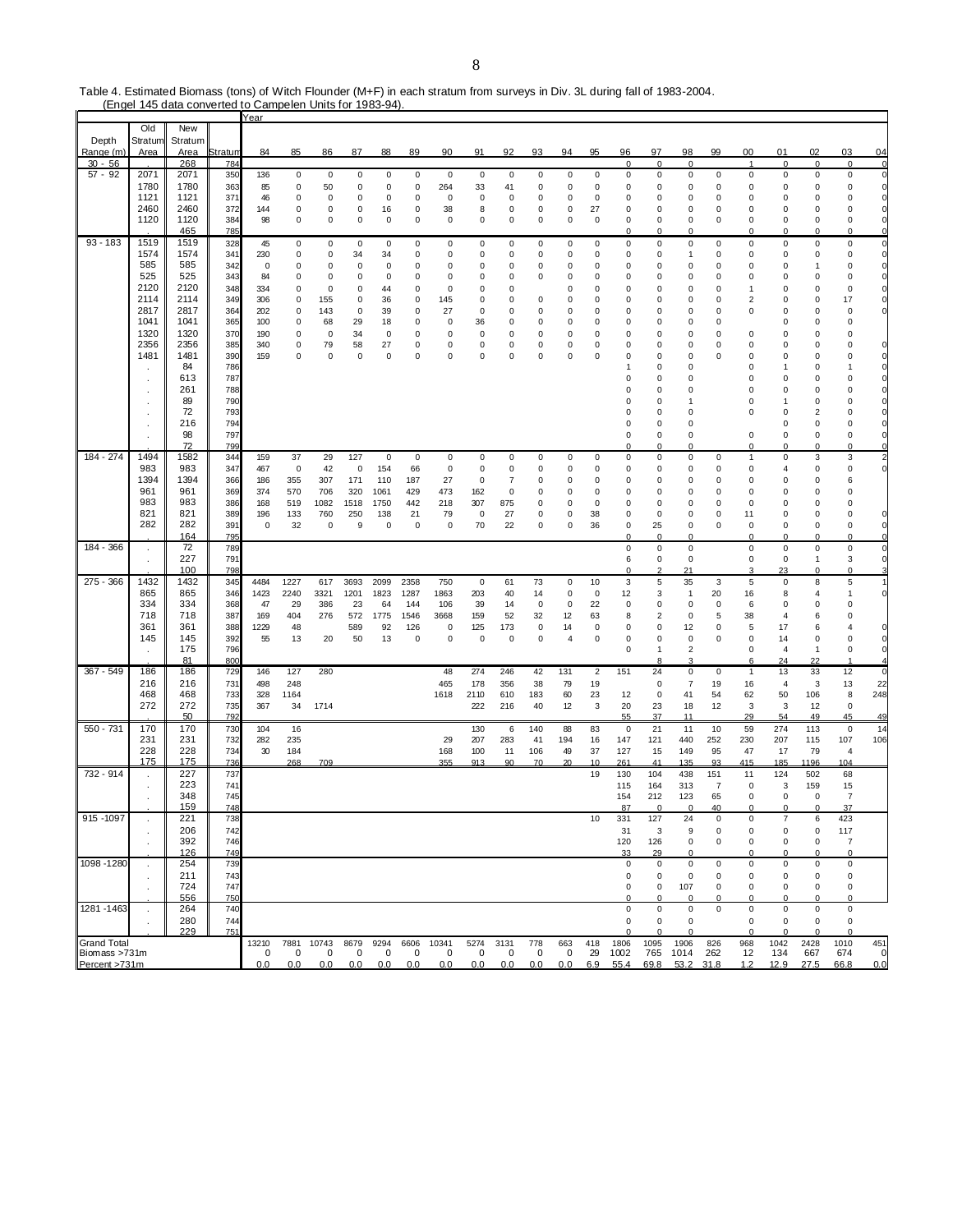|                    |         | <u>UIIII IUI 1977-94.</u> |                |                        |             |              |             |             |                         |                         |               |                         |              |              |                         |             |             |             |            |            |            |           |             |             |           |             |                |            |             |              |                |
|--------------------|---------|---------------------------|----------------|------------------------|-------------|--------------|-------------|-------------|-------------------------|-------------------------|---------------|-------------------------|--------------|--------------|-------------------------|-------------|-------------|-------------|------------|------------|------------|-----------|-------------|-------------|-----------|-------------|----------------|------------|-------------|--------------|----------------|
|                    |         |                           |                | Year                   |             |              |             |             |                         |                         |               |                         |              |              |                         |             |             |             |            |            |            |           |             |             |           |             |                |            |             |              |                |
|                    |         |                           |                |                        |             |              |             |             |                         |                         |               |                         |              |              |                         |             |             |             |            |            |            |           |             |             |           |             |                |            |             |              |                |
|                    | Old     | New                       |                |                        |             |              |             |             |                         |                         |               |                         |              |              |                         |             |             |             |            |            |            |           |             |             |           |             |                |            |             |              |                |
| Depth              | Stratum | Stratum                   |                |                        |             |              |             |             |                         |                         |               |                         |              |              |                         |             |             |             |            |            |            |           |             |             |           |             |                |            |             |              |                |
| Range (m           | Area    | Area                      | <u>Stratum</u> | 77                     | 78          | 79           | 80          | 81          | 82                      | 83                      | 84            | 85                      | 86           | 87           | 88                      | 89          | 90          | 91          | 92         | 93         | 94         | 95        | 96          | 97          | 98        | 99          | 0 <sub>0</sub> | 01         | 02          | 03           |                |
| $101 - 200$        | 1427    | 633                       | 201            | $\overline{0}$         | 0           | $^{\circ}$   | $\Omega$    | $\mathbf 0$ | $^{\circ}$              | $\Omega$                | 65            | $\mathbf 0$             | $\Omega$     | $\Omega$     | $\circ$                 | $\mathbf 0$ | $\Omega$    | $\Omega$    | $\Omega$   | $\Omega$   | $\Omega$   |           | $\Omega$    | $\Omega$    | $\Omega$  | $\Omega$    | $\Omega$       | $\Omega$   | $^{\circ}$  | $\mathbf 0$  |                |
|                    | 1823    | 1594                      | 205            | $^{\circ}$             | O           | n            |             | $\Omega$    | 21                      | $\Omega$                | n             | 0                       |              | Ω            | 0                       |             | 0           | O           | $\Omega$   | n          |            |           |             |             |           | n           | $\Omega$       | $\Omega$   | n           | $\Omega$     |                |
|                    | 2582    | 1870                      | 206            | 129                    | 0           | O            | $\Omega$    | $\Omega$    | 59                      | $^{\circ}$              | $\Omega$      | 0                       | 0            | 0            | 0                       | $\Omega$    | 0           | $\Omega$    | $\Omega$   | 0          | 0          | $\Omega$  |             |             | O         | $\Omega$    |                | $\Omega$   | O           | $\Omega$     |                |
|                    | 2246    | 2264                      | 207            | $^{\circ}$             | $\Omega$    | $\Omega$     | $\Omega$    | $\Omega$    | 21                      | $\Omega$                | $\Omega$      | $\Omega$                | $\Omega$     | $\Omega$     | $\Omega$                | $\Omega$    | $\Omega$    | $\Omega$    | $\Omega$   | $\Omega$   | C          |           | $\Omega$    | O           | O         | $\Omega$    | $\Omega$       | $\Omega$   | O           | $\Omega$     |                |
|                    |         | 733                       | 237            |                        |             |              |             |             |                         |                         |               |                         |              |              |                         |             |             |             |            | $\Omega$   | n          | n         | $\Omega$    | $\Omega$    | $\Omega$  | $\Omega$    | $\Omega$       | $\Omega$   | $\Omega$    | $\Omega$     |                |
|                    |         | 778                       | 238            |                        |             |              |             |             |                         |                         |               |                         |              |              |                         |             |             |             |            |            |            |           |             | $\Omega$    | n         | $\Omega$    | $\Omega$       | $\Omega$   | $\Omega$    | $\mathbf 0$  |                |
| $201 - 300$        | 440     | 621                       |                |                        |             |              | $\mathbf 0$ | $\mathbf 0$ |                         | $\mathbf 0$             | $\mathbf 0$   | $\mathbf 0$             | $\mathbf 0$  | $\mathbf 0$  |                         | $\mathbf 0$ | $\Omega$    |             |            | $\Omega$   | $\Omega$   | $\Omega$  | $\Omega$    | $\Omega$    |           | $\Omega$    | $\Omega$       | $\Omega$   | $\Omega$    | $\mathbf 0$  |                |
|                    |         |                           | 202            | $\mathbf{0}$           | 0           | $\mathbf 0$  |             |             | $\mathbf 0$             |                         |               |                         |              |              |                         |             |             | 0           | $^{\circ}$ |            |            |           |             |             | $\Omega$  |             |                |            |             |              |                |
|                    | 1608    | 680                       | 209            | 158                    | 37          | 32           | 147         | $\mathbf 0$ | 80                      | 158                     | 32            | 147                     | $\Omega$     | $\Omega$     | $\mathbf 0$             | $\Omega$    | 37          | $\Omega$    | $\Omega$   | $\Omega$   | n          | n         | $\Omega$    | $\Omega$    | $\Omega$  | $\Omega$    | $\Omega$       | $\Omega$   | $\Omega$    | $\Omega$     |                |
|                    | 774     | 1035                      | 210            | 142                    | 46          | 106          | 405         | 35          | 124                     | $\mathbf 0$             | 373           | $\mathbf 0$             | $\Omega$     | 53           | $\mathbf 0$             | 53          | 0           | $\Omega$    |            |            |            |           |             |             | n         | n           |                | n          | n           | $\Omega$     |                |
|                    | 1725    | 1583                      | 213            | 386                    | 271         | 203          | 326         | 435         | 475                     | 308                     | 190           | 185                     | 185          | 158          | 30                      | 53          | $\Omega$    | $\Omega$    | $\Omega$   | O          | O          |           | n           | O           | 36        | $\Omega$    | $\Omega$       | O          | n           | $\Omega$     |                |
|                    | 1171    | 1341                      | 214            | 268                    | 69          | $\Omega$     | 97          | 64          | 141                     | 101                     | 40            | 134                     | 81           | $\Omega$     | 27                      | 54          | 32          | $\Omega$    | $\Omega$   | 0          |            |           |             |             | O         | $\Omega$    |                | n          |             | n            |                |
|                    | 1270    | 1302                      | 215            | 218                    | 22          | 29           | $\mathbf 0$ | 35          | 78                      | $\Omega$                | 58            | $^{\circ}$              | $\mathbf 0$  | $\mathbf 0$  | $\mathbf 0$             | $\mathbf 0$ | $\circ$     | $\mathbf 0$ | $\Omega$   | $^{\circ}$ | 0          |           |             | O           | O         | $\Omega$    | $\Omega$       | $\Omega$   | O           | $\Omega$     |                |
|                    | 1428    | 2196                      | 228            | 565                    | 262         | 393          | 746         | 196         | 825                     | 295                     | 421           | 56                      | 1080         | 112          | 196                     | 393         | 229         | 0           | 79         | 101        | $\Omega$   | $\Omega$  | n           | O           | $\Omega$  | $\Omega$    | $\Omega$       | $\Omega$   | 38          | $\Omega$     |                |
|                    | 508     | 530                       | 234            | $\Omega$               | 42          | 35           |             | $\Omega$    | $\Omega$                |                         |               | $\Omega$                | $\Omega$     | $\Omega$     | $\Omega$                | $\Omega$    |             |             |            |            |            |           |             |             |           |             |                |            |             | $\Omega$     |                |
| $301 - 400$        | 480     | 487                       | 203            | $\mathbf{0}$           | $\Omega$    | $\mathbf{0}$ | $\Omega$    | $\mathbf 0$ | 66                      | 154                     | $\Omega$      | $\mathbf 0$             | 33           | $\Omega$     | $\Omega$                | 22          | $\Omega$    | $\Omega$    | $\Omega$   | $\Omega$   | $\Omega$   | $\Omega$  | $\Omega$    | $\Omega$    | $\Omega$  | $\Omega$    | $\Omega$       | $\Omega$   | $\Omega$    | $\mathbf 0$  |                |
|                    | 448     | 588                       | 208            | 339                    | 62          | 139          | 508         | 154         | 924                     | 123                     | 144           | 965                     | 123          | $\mathbf 0$  | $\mathbf 0$             | 123         | 0           | $\Omega$    |            | 0          | 0          | n         | $\Omega$    | $\Omega$    | n         | $\Omega$    | $\Omega$       | n          | O           | $\Omega$     |                |
|                    | 330     | 251                       | 211            | 545                    | 306         | 148          | 390         | 91          | 340                     | 23                      | 136           | 106                     | 23           | 45           | $\Omega$                | 68          | $\Omega$    | $\Omega$    | $\Omega$   | n          | n          |           | $\Omega$    | O           | n         | n           | $\Omega$       | $\Omega$   | $\Omega$    | $\Omega$     |                |
|                    | 384     | 360                       | 216            | $\overline{0}$         | $\Omega$    | 40           | 40          | 106         | 106                     | 123                     | $\Omega$      | $^{\circ}$              | 79           | 26           | 26                      | 26          | $\Omega$    | $\Omega$    | $\Omega$   | $\Omega$   | 0          |           | 25          | O           | O         | $\Omega$    | $\Omega$       | $\Omega$   | 25          | $\Omega$     |                |
|                    | 441     | 450                       | 222            | 303                    | 182         | 45           | 152         | 212         | 465                     | 101                     | 40            | 61                      | $\mathbf 0$  | $\mathbf{0}$ | 394                     | 61          | $\mathbf 0$ | 20          | $\Omega$   | $\Omega$   | $\Omega$   | $\Omega$  | 58          | $\mathbf 0$ | 62        | 62          | $^{\circ}$     | $\Omega$   | $\Omega$    | $\Omega$     |                |
|                    | 567     | 536                       | 229            | 312                    | 292         | 175          | 331         | 117         | 195                     | 214                     | 130           | 52                      | 1846         | 260          | 364                     | 1664        | 78          | 26          | 130        | 221        | 25         | n         | $\Omega$    | $\Omega$    | $\Omega$  | $\Omega$    | 37             | 33         | $\Omega$    | 37           |                |
| $401 - 500$        | 354     | 288                       | 204            | 73                     | $\Omega$    | 73           |             | 97          | 130                     | 16                      | 122           | $\Omega$                | 97           | 24           | 73                      | 97          | 24          | $\Omega$    | $\Omega$   | 0          | $\Omega$   | $\Omega$  | $^{\circ}$  | $\Omega$    | $\Omega$  | $\Omega$    | $\Omega$       | $\Omega$   | $\Omega$    | $\mathbf 0$  |                |
|                    | 268     | 241                       | 217            | $\mathbf 0$            | $\Omega$    | 18           | $\Omega$    | $\Omega$    | $\mathbf 0$             | $\Omega$                |               | $\Omega$                | 74           | 92           | 74                      | 92          | 18          | $\Omega$    | $\Omega$   | $\Omega$   | 155        |           | 33          | 66          | 31        | $\Omega$    | $\Omega$       | $\Omega$   | $\Omega$    | 19           |                |
|                    | 180     | 158                       | 223            | 12                     | $\mathbf 0$ | $\mathbf 0$  | $\Omega$    | 37          | $^{\circ}$              | $\Omega$                | 50            | $\Omega$                | 248          | 161          | 124                     | 111         | 37          | 66          | 33         | 76         | 145        |           | 75          | 43          | 19        | 0           |                | 43         | 12          | 22           |                |
|                    | 686     | 598                       | 227            | 165                    | 189         | 47           | 566         | 189         | 396                     | 283                     | 126           | 212                     | 409          | 684          | 220                     | 354         | 4404        | 661         | 330        | 329        | $\Omega$   | $\Omega$  | $\Omega$    | 206         | 329       | 535         | $\Omega$       | 206        | 47          | $\Omega$     |                |
|                    | 420     | 414                       | 235            | 1343                   | 0           | 664          | 549         | 664         | 578                     | 1358                    | 770           | 520                     | 376          | 289          | $\mathbf 0$             | 202         | 173         | 96          | 19         | $\Omega$   | 304        | $\Omega$  | 51          | 28          | 85        | $\mathbf 0$ | $\mathbf 0$    | $\Omega$   | 65          | $\Omega$     |                |
|                    |         | 133                       | 240            |                        |             |              |             |             |                         |                         |               |                         |              |              |                         |             |             |             |            | 348        | 140        | $\Omega$  | 146         | 55          | 45        | 137         | 37             | 76         | $\Omega$    | 18           |                |
| 501 - 750          | 664     | 557                       | 212            | 2147                   | 183         | 868          | 228         | 731         | 1461                    | 1705                    | 1127          | 1621                    | 4658         | 1302         | 685                     | 891         | 1218        | 411         | 365        | 77         | 281        | 306       | 217         | 268         | 690       | 536         | 460            | 68         | 115         | 115          |                |
|                    | 420     | 362                       | 218            | $^{\circ}$             | 0           |              | $\Omega$    | $\Omega$    | $\Omega$                | $\Omega$                |               | 29                      | $\mathbf 0$  | 58           | 173                     | 144         | 87          | 29          | $\Omega$   | 100        | 199        | 17        | 199         | 75          | 50        | 47          | 50             | $^{\circ}$ | $\mathbf 0$ | 22           |                |
|                    | 270     | 228                       | 224            | $^{\circ}$             | 0           | $\Omega$     | $\Omega$    | C           | $\mathbf 0$             | $\Omega$                | $\mathbf 0$   | $\Omega$                | 56           | 56           | 204                     | 186         | 19          | 111         | 74         | $\Omega$   | 146        | 31        | 78          | 141         | 84        | 16          | 94             | 72         | 16          | $\mathbf 0$  |                |
|                    | 237     | 185                       | 230            | $^{\circ}$             | $\Omega$    |              | 16          | $\Omega$    | $\Omega$                | $\Omega$                | 16            | $\Omega$                | 65           | 16           | 147                     | 782         | 1695        | 4548        | 880        | 471        | 382        | 827       | 582         | 865         | 102       | 674         | 165            | 130        | 29          | 216          |                |
|                    |         | 120                       | 239            |                        |             |              |             |             |                         |                         |               |                         |              |              |                         |             |             |             |            | $\Omega$   | $\Omega$   | $\Omega$  | $\Omega$    | $\Omega$    | $\Omega$  | $\Omega$    | $\Omega$       | $\Omega$   | $\Omega$    | $\Omega$     |                |
| 751 -1000          | 213     | 283                       | 219            |                        |             |              |             | $\mathbf 0$ |                         | $\mathbf 0$             |               | $\mathbf 0$             | $\mathbf{0}$ | $\mathbf 0$  | $\mathbf 0$             | $\mathbf 0$ | $\Omega$    | 0           | $^{\circ}$ | 156        | 58         | 39        | 58          | 39          | 78        | $\mathbf 0$ | 17             | 16         | 62          | 71           |                |
|                    | 182     | 186                       |                |                        |             |              | $\Omega$    |             |                         |                         |               |                         | $\Omega$     | $\Omega$     |                         |             | $\Omega$    |             |            |            |            |           |             |             |           | 461         |                | 205        |             |              |                |
|                    | 122     | 193                       | 231<br>236     | $^{\circ}$<br>$\Omega$ | 0           |              |             | 25          | $\mathbf 0$<br>$\Omega$ | $\mathbf 0$<br>$\Omega$ | 0<br>$\Omega$ | $\mathbf 0$<br>$\Omega$ | $\Omega$     | $\Omega$     | $\circ$<br>$\mathbf{R}$ |             | 59          | 939<br>34   | 401<br>151 | 512<br>199 | 375<br>159 | 563<br>25 | 26<br>133   | 90<br>13    | 832<br>38 |             | 1011<br>80     | 173        | 951<br>80   | 44<br>133    |                |
|                    |         |                           |                |                        |             |              |             |             |                         |                         |               |                         |              |              |                         |             |             |             |            |            |            |           |             |             |           | 66          |                |            |             |              |                |
| 1001 - 1250        | 324     | 303                       | 220            |                        | 0           |              |             |             |                         |                         |               |                         |              |              |                         |             |             |             |            |            |            |           | 42          | $\Omega$    | $\Omega$  |             | $\mathbf 0$    | $\Omega$   | 19          | $\Omega$     |                |
|                    | 177     | 195                       | 225            | $\mathbf 0$            |             |              |             |             |                         |                         |               |                         |              |              |                         |             |             |             |            |            |            |           | $\mathbf 0$ | $\mathbf 0$ | $\Omega$  | 13          | 13             | 12         | $^{\circ}$  | $\circ$      |                |
|                    | 236     | 228                       | 232            | $^{\circ}$             | $\Omega$    |              |             |             |                         |                         |               |                         |              |              |                         |             |             |             |            |            |            |           |             |             |           | $\Omega$    | $\Omega$       | 63         | $\Omega$    | 18           |                |
| 1251 - 1500        | 286     | 330                       | 221            |                        |             |              |             |             |                         |                         |               |                         |              |              |                         |             |             |             |            |            |            |           | $\Omega$    | $\Omega$    | $\Omega$  | 0           | $\Omega$       | $\Omega$   | 23          | $\mathbf 0$  |                |
|                    | 180     | 201                       | 226            |                        | 0           |              |             |             |                         |                         |               |                         |              |              |                         |             |             |             |            |            |            |           | $\Omega$    | $\Omega$    | $\Omega$  | $\Omega$    | $\Omega$       | $\Omega$   | $\mathbf 0$ | $\mathbf{0}$ |                |
|                    | 180     | 237                       | 233            |                        |             |              |             |             |                         |                         |               |                         |              |              |                         |             |             |             |            |            |            |           | $\Omega$    |             | 23        |             |                |            | 16          | $\Omega$     |                |
| <b>Grand Total</b> |         |                           |                | 7106                   | 1962        | 3016         | 4503        | 3190        | 6486                    | 4963                    | 3840          | 4089                    | 9432         | 3337         | 2746                    | 5377        | 8110        | 6941        | 2463       | 2588       | 2369       | 1808      | 1724        | 1890        | 2505      | 2548        | 1964           | 1096       | 1497        | 715          | $\overline{1}$ |
| Biomass >1000m     |         |                           |                | $\Omega$               | $\Omega$    | $\Omega$     | $\Omega$    | $\Omega$    | $\Omega$                | $\Omega$                | $\Omega$      | $\Omega$                | $\Omega$     | $\Omega$     | $\Omega$                | $\Omega$    | $\Omega$    | $\Omega$    | $\Omega$   | $\Omega$   | $\Omega$   | $\Omega$  | 42          | $\Omega$    | 23        | 13          | 13             | 75         | 58          | 18           |                |
| Percent >1000m     |         |                           |                | 0.0                    | 0.0         | 0.0          | 0.0         | 0.0         | 0.0                     | 0.0                     | 0.0           | 0.0                     | 0.0          | 0.0          | 0.0                     | 0.0         | 0.0         | 0.0         | 0.0        | 0.0        | 0.0        | 0.0       | 2.4         | 0.0         | 0.9       | 0.5         | 0.7            | 6.8        | 3.8         | 2.5          |                |

Table 5. Abundance (000s) per stratum of Witch Flounder (M+F) from surveys in Div. 2J during fall of 1977-2004. Engel 145 data converted to Campelen Units for 1977-94.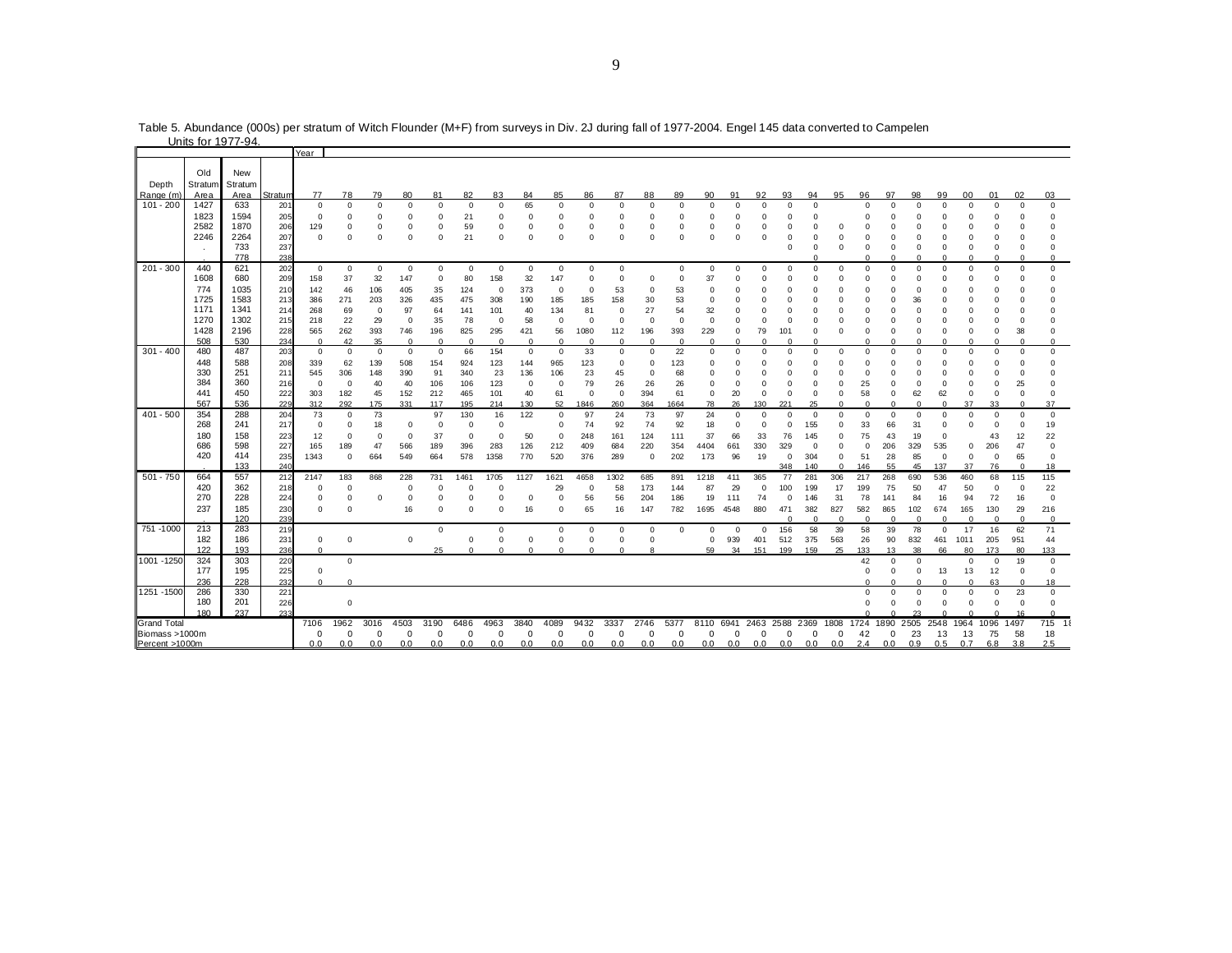|                          | 011113 101 1 <i>31</i> 0-34. |             |                |             |             |             |             |             |       |             |             |             |             |             |             |             |             |             |             |             |             |                |                |             |             |                 |                |             |                   |
|--------------------------|------------------------------|-------------|----------------|-------------|-------------|-------------|-------------|-------------|-------|-------------|-------------|-------------|-------------|-------------|-------------|-------------|-------------|-------------|-------------|-------------|-------------|----------------|----------------|-------------|-------------|-----------------|----------------|-------------|-------------------|
|                          |                              |             |                | Year        |             |             |             |             |       |             |             |             |             |             |             |             |             |             |             |             |             |                |                |             |             |                 |                |             |                   |
|                          | Old                          | New         |                |             |             |             |             |             |       |             |             |             |             |             |             |             |             |             |             |             |             |                |                |             |             |                 |                |             |                   |
| Depth                    | Stratum                      | Stratum     |                |             |             |             |             |             |       |             |             |             |             |             |             |             |             |             |             |             |             |                | 97             | 98          | 99          | 00 <sup>1</sup> |                | 02          |                   |
| Range (m)<br>$101 - 200$ | Area                         | Area<br>798 | 3tratum<br>608 | 78          | 79          | 80          | 81          | 82          | 83    | 84          | 85          | 86          | 87          | 88          | 89          | 90          | 91          | 92          | 93          | 94          | 95          | 96<br>$\Omega$ | $\Omega$       | $\Omega$    |             | $\Omega$        | 01<br>$\Omega$ | $\Omega$    | 03<br>$\mathbf 0$ |
|                          |                              | 445         | 612            |             |             |             |             |             |       |             |             |             |             |             |             |             |             |             |             |             |             | $\mathbf 0$    | $^{\circ}$     | 0           |             | 31              | 0              | 0           | $\mathbf 0$       |
|                          |                              | 250         | 616            |             |             |             |             |             |       |             |             |             |             |             |             |             |             |             |             |             |             | $\Omega$       | $\Omega$       | $\Omega$    |             | $\Omega$        | $\Omega$       | $\Omega$    | 0                 |
|                          | 1455                         | 1347        | 618            |             |             |             |             |             |       | 0           | 0           | 0           | 0           | $^{\circ}$  | 0           | $^{\circ}$  | 0           | 0           | 0           | 0           | 0           | 0              | 0              | $\Omega$    | 0           | $^{\circ}$      | $\Omega$       | $^{\circ}$  | $\mathbf 0$       |
|                          | 1588                         | 1753        | 619            |             |             |             |             |             |       | $\mathbf 0$ | $\mathbf 0$ | $\mathbf 0$ | $\mathbf 0$ | $\mathbf 0$ | $\mathbf 0$ | $\mathbf 0$ | $\mathbf 0$ | $\mathbf 0$ | $\mathbf 0$ | $\mathbf 0$ | 54          | $\Omega$       | $\mathbf 0$    | $\Omega$    | $\mathbf 0$ | $\mathbf 0$     | 0              | $\Omega$    | 0                 |
| 201 - 300                |                              | 342         | 609            |             |             |             |             |             |       |             |             |             |             |             |             |             |             |             |             |             |             | $\Omega$       | $\Omega$       | $\Omega$    |             | $\Omega$        | $\Omega$       | $\Omega$    | $\mathsf 0$       |
|                          |                              | 573         | 611            |             |             |             |             |             |       |             |             |             |             |             |             |             |             |             |             |             |             | 0              | $\Omega$       | $\Omega$    |             | $\Omega$        | $\Omega$       | $\Omega$    | $\mathbf 0$       |
|                          |                              | 251         | 615            |             |             |             |             |             |       |             |             |             |             |             |             |             |             |             |             |             |             | $\Omega$       | $\Omega$       | $\Omega$    |             | 17              | $\Omega$       | O           | 0                 |
|                          | 2709                         | 2545        | 620            | 963         | 1975        | 621         | 149         | 166         | 112   | 115         | 80          | 124         | $^{\circ}$  | $\Omega$    | $\mathbf 0$ | $\Omega$    | $\Omega$    | $\Omega$    | $\Omega$    | $\Omega$    | $\Omega$    | $\Omega$       | $\Omega$       | $\Omega$    | $\Omega$    | $\Omega$        | $\Omega$       | $\Omega$    | $\mathbf 0$       |
|                          | 2859                         | 2537        | 621            | 1999        | 5148        | 696         | 286         | 169         | 688   | 253         | 393         | 28          | 66          | $\mathbf 0$ | 486         | $\Omega$    | $\Omega$    | $\Omega$    | $\Omega$    | $\Omega$    | $\Omega$    | $\mathbf 0$    | $\mathbf 0$    | 187         | $\Omega$    | $\Omega$        | 0              | $\Omega$    | $\mathbf 0$       |
|                          | 668                          | 1105        | 624            | 525         | 230         | 161         | 597         | 459         | 184   | 368         | 161         | 92          | 31          | $^{\circ}$  | 0           | 23          | 0           | 0           | 22          | O           | 0           | 0              | 30             | 0           | 57          | 30              | 30             |             | 0                 |
|                          | 1618                         | 1555        | 634            | 841         | 835         | 1272        | 668         | 911         | 223   | 890         | 544         | 267         | 283         | 482         | 254         | $\Omega$    | $\Omega$    | 240         | 13          | $\Omega$    | $\mathbf 0$ | $\mathbf 0$    | $\mathbf 0$    | $\Omega$    | $\Omega$    | $\Omega$        | $\Omega$       | $\Omega$    | $\mathbf 0$       |
|                          | 1274                         | 1274        | 635            | 1694        | 1906        | 1782        | 1577        | 876         | 584   | 2432        | 1127        | 29          | 146         | 456         | 175         | 29          | $\Omega$    | 58          | $\Omega$    | $\Omega$    | 29          | 0              | 70             | 105         | $\Omega$    | 80              | $\Omega$       | n           | 0                 |
|                          | 1455                         | 1455        | 636            | 1716        | 1716        | 1887        | 1168        | 961         | 634   | 2927        | 976         | 400         | 486         | 767         | 240         | 29          | $\Omega$    | $^{\circ}$  | 0           | 0           | 29          | 33             | 67             | 0           | 0           | $^{\circ}$      | 71             | $\Omega$    | 0                 |
|                          | 1132                         | 1132        | 637            | 1609        | 3292        | 1972        | 2362        | 2380        | 4765  | 3530        | 3315        | 740         | 960         | 195         | 156         | $\mathbf 0$ | $\Omega$    | 52          | 52          | $\Omega$    | $\mathbf 0$ | $\mathbf 0$    | 31             | 62          | 145         |                 | 31             | $\Omega$    | $\mathbf 0$       |
| $301 - 400$              | 447                          |             | 632<br>610     | 553         | 769         | 261         | 646         | 512         | 492   |             | 225         | 92          | 31          | 31          | 61          | $\Omega$    | 6           | 57          |             |             |             | 104            | 18             | 53          |             | 35              | 55             | 106         | 16                |
|                          |                              | 256<br>263  | 614            |             |             |             |             |             |       |             |             |             |             |             |             |             |             |             |             |             |             | 36             | 18             | $\mathbf 0$ |             | 163             | 36             | $\Omega$    | 0                 |
|                          |                              | 593         | 617            |             |             |             |             |             |       |             |             |             |             |             |             |             |             |             | $\Omega$    | O           | 41          | $\Omega$       | 27             | 51          | $\Omega$    | $\Omega$        | $\Omega$       | $\Omega$    | $\mathbf 0$       |
|                          | 1027                         | 494         | 623            | 871         | 989         | 871         | 742         | 480         | 871   | 565         | 918         | 283         | 537         | 311         | 47          | $\Omega$    | $\Omega$    | $\Omega$    | $\Omega$    | $\Omega$    | $\Omega$    | $\mathbf 0$    | $\mathbf 0$    | $\mathbf 0$ | $\Omega$    | $\Omega$        | $\Omega$       | $\Omega$    | $\mathbf 0$       |
|                          | 850                          | 888         | 625            | 1579        | 3976        | 1462        | 2572        | 585         | 2222  | 2081        | 1684        | 78          | 322         | 292         | 88          | $\Omega$    | $\Omega$    | $\Omega$    | 0           | $\Omega$    | 41          | 24             | $\mathbf 0$    | 31          | 31          | $\mathbf 0$     | 35             | $\Omega$    | 0                 |
|                          | 919                          | 1113        | 626            | 8849        | 11251       | 10644       | 1593        | 6928        | 4867  | 2865        | 1618        | 63          | 582         | 126         | 329         | $\Omega$    | 0           | 42          | 0           | $\Omega$    | $^{\circ}$  | 0              | 122            | 0           | 575         | 364             | 306            | $\Omega$    | $\mathbf 0$       |
|                          | 1085                         | 1085        | 628            | 3603        | 8358        | 5249        | 1841        | 3433        | 6567  | 2708        | 4229        | 1692        | 896         | 269         | 634         | $\Omega$    | 0           | 149         | $\mathbf 0$ | $\mathbf 0$ | 27          | $\mathbf 0$    | 30             | $\mathbf 0$ | 179         | 269             | 114            | $\Omega$    | 30                |
|                          | 499                          | 495         | 629            | 3032        | 3672        | 4915        | 2791        | 1476        | 3638  | 1373        | 2094        | 526         | 732         | 755         | 412         | 103         | $\Omega$    | 46          | 182         | 136         | 306         | 34             | 34             | 68          | 375         | 280             | 45             | $\Omega$    | $\Omega$          |
|                          | 544                          | 332         | 630            | 2769        | 1347        | 1122        | 1310        |             | 898   | 798         | 917         | 299         | 274         | 249         | 125         | $^{\circ}$  | $\Omega$    | 25          | 30          | 0           | 0           | 46             | 46             | 23          | 114         | 101             | 15             | 20          | 0                 |
|                          | 2179                         | 2067        | 633            | 2964        | 3897        | 4526        | 2098        | 2955        | 3047  | 3627        | 2848        | 3559        | 1853        | 3485        | 3687        | 1063        | 360         | 552         | 600         | 57          | 67          | 221            | 284            | 348         | 63          | 190             | 135            | 72          | 32                |
|                          | 2059                         | 2059        | 638            | 6833        | 15200       | 9725        | 9559        | 5910        | 6849  | 14417       | 12385       | 11330       | 7534        | 11400       | 5047        | 535         | 612         | 317         | 368         | 13          | 78          | 150            | 157            | 661         | 602         | 1020            | 617            | 252         | 328               |
|                          | 1463                         | 1463        | 639            | 2013        | 1157        | 2650        | 2013        | 1429        | 4025  | 5459        | 2792        | 2381        | 1236        | 3321        | 503         | 489         | 67          | 24          | $\mathbf 0$ | 226         | 115         | 34             | 101            | 168         | 0           | $^{\circ}$      | $^{\circ}$     | 93          | $\mathbf 0$       |
| $401 - 500$              |                              | 30          | 613            |             |             |             |             |             |       |             |             |             |             |             |             |             |             |             |             |             |             | $\overline{2}$ | $\overline{4}$ | 14          |             | 220             | 14             | 9           | 6                 |
|                          | 632                          | 691         | 622            | 2652        | 1942        | 3347        | 1608        | 1130        | 2260  | 978         | 1934        | 696         | 1478        | 203         | 290         | 130         | 58          | 261         | 238         | 0           | 28          | 23             | 32             | 95          | $\Omega$    | 63              | 158            | $\Omega$    | $\Omega$          |
|                          | 1184                         | 1255        | 627            | 6026        | 11618       | 12948       | 22938       | 18544       | 22232 | 18690       | 17311       | 7753        | 3882        | 7199        | 6271        | 1954        | 434         | 271         | 3625        | 367         | 792         | 127            | 1343           | 2244        | 660         | 2012            | 773            | 362         | 134               |
|                          | 1202                         | 1321        | 631            | 8515        | 5677        | 6338        | 13261       | 1819        | 8863  | 12666       | 11433       | 8019        | 3417        | 2563        | 1819        | 276         | 2563        | 2260        | 727         | 2453        | 537         | 178            | 569            | 485         | 84          | 628             | 314            | 212         | 121               |
|                          | 198                          | 69          | 640            | 109         |             | 232         | 82          | 463         |       | 572         | 1716        | 2465        | 4017        | 2274        | 1648        | 245         | 245         | 91          | $^{\circ}$  | 0           | $\mathbf 0$ | 38             | 19             | 62          | 5           | 47              | 138            | 9           | 5                 |
|                          | 204                          | 216         | 645            | 14          |             | $^{\circ}$  | 14          | 412         | 295   | 2020        | 393         |             | 5837        | 1108        | 463         | 2357        | 196         | 47          | 188         | 119<br>5    | $\Omega$    | 149            | 45             | 13          | 104         | 74              | 110            | 74          | $\mathbf 0$       |
| $501 - 750$              |                              | 134         | 65C            | $\mathbf 0$ | $\mathbf 0$ |             | 161         | 60          | 241   | $\mathbf 0$ | 1004        |             | 2437        |             |             | 17031       | 1366        | $\mathbf 0$ | 25<br>53    | 74          | 37<br>79    | 28<br>253      | 147<br>190     | 313<br>506  | 179<br>378  |                 | 166<br>791     | 99<br>156   | 166<br>301        |
|                          | 584<br>333                   | 230         | 641<br>646     | $\mathbf 0$ | $\Omega$    | 80<br>46    | 23          | 46          | 710   | 92          | 122         |             | 115         |             |             | 527         | 366         | 290         | 209         | 462         | 22          | 2209           | 156            | 156         | 156         | 797             | 536            | 786         | 89                |
|                          |                              | 325<br>359  | 651            |             |             |             |             |             |       |             |             |             |             |             |             |             |             |             | 49          | 111         | 247         | 444            | 771            | 444         | 571         |                 | 1552           | 1242        | 222               |
| 751 -1000                | 931                          | 418         | 642            | $\mathbf 0$ |             | 64          | 0           | 43          |       | 128         | 128         |             | 128         |             |             | 4013        | 2177        | 1089        | 383         | 173         | 86          | 29             | $\mathbf 0$    | 29          | 173         | 597             | 33             | 58          | 316               |
|                          | 409                          | 360         | 647            | $\mathbf 0$ | $\mathbf 0$ | $\mathbf 0$ | $\mathbf 0$ | $\mathbf 0$ |       |             | 38          |             |             |             |             | 534         | 1594        | 506         | 281         | 264         | 50          | 173            | 198            | 272         | 743         | $^{\circ}$      | 867            | 25          | 347               |
|                          |                              | 516         | 652            |             |             |             |             |             |       |             |             |             |             |             |             |             |             |             | 899         | 355         | 390         | 745            | 1207           | 1526        | 177         | 887             | 238            | 177         | 1278              |
| 1001 - 1250              | 1266                         | 733         | 643            | $\mathbf 0$ | $\mathbf 0$ |             |             |             |       |             |             |             |             |             |             |             |             |             |             |             | 235         | 0              | $\Omega$       | $\Omega$    | 34          | 45              | $\Omega$       | 0           | 123               |
|                          | 232                          | 228         | 648            | $\mathbf 0$ |             |             |             |             |       |             |             |             |             |             |             |             |             |             |             |             |             | $\Omega$       | $\mathbf 0$    | $\mathbf 0$ | 0           | $\mathbf 0$     | $\mathbf 0$    | $\Omega$    | $\mathbf 0$       |
|                          |                              | 531         | 653            |             |             |             |             |             |       |             |             |             |             |             |             |             |             |             | 974         |             | 256         | $\Omega$       | $\Omega$       | $\Omega$    | 37          | $\Omega$        | 37             | $\Omega$    | 146               |
| 1251 - 1500              | 954                          | 474         | 644            | $\mathbf 0$ | $\mathbf 0$ |             |             |             |       |             |             |             |             |             |             |             |             |             |             |             | $\mathbf 0$ | 0              | $^{\circ}$     | 0           | 0           | $\mathbf 0$     | $\Omega$       | $\mathbf 0$ | $\mathbf 0$       |
|                          | 263                          | 212         | 649            | $\mathbf 0$ |             |             |             |             |       |             |             |             |             |             |             |             |             |             |             |             |             | $\Omega$       | $\Omega$       | $^{\circ}$  | $\mathbf 0$ | $\Omega$        | $\mathbf 0$    | $\Omega$    | $\mathbf 0$       |
|                          |                              | 479         | 654            |             |             |             |             |             |       |             |             |             |             |             |             |             |             |             |             |             | $\Omega$    | $\Omega$       | $\Omega$       | 38          | $\Omega$    | $\Omega$        | $\Omega$       | $\Omega$    | $\mathbf 0$       |
| <b>Grand Total</b>       |                              |             |                | 59729       | 84955       | 72872       | 70058       | 52146       | 75267 | 79553       | 70384       | 40917       | 37279       | 35486       | 22734       | 29338       | 10045       | 6377        | 8918        | 4815        | 3546        | 5081           | 5716           | 7955        | 5441        | 7952            | 7220           | 3752        | 3659              |
| Biomass >1000m           |                              |             |                | $\Omega$    | 0           | $\Omega$    | 0           | $\Omega$    | 0     | 0           | $\mathbf 0$ | $\Omega$    | $\Omega$    | 0           | $\mathbf 0$ | 0           | 0           | 0           | 974         | 0           | 491         | 0              | $\mathbf 0$    | 38          | 70          | 45              | 37             | 0           | 269               |
| Percent >1000m           |                              |             |                | 0.0         | 0.0         | 0.0         | 0.0         | 0.0         | 0.0   | 0.0         | 0.0         | 0.0         | 0.0         | 0.0         | 0.0         | 0.0         | 0.0         |             | $0.0$ 10.9  | $0.0$ 13.8  |             | 0.0            | 0.0            | 0.5         | 1.3         | 0.6             | 0.5            | 0.0         | 7.4               |

Table 6. Abundance (000s) per stratum of Witch Flounder (M+F) from surveys in Div. 3K during fall of 1978-2004. Engel 145 data converted to Campelen Units for 1978-94.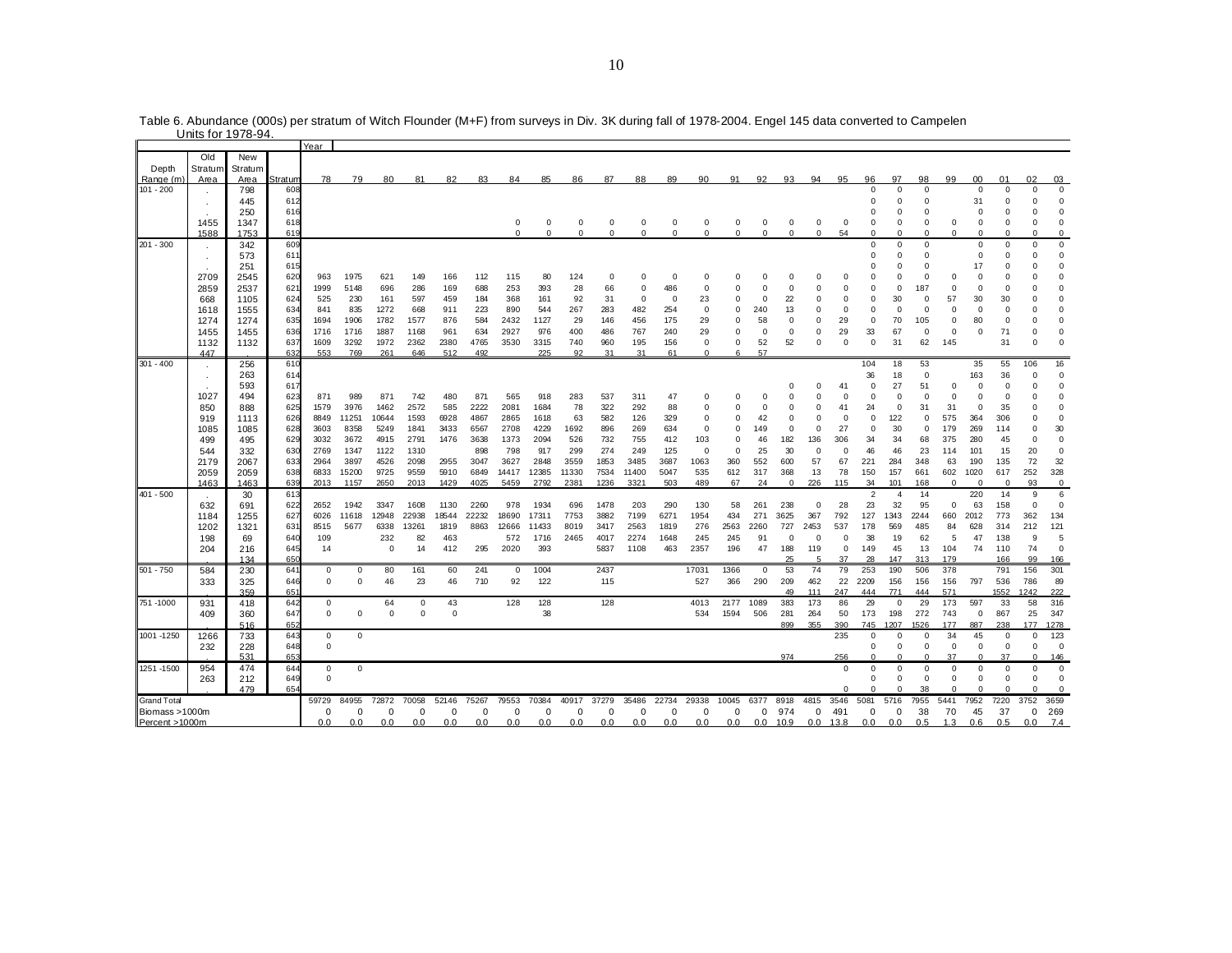|                    |                |         |         | Year  |           |                   |      |             |             |             |          |             |      |                |      |                |                |             |             |             |             |             |             |                |
|--------------------|----------------|---------|---------|-------|-----------|-------------------|------|-------------|-------------|-------------|----------|-------------|------|----------------|------|----------------|----------------|-------------|-------------|-------------|-------------|-------------|-------------|----------------|
|                    | Old            | New     |         |       |           |                   |      |             |             |             |          |             |      |                |      |                |                |             |             |             |             |             |             |                |
| Depth              | Stratum        | Stratum |         |       |           |                   |      |             |             |             |          |             |      |                |      |                |                |             |             |             |             |             |             |                |
| Range (m)          | Area           | Area    | Stratum | 84    | 85        | 86                | 87   | 88          | 89          | 90          | 91       | 92          | 93   | 94             | 95   | 96             | 97             | 98          | 99          | 00          | 01          | 02          | 03          | 04             |
| $30 - 56$          |                |         | 784     |       |           |                   |      |             |             |             |          |             |      |                |      | 0              | 0              | 0           |             | 74          | 0           | 0           | 0           | $\mathbf 0$    |
|                    |                | 268     | 350     | 166   | $\pmb{0}$ | 0                 | 0    | 0           | 0           | 0           | 0        | 0           | 0    | 0              | 0    | 0              | 0              | $\pmb{0}$   | 0           | 0           | 0           | 0           | 0           | $\mathbf{0}$   |
| $57 - 92$          | 2071           | 2071    |         |       |           |                   |      |             |             |             |          |             |      |                |      |                |                |             |             |             |             |             |             |                |
|                    | 1780           | 1780    | 363     | 92    | 0         | 35                | 0    | 0           | 0           | 306         | 43       | 39          | 0    | 0              | 0    | 0              | 0              | 0           | 0           | 0           | 0           | 0           | 0           | $\mathbf{0}$   |
|                    | 1121           | 1121    | 371     | 44    | 0         | 0                 | 0    | 0           | 0           | $\mathbf 0$ | 0        | 0           | 0    | 0              | 0    | 0              | 44             | 0           | $\mathbf 0$ | 0           | 0           | 0           | 0           | $\mathbf 0$    |
|                    | 2460           | 2460    | 372     | 182   | 0         | 0                 | 0    | 26          | 0           | 34          | 13       | 0           | 0    | 0              | 34   | 0              | 0              | 0           | 0           | 0           | 0           | 0           | 0           | $\mathbf{0}$   |
|                    | 1120           | 1120    | 384     | 128   | 0         | 0                 | 0    | 0           | 0           | 0           | 0        | 0           | 0    | 0              | 0    | 0              | 0              | 0           | 0           | 0           | 0           | 0           | 0           | 0              |
|                    |                | 465     | 785     |       |           |                   |      |             |             |             |          |             |      |                |      | O              | $\Omega$       | $\mathbf 0$ |             | $\mathbf 0$ | 32          | $\mathbf 0$ | $\Omega$    | $\Omega$       |
| $93 - 183$         | 1519           | 1519    | 328     | 52    | $\pmb{0}$ | 0                 | 0    | 0           | 0           | 0           | 0        | 0           | 0    | 0              | 0    | 0              | 0              | 0           | 0           | 0           | 0           | $\pmb{0}$   | $\mathsf 0$ | 0              |
|                    | 1574           | 1574    | 341     | 217   | 0         | 0                 | 24   | 27          | 0           | $\mathbf 0$ | 0        | 0           | 0    | 0              | 0    | 0              | 0              | 43          | 0           | 0           | 0           | 0           | 0           | $\mathbf{0}$   |
|                    | 585            | 585     | 342     | 0     | 0         | 0                 | 0    | 0           | 0           | 0           | 0        | 0           | 0    | 0              | 0    | 0              | 0              | 0           | 40          | 0           | 0           | 40          | 0           | $\mathbf 0$    |
|                    |                |         |         |       |           |                   |      |             |             |             |          |             |      |                | 0    |                |                |             |             |             |             |             |             | $\mathbf 0$    |
|                    | 525            | 525     | 343     | 90    | 0         | 0                 | 0    | 0           | 0           | 0           | 0        | 0           | 0    | 0              |      | 0              | 0              | 0           | 0           | 0           | 0           | 0           | 0           |                |
|                    | 2120           | 2120    | 348     | 292   | 0         | $\mathbf 0$       | 0    | 58          | $\Omega$    | $\mathbf 0$ | $\Omega$ | 0           |      | $\Omega$       | 0    | 0              | 0              | 49          | 0           | 73          | 0           | 0           | 0           | 48             |
|                    | 2114           | 2114    | 349     | 291   | 0         | 162               | 0    | 32          | 0           | 166         | $\Omega$ | 0           | 0    | 0              | 0    | 0              | 42             | 0           | $\mathbf 0$ | 42          | 0           | 0           | 125         | 42             |
|                    | 2817           | 2817    | 364     | 271   | 0         | 155               | 0    | 55          | 0           | 32          | 0        | 0           | 0    | 0              | 0    | 0              | 0              | 43          | 43          | 0           | 43          | 0           | 0           | $\mathbf 0$    |
|                    | 1041           | 1041    | 365     | 143   | 0         | 57                | 48   | 29          | 0           | $\mathbf 0$ | 48       | 0           | 0    | 0              | 0    | 0              | 0              | 0           | 0           |             | $\mathbf 0$ | 0           | 0           |                |
|                    | 1320           | 1320    | 370     | 233   | 0         | 0                 | 30   | $\mathbf 0$ | 0           | 0           | 0        | 0           | 0    | 0              | 0    | 0              | 0              | 0           | $\mathbf 0$ | 0           | 0           | 0           | 0           |                |
|                    | 2356           | 2356    | 385     | 324   | 0         | 122               | 36   | 25          | 0           | 0           | 0        | 0           | 0    | 0              | 0    | 0              | 0              | 0           | $\mathbf 0$ | 0           | 0           | 0           | O           | $\mathbf 0$    |
|                    | 1481           | 1481    | 390     | 136   | 0         | 0                 | 0    | $\mathbf 0$ | $\mathbf 0$ | $\mathbf 0$ | $\Omega$ | $\mathbf 0$ | 0    | 0              | 0    | 0              | 0              | 0           | $\Omega$    | 0           | 0           | 0           | $\mathbf 0$ | $\mathbf{0}$   |
|                    |                | 84      | 786     |       |           |                   |      |             |             |             |          |             |      |                |      | 90             | 36             | 23          |             | 40          | 164         | 29          | 64          | 40             |
|                    |                | 613     | 787     |       |           |                   |      |             |             |             |          |             |      |                |      | 0              | 0              | 0           |             | 0           | 0           | 0           | 0           | $\mathbf{0}$   |
|                    | ×              |         |         |       |           |                   |      |             |             |             |          |             |      |                |      |                |                |             |             |             |             |             |             |                |
|                    |                | 261     | 788     |       |           |                   |      |             |             |             |          |             |      |                |      | 0              | 0              | 18          |             | 18          | 0           | 0           | 0           | 0              |
|                    | ٠              | 89      | 790     |       |           |                   |      |             |             |             |          |             |      |                |      | 6              | 18             | 55          |             | 0           | 37          | 6           | 0           | $\Omega$       |
|                    |                | 72      | 793     |       |           |                   |      |             |             |             |          |             |      |                |      | 0              | 0              | 0           |             | 0           | 0           | 50          | 0           |                |
|                    |                | 216     | 794     |       |           |                   |      |             |             |             |          |             |      |                |      | 0              | 0              | 0           |             |             | 0           | 0           | 0           | 0              |
|                    |                | 98      | 797     |       |           |                   |      |             |             |             |          |             |      |                |      | 7              | 0              | 0           |             | 0           | 0           | 0           | 0           | $\mathbf{0}$   |
|                    |                | 72      | 799     |       |           |                   |      |             |             |             |          |             |      |                |      | 0              | 0              | 0           |             | 0           | 0           | 6           | 0           | $\Omega$       |
| 184 - 274          | 1494           | 1582    | 344     | 206   | 46        | 117               | 154  | $\mathbf 0$ | 0           | 0           | 0        | 0           | 0    | 0              | 0    | 0              | 0              | 0           | $\mathbf 0$ | 64          | 0           | 87          | 131         | 50             |
|                    | 983            | 983     | 347     | 586   | $\pmb{0}$ | 34                | 0    | 135         | 108         | 0           | 0        | 0           | 0    | 0              | 0    | 0              | 0              | 0           | 0           | 0           | 45          | 0           | 0           | $\overline{0}$ |
|                    | 1394           | 1394    | 366     | 157   | 362       | 431               | 219  | 110         | 164         | 32          | 0        | 8           | 0    | 0              | 0    | 0              | 38             | 0           | 38          | 0           | 0           | 0           | 77          |                |
|                    |                |         |         |       |           |                   |      |             |             |             |          |             |      |                |      |                |                |             |             |             |             |             |             |                |
|                    | 961            | 961     | 369     | 359   | 507       | 661               | 330  | 1348        | 529         | 463         | 162      | 0           | 0    | 0              | 39   | 0              | 0              | 0           | 0           | 0           | 0           | 0           | $\mathbf 0$ |                |
|                    | 983            | 983     | 386     | 186   | 568       | 1082              | 1792 | 1974        | 352         | 237         | 270      | 1262        | 0    | 0              | 0    | 0              | 0              | 0           | 0           | 0           | 0           | 80          | 0           |                |
|                    | 821            | 821     | 389     | 169   | 158       | 875               | 226  | 169         | 28          | 75          | 0        | 38          | 0    | 0              | 33   | 0              | 0              | 0           | 0           | 301         | 0           | 0           | 0           | 38             |
|                    | 282            | 282     | 391     | 0     | 39        | 0                 | 19   | 0           | 0           | 0           | 91       | 26          | 0    | 0              | 34   | 0              | 19             | 0           | $\mathbf 0$ | 0           | 0           | 0           | 0           | $\mathbf 0$    |
|                    |                | 164     | 795     |       |           |                   |      |             |             |             |          |             |      |                |      | $\Omega$       | $\overline{0}$ | $\Omega$    |             | 56          | $\Omega$    | $\Omega$    | $\mathbf 0$ | $\mathbf{0}$   |
| 184 - 366          | $\cdot$        | 72      | 789     |       |           |                   |      |             |             |             |          |             |      |                |      | $\mathsf 0$    | $\sqrt{5}$     | 5           |             | 22          | 5           | 24          | 5           | 20             |
|                    |                | 227     | 791     |       |           |                   |      |             |             |             |          |             |      |                |      | 42             | 62             | 0           |             | 0           | 28          | 10          | 16          | $\mathbf{0}$   |
|                    |                | 100     | 798     |       |           |                   |      |             |             |             |          |             |      |                |      | $\overline{7}$ | 7              | 172         |             | 135         | 530         | 21          | $\mathbf 0$ | 123            |
| 275 - 366          | 1432           | 1432    | 345     | 6895  | 1488      | 739               | 4531 | 2589        | 3180        | 2088        | 0        | 345         | 394  | 0              | 113  | 70             | 223            | 439         | 149         | 117         | 79          | 468         | 184         | 105            |
|                    | 865            | 865     | 346     | 2380  | 3498      | 3927              | 1487 | 2427        | 1606        | 2340        | 389      | 170         | 76   | 0              | 0    | 35             | 317            | 178         | 282         | 119         | 278         | 326         | 59          | 40             |
|                    |                |         |         |       |           |                   |      |             |             |             |          |             |      |                |      |                |                |             |             |             |             |             |             |                |
|                    | 334            | 334     | 368     | 46    | 46        | 459               | 23   | 69          | 207         | 115         | 69       | 14          | 0    | 0              | 23   | 0              | 23             | 0           | 20          | 23          | 0           | 0           | 23          |                |
|                    | 718            | 718     | 387     | 165   | 444       | 247               | 691  | 2025        | 1679        | 4971        | 198      | 66          | 33   | 77             | 99   | 49             | 44             | 0           | 44          | 593         | 44          | 93          | 0           |                |
|                    | 361            | 361     | 388     | 1440  | 50        |                   | 819  | 149         | 149         | $\mathbf 0$ | 116      | 199         | 0    | 14             | 0    | 0              | 0              | 149         | 0           | 124         | 309         | 44          | 94          | $\mathbf 0$    |
|                    | 145            | 145     | 392     | 80    | 20        | 20                | 70   | 20          | 0           | 0           | 0        | 0           | 0    | $\overline{7}$ | 0    | 0              | 0              | 0           | $\mathbf 0$ | 0           | 16          | 0           | 0           | $\mathbf 0$    |
|                    | $\cdot$        | 175     | 796     |       |           |                   |      |             |             |             |          |             |      |                |      | 0              | 107            | 24          |             | 21          | 638         | 96          | $\mathbf 0$ | $\Omega$       |
|                    |                | 81      | 800     |       |           |                   |      |             |             |             |          |             |      |                |      |                | 156            | 178         |             | 136         | 953         | 574         | 28          | 166            |
| 367 - 549          | 186            | 186     | 729     | 217   | 192       | 409               |      |             |             | 64          | 341      | 422         | 51   | 290            | 34   | 375            | 115            | $\mathbf 0$ | 0           | 34          | 13          | 80          | 26          | $\Omega$       |
|                    | 216            | 216     | 731     | 877   | 371       |                   |      |             |             | 520         | 248      | 604         | 99   | 200            | 45   |                | $\mathbf 0$    | 74          | 56          | 59          | 15          | 40          | 116         | 187            |
|                    | 468            | 468     | 733     | 338   | 1609      |                   |      |             |             | 2221        | 2983     | 665         | 258  | 136            | 32   | 19             | 0              | 114         | 129         | 170         | 109         | 433         | 61          | 1506           |
|                    | 272            | 272     | 735     | 661   | 37        | 2320              |      |             |             |             | 349      | 249         | 37   | 14             | 75   | 58             | 75             | 168         | 50          | 17          | 19          | 17          | 0           |                |
|                    |                | 50      | 792     |       |           |                   |      |             |             |             |          |             |      |                |      | 901            | 423            | 279         |             | 915         | 1829        | 2887        | 2298        | 1331           |
|                    |                |         |         |       |           |                   |      |             |             |             |          |             |      |                |      |                |                |             |             |             |             |             |             |                |
| 550 - 731          | 170            | 170     | 730     | 105   | 23        |                   |      |             |             |             | 117      | 12          | 195  | 171            | 108  | 0              | 47             | 19          | 21          | 58          | 509         | 222         | 10          | 42             |
|                    | 231            | 231     | 732     | 365   | 302       |                   |      |             |             | 32          | 270      | 397         | 48   | 339            | 78   | 280            | 413            | 969         | 508         | 524         | 565         | 233         | 229         | 249            |
|                    | 228            | 228     | 734     | 21    | 267       |                   |      |             |             | 251         | 110      | 16          | 141  | 146            | 44   | 467            | 70             | 380         | 173         | 125         | 28          | 265         | 25          |                |
|                    | 175            | 175     | 736     |       | 373       | 987               |      |             |             | 506         | 1613     | 217         | 241  | 34             | 75   | 782            | 277            | 1037        | 433         | 1432        | 681         | 3295        | 631         |                |
| 732 - 914          | $\sim$         | 227     | 737     |       |           |                   |      |             |             |             |          |             |      |                | 78   | 468            | 297            | 1109        | 390         | 16          | 281         | 1028        | 390         |                |
|                    | $\blacksquare$ | 223     | 741     |       |           |                   |      |             |             |             |          |             |      |                |      | 291            | 460            | 892         | 14          | 0           | 31          | 291         | 70          |                |
|                    |                | 348     | 745     |       |           |                   |      |             |             |             |          |             |      |                |      | 311            | 479            | 168         | 202         | 24          | 24          | 0           | 48          |                |
|                    |                | 159     | 748     |       |           |                   |      |             |             |             |          |             |      |                |      | 186            | $\mathbf 0$    | $\mathbf 0$ | 50          | $\mathbf 0$ | $\mathbf 0$ | 0           | 55          |                |
| 915-1097           |                | 221     | 738     |       |           |                   |      |             |             |             |          |             |      |                | 61   | 532            | 347            | 56          | 0           | 0           | 14          | 30          | 1049        |                |
|                    |                |         | 742     |       |           |                   |      |             |             |             |          |             |      |                |      |                |                |             |             |             | $\Omega$    |             |             |                |
|                    |                | 206     |         |       |           |                   |      |             |             |             |          |             |      |                |      | 43             | 14             | 14          | 13          | 0           |             | 0           | 264         |                |
|                    |                | 392     | 746     |       |           |                   |      |             |             |             |          |             |      |                |      | 216            | 168            | 0           | 0           | 27          | 0           | 0           | 13          |                |
|                    |                | 126     | 749     |       |           |                   |      |             |             |             |          |             |      |                |      | 61             | 43             | $\mathbf 0$ |             | $\mathbf 0$ |             | $\Omega$    | $\Omega$    |                |
| 1098 - 1280        |                | 254     | 739     |       |           |                   |      |             |             |             |          |             |      |                |      | 0              | 0              | 0           | 0           | 0           | 0           | 0           | 0           |                |
|                    |                | 211     | 743     |       |           |                   |      |             |             |             |          |             |      |                |      | 0              | 0              | 0           | 0           | 0           | 0           | 0           | 0           |                |
|                    |                | 724     | 747     |       |           |                   |      |             |             |             |          |             |      |                |      | 0              | 0              | 100         | 0           | 0           | 0           | 0           | 0           |                |
|                    |                | 556     | 750     |       |           |                   |      |             |             |             |          |             |      |                |      | 0              | 0              | 0           | 0           | 0           | O           | 0           | 0           |                |
| 1281 - 1463        |                | 264     | 740     |       |           |                   |      |             |             |             |          |             |      |                |      | 0              | 0              | $\mathsf 0$ | 0           | $\pmb{0}$   | 0           | 0           | 0           |                |
|                    |                | 280     | 744     |       |           |                   |      |             |             |             |          |             |      |                |      | 0              | 0              | 0           |             | 0           | 0           | 0           | 0           |                |
|                    |                | 229     | 751     |       |           |                   |      |             |             |             |          |             |      |                |      |                | 14             | $\Omega$    |             | $\Omega$    | $\Omega$    | $\Omega$    | $\Omega$    |                |
|                    |                |         |         | 17914 | 10401     |                   |      |             | 8002        |             |          | 4748        | 1572 |                |      |                |                |             |             |             |             |             |             |                |
| <b>Grand Total</b> |                |         |         |       |           | 12839 10500 11269 |      |             |             | 14453       | 7428     |             |      | 1428           | 1004 | 5297           | 4383           | 6755        | 2655        | 5361        | 7316        | 10776       | 6090        | 3990           |
| Biomass >731m      |                |         |         | 0     | 0         | 0                 | 0    | 0           | 0           | 0           | 0        | 0           | 0    | 0              | 139  | 2108           | 1821           | 2337        | 669         | 67          | 349         | 1350        | 1890        | O              |
| Percent >731m      |                |         |         | 0.0   | 0.0       | 0.0               | 0.0  | 0.0         | 0.0         | 0.0         | 0.0      | 0.0         | 0.0  | $0.0$ 13.8     |      | 39.8           | 41.6           | 34.6        | 25.2        | 1.2         | 4.8         | 12.5        | 31.0        | 0.0            |

Table 7. Abundance (000s) per stratum of Witch Flounder (M+F) from surveys in Div. 3L during fall of 1983-2004. (Engel 145 data converted to Campelen Units for 1983-94). Year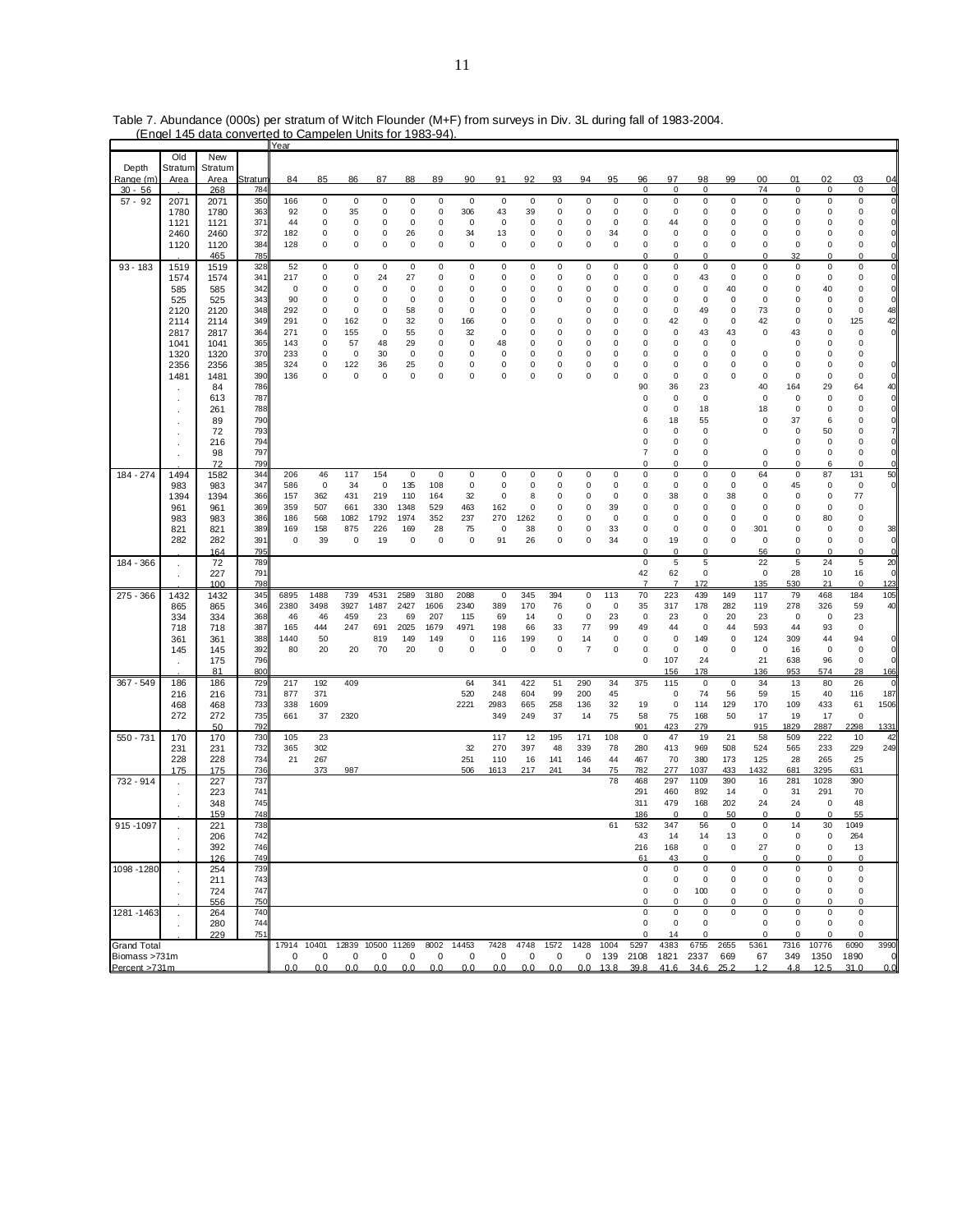|             |              |             |              | Year         |              |               |              |              |              |              |              |              |               |              |              |              |               |                    |              |              |              |              |              |              |              |              |              |              |              |                        |
|-------------|--------------|-------------|--------------|--------------|--------------|---------------|--------------|--------------|--------------|--------------|--------------|--------------|---------------|--------------|--------------|--------------|---------------|--------------------|--------------|--------------|--------------|--------------|--------------|--------------|--------------|--------------|--------------|--------------|--------------|------------------------|
|             |              |             |              |              |              |               |              |              |              |              |              |              |               |              |              |              |               |                    |              |              |              |              |              |              |              |              |              |              |              |                        |
|             | Old          | New         |              |              |              |               |              |              |              |              |              |              |               |              |              |              |               |                    |              |              |              |              |              |              |              |              |              |              |              |                        |
| Depth       | Stratum      | Stratum     |              |              |              |               |              |              |              |              |              |              |               |              |              |              |               |                    |              |              |              |              |              |              |              |              |              |              |              |                        |
| Range (n    | Area         | Area<br>633 | Stratum      | 77           | 78           | 79            | 80           | 81<br>0.00   | 82           | 83           | 84           | 85           | 86            | 87           | 88           | 89           | 90            | 91                 | 92           | 93           | 94           | 95           | 96           | 97           | 98           | 99           | 00           | 01           | 02           |                        |
| $101 - 200$ | 1427<br>1823 | 1594        | $20^{\circ}$ | 0.00         | 0.00         | 0.00          | 0.00         |              | 0.00         | 0.00         | 0.33         | 0.00         | 0.00          | 0.00         | 0.00         | 0.00         | 0.00          | 0.00               | 0.00         | 0.00         | 0.00         |              | 0.00         | 0.00         | 0.00         | 0.00         | 0.00         | 0.00         | 0.00         | 0.0<br>0. <sub>C</sub> |
|             | 2582         | 1870        | 205<br>206   | 0.00<br>0.36 | 0.00<br>0.00 | 0.00<br>0.00  | 0.00<br>0.00 | 0.00<br>0.00 | 0.08<br>0.17 | 0.00<br>0.00 | 0.00<br>0.00 | 0.00<br>0.00 | 0.00<br>0.00  | 0.00<br>0.00 | 0.00<br>0.00 | 0.00<br>0.00 | 0.00<br>0.00  | 0.00<br>0.00       | 0.00<br>0.00 | 0.00<br>0.00 | 0.00<br>0.00 | 0.00         | 0.00<br>0.00 | 0.00<br>0.00 | 0.00<br>0.00 | 0.00<br>0.00 | 0.00<br>0.00 | 0.00<br>0.00 | 0.00<br>0.00 | 0. <sub>C</sub>        |
|             | 2246         | 2264        | 207          | 0.00         | 0.00         | 0.00          | 0.00         | 0.00         | 0.07         | 0.00         | 0.00         | 0.00         | 0.00          | 0.00         | 0.00         | 0.00         | 0.00          | 0.00               | 0.00         | 0.00         | 0.00         | 0.00         | 0.00         | 0.00         | 0.00         | 0.00         | 0.00         | 0.00         | 0.00         | 0. <sub>C</sub>        |
|             |              | 733         | 237          |              |              |               |              |              |              |              |              |              |               |              |              |              |               |                    |              | 0.00         | 0.00         | 0.00         | 0.00         | 0.00         | 0.00         | 0.00         | 0.00         | 0.00         | 0.00         | 0. <sub>C</sub>        |
|             |              | 778         | 238          |              |              |               |              |              |              |              |              |              |               |              |              |              |               |                    |              |              | 0.00         |              | 0.00         | 0.00         | 0.00         | 0.00         | 0.00         | 0.00         | 0.00         | 0.0                    |
| $201 - 300$ | 440          | 621         | 202          | 0.00         | 0.00         | 0.00          | 0.00         | 0.00         | 0.00         | 0.00         | 0.00         | 0.00         | 0.00          | 0.00         |              | 0.00         | 0.00          | 0.00               | 0.00         | 0.00         | 0.00         | 0.00         | 0.00         | 0.00         | 0.00         | 0.00         | 0.00         | 0.00         | 0.00         | 0. <sub>C</sub>        |
|             | 1608         | 680         | 209          | 0.71         | 0.17         | 0.14          | 0.67         | 0.00         | 0.36         | 0.71         | 0.14         | 0.67         | 0.00          | 0.00         | 0.00         | 0.00         | 0.17          | 0.00               | 0.00         | 0.00         | 0.00         | 0.00         | 0.00         | 0.00         | 0.00         | 0.00         | 0.00         | 0.00         | 0.00         | 0. <sub>C</sub>        |
|             | 774          | 1035        | 210          | 1.33         | 0.43         | 1.00          | 3.80         | 0.33         | 1.17         | 0.00         | 3.50         | 0.00         | 0.00          | 0.50         | 0.00         | 0.50         | 0.00          | 0.00               | 0.00         | 0.00         | 0.00         | 0.00         | 0.00         | 0.00         | 0.00         | 0.00         | 0.00         | 0.00         | 0.00         | 0.0                    |
|             | 1725         | 1583        | 213          | 1.63         | 1.14         | 0.86          | 1.38         | 1.83         | 2.00         | 1.30         | 0.80         | 0.78         | 0.78          | 0.67         | 0.13         | 0.22         | 0.00          | 0.00               | 0.00         | 0.00         | 0.00         | 0.00         | 0.00         | 0.00         | 0.17         | 0.00         | 0.00         | 0.00         | 0.00         | 0. <sub>C</sub>        |
|             | 1171         | 1341        | 214          | 1.67         | 0.43         | 0.00          | 0.60         | 0.40         | 0.88         | 0.63         | 0.25         | 0.83         | 0.50          | 0.00         | 0.17         | 0.33         | 0.20          | 0.00               | 0.00         | 0.00         | 0.00         | 0.00         | 0.00         | 0.00         | 0.00         | 0.00         | 0.00         | 0.00         | 0.00         | 0. <sub>C</sub>        |
|             | 1270         | 1302        | 215          | 1.25         | 0.13         | 0.17          | 0.00         | 0.20         | 0.44         | 0.00         | 0.33         | 0.00         | 0.00          | 0.00         | 0.00         | 0.00         | 0.00          | 0.00               | 0.00         | 0.00         | 0.00         | 0.00         | 0.00         | 0.00         | 0.00         | 0.00         | 0.00         | 0.00         | 0.00         | 0. <sub>C</sub>        |
|             | 1428         | 2196        | 228          | 2.88         | 1.33         | 2.00          | 3.80         | 1.00         | 4.20         | 1.50         | 2.14         | 0.29         | 5.50          | 0.57         | 1.00         | 2.00         | 1.17          | 0.00               | 0.40         | 0.33         | 0.00         | 0.00         | 0.00         | 0.00         | 0.00         | 0.00         | 0.00         | 0.00         | 0.13         | 0.0                    |
|             | 508          | 530         | 234          | 0.00         | 0.60         | 0.50          | 0.00         | 0.00         | 0.00         | 0.00         | 0.00         | 0.00         | 0.00          | 0.00         | 0.00         | 0.00         | 0.00          | 0.00               | 0.00         | 0.00         | 0.00         |              | 0.00         | 0.00         | 0.00         | 0.00         | 0.00         | 0.00         | 0.00         | 0.0                    |
| $301 - 400$ | 480          | 487         | 203          | 0.00         | 0.00         | 0.00          | 0.00         | 0.00         | 1.00         | 2.33         | 0.00         | 0.00         | 0.50          | 0.00         | 0.00         | 0.33         | 0.00          | 0.00               | 0.00         | 0.00         | 0.00         | 0.00         | 0.00         | 0.00         | 0.00         | 0.00         | 0.00         | 0.00         | 0.00         | 0.0                    |
|             | 448          | 588         | 208          | 5.50         | 1.00         | 2.25          | 8.25         | 2.50         | 15.00        | 2.00         | 2.33         | 15.67        | 2.00          | 0.00         | 0.00         | 2.00         | 0.00          | 0.00               | 0.00         | 0.00         | 0.00         | 0.00         | 0.00         | 0.00         | 0.00         | 0.00         | 0.00         | 0.00         | 0.00         | 0. <sub>C</sub>        |
|             | 330          | 251         | 21           | 12.00        | 6.75         | 3.25          | 8.60         | 2.00         | 7.50         | 0.50         | 3.00         | 2.33         | 0.50          | 1.00         | 0.00         | 1.50         | 0.00          | 0.00               | 0.00         | 0.00         | 0.00         | 0.00         | 0.00         | 0.00         | 0.00         | 0.00         | 0.00         | 0.00         | 0.00         | 0. <sub>C</sub>        |
|             | 384          | 360         | 216          | 0.00         | 0.00         | 0.75          | 0.75         | 2.00         | 2.00         | 2.33         | 0.00         | 0.00         | 1.50          | 0.50         | 0.50         | 0.50         | 0.00          | 0.00               | 0.00         | 0.00         | 0.00         | 0.00         | 0.50         | 0.00         | 0.00         | 0.00         | 0.00         | 0.00         | 0.50         | 0.0                    |
|             | 441          | 450         | 222          | 5.00         | 3.00         | 0.75          | 2.50         | 3.50         | 7.67         | 1.67         | 0.67         | 1.00         | 0.00          | 0.00         | 6.50         | 1.00         | 0.00          | 0.33               | 0.00         | 0.00         | 0.00         | 0.00         | 0.94         | 0.00         | 1.00         | 1.00         | 0.00         | 0.00         | 0.00         | 0.0                    |
|             | 567          | 536         | 229          | 4.00         | 3.75         | 2.25          | 4.25         | 1.50         | 2.50         | 2.75         | 1.67         | 0.67         | 23.67         | 3.33         | 4.67         | 21.33        | 1.00          | 0.33               | 1.67         | 3.00         | 0.33         | 0.00         | 0.00         | 0.00         | 0.00         | 0.00         | 0.50         | 0.44         | 0.00         | 0.5                    |
| $401 - 500$ | 354          | 288         | 204          | 1.50         | 0.00         | 1.50          |              | 2.00         | 2.67         | 0.33         | 2.50         | 0.00         | 2.00          | 0.50         | 1.50         | 2.00         | 0.50          | 0.00               | 0.00         | 0.00         | 0.00         | 0.00         | 0.00         | 0.00         | 0.00         | 0.00         | 0.00         | 0.00         | 0.00         | 0. <sub>C</sub>        |
|             | 268          | 241         | 217          | 0.00         | 0.00         | 0.50          | 0.00         | 0.00         | 0.00         | 0.00         |              | 0.00         | 2.00          | 2.50         | 2.00         | 2.50         | 0.50          | 0.00               | 0.00         | 0.00         | 4.67         | 0.00         | 1.00         | 2.00         | 0.94         | 0.00         | 0.00         | 0.00         | 0.00         | 0.5                    |
|             | 180<br>686   | 158         | 223          | 0.50<br>1.75 | 0.00<br>2.00 | 0.00          | 0.00<br>6.00 | 1.50<br>2.00 | 0.00         | 0.00<br>3.00 | 2.00<br>1.33 | 0.00<br>2.25 | 10.00<br>4.33 | 6.50<br>7.25 | 5.00         | 4.50<br>3.75 | 1.50<br>46.67 | 2.67<br>7.00       | 1.33<br>3.50 | 3.50<br>4.00 | 6.67<br>0.00 | 0.00<br>0.00 | 3.44<br>0.00 | 2.00<br>2.50 | 0.89<br>4.00 | 0.00<br>6.50 | 0.00         | 2.00<br>2.50 | 0.57<br>0.57 | 1.0                    |
|             | 420          | 598<br>414  | 227<br>235   | 23.25        | 0.00         | 0.50<br>11.50 | 9.50         |              | 4.20         |              |              |              |               | 5.00         | 2.33<br>0.00 |              |               | 1.67               | 0.33         | 0.00         | 5.33         | 0.00         |              |              | 1.50         | 0.00         | 0.00         | 0.00         | 1.14         | 0. <sub>C</sub><br>0.0 |
|             |              | 133         | 240          |              |              |               |              | 11.50        | 10.00        | 23.50        | 13.33        | 9.00         | 6.50          |              |              | 3.50         | 3.00          |                    |              | 19.00        | 7.67         | 0.00         | 0.89<br>8.00 | 0.50<br>3.00 | 2.46         | 7.50         | 2.00         | 4.17         | 0.00         | 1.0                    |
| $501 - 750$ | 664          | 557         | 212          | 23.50        | 2.00         | 9.50          | 2.50         | 8.00         | 16.00        | 18.67        | 12.33        | 17.75        | 51.00         | 14.25        | 7.50         | 9.75         | 13.33         | 4.50               | 4.00         | 1.00         | 3.67         | 4.00         | 2.83         | 3.50         | 9.00         | 7.00         | 6.00         | 0.89         | 1.50         | 1.5                    |
|             | 420          | 362         | 218          | 0.00         | 0.00         |               | 0.00         | 0.00         | 0.00         | 0.00         |              | 0.50         | 0.00          | 1.00         | 3.00         | 2.50         | 1.50          | 0.50               | 0.00         | 2.00         | 4.00         | 0.33         | 4.00         | 1.50         | 1.00         | 0.94         | 1.00         | 0.00         | 0.00         | 0.4                    |
|             | 270          | 228         | 224          | 0.00         | 0.00         | 0.00          | 0.00         | 0.00         | 0.00         | 0.00         | 0.00         | 0.00         | 1.50          | 1.50         | 5.50         | 5.00         | 0.50          | 3.00               | 2.00         | 0.00         | 4.67         | 1.00         | 2.50         | 4.50         | 2.67         | 0.50         | 3.00         | 2.30         | 0.50         | 0. <sub>C</sub>        |
|             | 237          | 185         | 230          | 0.00         | 0.00         |               | 0.50         | 0.00         | 0.00         | 0.00         | 0.50         | 0.00         | 2.00          | 0.50         | 4.50         | 24.00        |               | 52.00 139.50 27.00 |              | 18.50        | 15.00        | 32.50        | 22.89        | 34.00        | 4.00         | 26.50        | 6.50         | 5.11         | 1.14         | 8.5                    |
|             |              | 120         | 239          |              |              |               |              |              |              |              |              |              |               |              |              |              |               |                    |              | n nn         | 0.00         | 0.00         | 0.00         | 0.00         | 0.00         | 0.00         | 0.00         | 0.00         | 0.00         | 0.0                    |
| 751-1000    | 213          | 283         | 219          |              |              |               |              | 0.00         |              | 0.00         |              | 0.00         | 0.00          | 0.00         | 0.00         | 0.00         | 0.00          | 0.00               | 0.00         | 4.00         | 1.50         | 1.00         | 1.50         | 1.00         | 2.00         | 0.00         | 0.44         | 0.40         | 1.59         | 1.8                    |
|             | 182          | 186         | 231          | 0.00         | 0.00         |               | 0.00         |              | 0.00         | 0.00         | 0.00         | 0.00         | 0.00          | 0.00         | 0.00         |              | 0.00          | 37.50              | 16.00        | 20.00        | 14.67        | 22.00        | 1.00         | 3.50         | 32.53        | 18.00        | 39.50        | 8.00         | 37.17        | 1.7                    |
|             | 122          | 193         | 236          | 0.00         |              |               |              | 1.50         | 0.00         | 0.00         | 0.00         | 0.00         | 0.00          | 0.00         | 0.50         |              | 3.50          | 2 M                | 9.00         | 7.50         | 6.00         | 0.94         | 5.00         | 0.50         | 1.44         | 2.50         | 3.00         | 6.50         | 3.00         | 5.1                    |
| 1001 - 1250 | 324          | 303         | 220          |              | 0.00         |               |              |              |              |              |              |              |               |              |              |              |               |                    |              |              |              |              | 1.00         | 0.00         | 0.00         |              | 0.00         | 0.00         | 0.44         | 0.0                    |
|             | 177          | 195         | 225          | 0.00         |              |               |              |              |              |              |              |              |               |              |              |              |               |                    |              |              |              |              | 0.00         | 0.00         | 0.00         | 0.50         | 0.50         | 0.44         | 0.00         | 0.0                    |
|             | 236          | 228         | 232          | 0.00         | 0.00         |               |              |              |              |              |              |              |               |              |              |              |               |                    |              |              |              |              | n nn         | 0.00         | n nn         | 0.00         | 0.00         | 2.00         | 0.00         | 0 <sup>5</sup>         |
| 1251 -1500  | 286          | 330         | 221          |              |              |               |              |              |              |              |              |              |               |              |              |              |               |                    |              |              |              |              | 0.00         | 0.00         | 0.00         | 0.00         | 0.00         | 0.00         | 0.50         | 0. <sub>C</sub>        |
|             | 180          | 201         | 226          |              | 0.00         |               |              |              |              |              |              |              |               |              |              |              |               |                    |              |              |              |              | 0.00         | 0.00         | 0.00         | 0.00         | 0.00         | 0.00         | 0.00         | 0. <sub>C</sub>        |
|             | 180          | 237         | 233          |              |              |               |              |              |              |              |              |              |               |              |              |              |               |                    |              |              |              |              | 0.00         | 0.00         | 0.71         | 0.00         | 0.00         | 0.00         | 0.50         | 0.(                    |
| All strata  |              |             |              | 2.16         | 0.59         | 0.97          | 1.42         | 0.99         | 2.01         | 1.52         | 1.23         | 1.26         | 2.90          | 1.03         | 0.86         | 1.67         | 2.49          | 2.13               | 0.76         | 0.82         | 0.72         | 0.65         | 0.50         | 0.54         | 0.72         | 0.74         | 0.57         | 0.32         | 0.43         | $0$ .                  |

Table 8.Mean Numbers per Tow of Witch Flounder (M+F) in each stratum from surveys in Div. 2J during fall of 1977-2004. Engel 145 data converted to Campelen Units for 1977-94.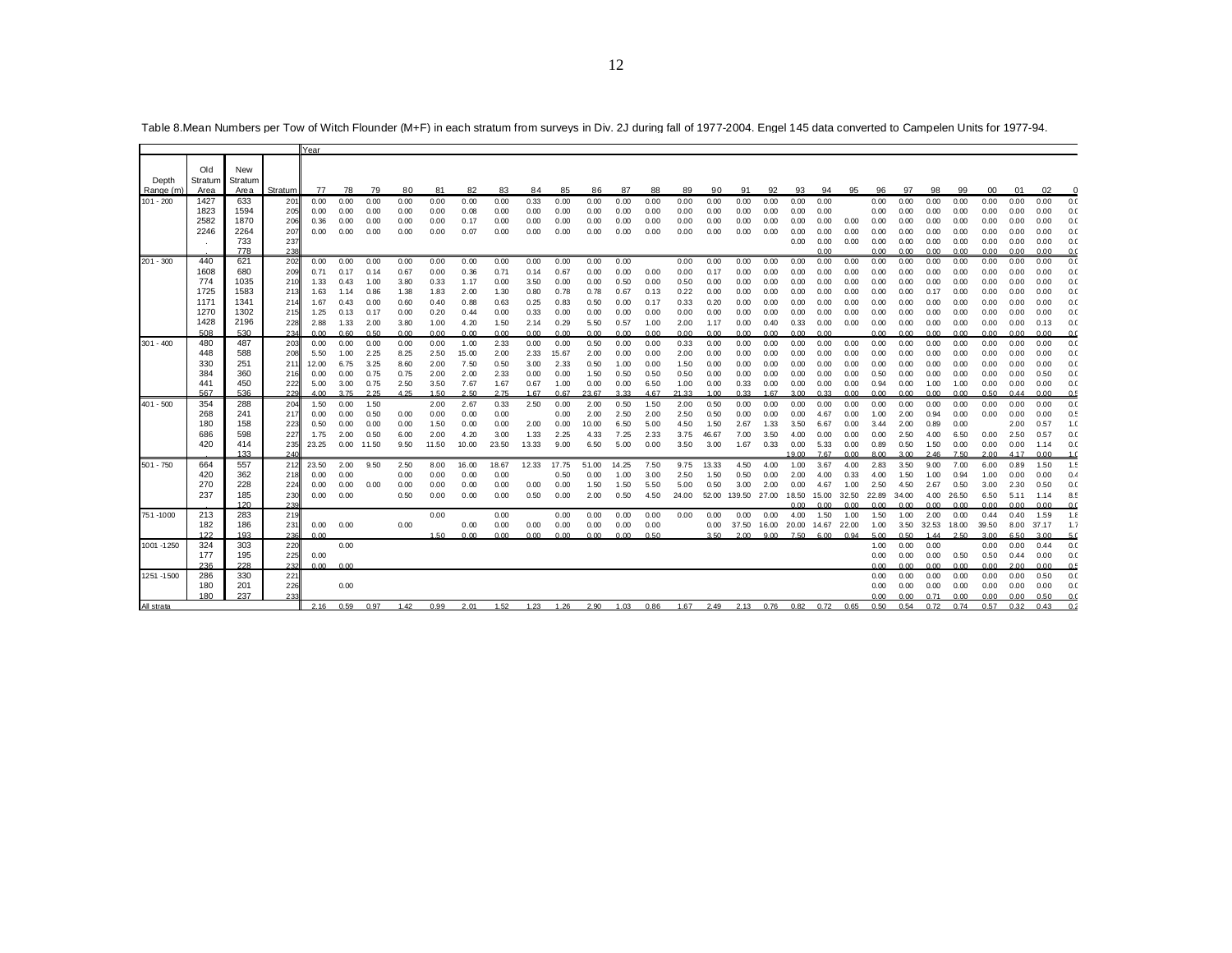|             |              |              |            | Year          |                                 |            |                |               |                |                |               |               |              |               |               |              |              |              |              |              |              |              |              |               |              |              |              |              |              |
|-------------|--------------|--------------|------------|---------------|---------------------------------|------------|----------------|---------------|----------------|----------------|---------------|---------------|--------------|---------------|---------------|--------------|--------------|--------------|--------------|--------------|--------------|--------------|--------------|---------------|--------------|--------------|--------------|--------------|--------------|
|             |              |              |            |               |                                 |            |                |               |                |                |               |               |              |               |               |              |              |              |              |              |              |              |              |               |              |              |              |              |              |
|             | Old          | New          |            |               |                                 |            |                |               |                |                |               |               |              |               |               |              |              |              |              |              |              |              |              |               |              |              |              |              |              |
| Depth       | Stratum      | Stratum      |            |               |                                 |            |                |               |                |                |               |               |              |               |               |              |              |              |              |              |              |              |              |               |              |              |              |              |              |
| Range (m    | Area         | Area         | Stratum    | 78            | - 79                            | 80         | 81             | 82            | 83             | 84             | 85            | 86            | 87           | 88            | 89            | 90           | 91           | 92           | 93           | 94           | 95           | 96           | 97           | 98            | 99           | 00           | 01           | 02           | 03           |
| $101 - 200$ |              | 798          | 608        |               |                                 |            |                |               |                |                |               |               |              |               |               |              |              |              |              |              |              | 0.00         | 0.00         | 0.00          |              | 0.00         | 0.00         | 0.00         | 0.00         |
|             |              | 445          | 612        |               |                                 |            |                |               |                |                |               |               |              |               |               |              |              |              |              |              |              | 0.00         | 0.00         | 0.00          |              | 0.50         | 0.00         | 0.00         | 0.00         |
|             | 1455         | 250          | 616        |               |                                 |            |                |               |                |                |               |               |              |               |               |              |              |              |              |              |              | 0.00         | 0.00         | 0.00          |              | 0.00         | 0.00         | 0.00         | 0.00         |
|             | 1588         | 1347<br>1753 | 618<br>619 |               |                                 |            |                |               |                | 0.00<br>0.00   | 0.00<br>0.00  | 0.00<br>0.00  | 0.00<br>0.00 | 0.00<br>0.00  | 0.00<br>0.00  | 0.00<br>0.00 | 0.00<br>0.00 | 0.00<br>0.00 | 0.00<br>0.00 | 0.00<br>0.00 | 0.00<br>0.22 | 0.00<br>0.00 | 0.00<br>0.00 | 0.00<br>0.00  | 0.00<br>0.00 | 0.00<br>0.00 | 0.00<br>0.00 | 0.00<br>0.00 | 0.00<br>0.00 |
| $201 - 300$ |              | 342          | 609        |               |                                 |            |                |               |                |                |               |               |              |               |               |              |              |              |              |              |              | 0.00         | 0.00         | 0.00          |              | 0.00         | 0.00         | 0.00         | 0.00         |
|             |              | 573          | 611        |               |                                 |            |                |               |                |                |               |               |              |               |               |              |              |              |              |              |              | 0.00         | 0.00         | 0.00          |              | 0.00         | 0.00         | 0.00         | 0.00         |
|             |              | 251          | 615        |               |                                 |            |                |               |                |                |               |               |              |               |               |              |              |              |              |              |              | 0.00         | 0.00         | 0.00          |              | 0.50         | 0.00         | 0.00         | 0.00         |
|             | 2709         | 2545         | 620        | 2.58          | 5.30                            | 1.67       | 0.40           | 0.44          | 0.30           | 0.31           | 0.21          | 0.33          | 0.00         | 0.00          | 0.00          | 0.00         | 0.00         | 0.00         | 0.00         | 0.00         | 0.00         | 0.00         | 0.00         | 0.00          | 0.00         | 0.00         | 0.00         | 0.00         | 0.00         |
|             | 2859         | 2537         | 621        | 5.08          | 13.09                           | 1.77       | 0.73           | 0.43          | 1.75           | 0.64           | 1.00          | 0.07          | 0.17         | 0.00          | 1.24          | 0.00         | 0.00         | 0.00         | 0.00         | 0.00         | 0.00         | 0.00         | 0.00         | 0.54          | 0.00         | 0.00         | 0.00         | 0.00         | 0.00         |
|             | 668          | 1105         | 624        | 5.71          | 2.50                            | 1.75       | 6.50           | 5.00          | 2.00           | 4.00           | 1.75          | 1.00          | 0.33         | 0.00          | 0.00          | 0.25         | 0.00         | 0.00         | 0.14         | 0.00         | 0.00         | 0.00         | 0.20         | 0.00          | 0.38         | 0.20         | 0.20         | 0.00         | 0.00         |
|             | 1618         | 1555         | 634        | 3.78          | 3.75                            | 5.71       | 3.00           | 4.09          | 1.00           | 4.00           | 2.44          | 1.20          | 1.27         | 2.17          | 1.14          | 0.00         | 0.00         | 1.08         | 0.06         | 0.00         | 0.00         | 0.00         | 0.00         | 0.00          | 0.00         | 0.00         | 0.00         | 0.00         | 0.00         |
|             | 1274         | 1274         | 635        |               | 9.67 10.88                      | 10.17      | 9.00           | 5.00          | 3.33           | 13.88          | 6.43          | 0.17          | 0.83         | 2.60          | 1.00          | 0.17         | 0.00         | 0.33         | 0.00         | 0.00         | 0.17         | 0.00         | 0.40         | 0.60          | 0.00         | 0.46         | 0.00         | 0.00         | 0.00         |
|             | 1455<br>1132 | 1455<br>1132 | 636        | 8.57          | 8.57                            | 9.43       | 5.83           | 4.80          | 3.17           | 14.63          | 4.88          | 2.00          | 2.43         | 3.83          | 1.20          | 0.14         | 0.00         | 0.00         | 0.00         | 0.00         | 0.14         | 0.17         | 0.33         | 0.00          | 0.00         | 0.00         | 0.36         | 0.00         | 0.00         |
|             | 447          |              | 637<br>632 |               | 10.33 21.14 12.67<br>9.00 12.50 | 4.25       | 15.17<br>10.50 | 15.29<br>8.33 | 30.60<br>8.00  | 22.67          | 21.29<br>3.67 | 4.75<br>1.50  | 6.17<br>0.50 | 1.25<br>0.50  | 1.00<br>1.00  | 0.00<br>0.00 | 0.00<br>0.10 | 0.33<br>0.92 | 0.33         | 0.00         | 0.00         | 0.00         | 0.20         | 0.40          | 0.93         |              | 0.20         | 0.00         | 0.00         |
| $301 - 400$ |              | 256          | 610        |               |                                 |            |                |               |                |                |               |               |              |               |               |              |              |              |              |              |              | 2.94         | 0.50         | 1.50          |              | 1.00         | 1.57         | 3.00         | 0.44         |
|             |              | 263          | 614        |               |                                 |            |                |               |                |                |               |               |              |               |               |              |              |              |              |              |              | 1.00         | 0.50         | 0.00          |              | 4.50         | 1.00         | 0.00         | 0.00         |
|             |              | 593          | 617        |               |                                 |            |                |               |                |                |               |               |              |               |               |              |              |              | 0.00         | 0.00         | 0.50         | 0.00         | 0.33         | 0.63          | 0.00         | 0.00         | 0.00         | 0.00         | 0.00         |
|             | 1027         | 494          | 623        |               | 6.17 7.00                       | 6.17       | 5.25           | 3.40          | 6.17           | 4.00           | 6.50          | 2.00          | 3.80         | 2.20          | 0.33          | 0.00         | 0.00         | 0.00         | 0.00         | 0.00         | 0.00         | 0.00         | 0.00         | 0.00          | 0.00         | 0.00         | 0.00         | 0.00         | 0.00         |
|             | 850          | 888          | 625        | 13.50         | 34.00                           | 12.50      | 22.00          | 5.00          | 19.00          | 17.80          | 14.40         | 0.67          | 2.75         | 2.50          | 0.75          | 0.00         | 0.00         | 0.00         | 0.00         | 0.00         | 0.33         | 0.20         | 0.00         | 0.25          | 0.25         | 0.00         | 0.29         | 0.00         | 0.00         |
|             | 919          | 1113         | 626        | 70.00         | 89.00                           | 84.20      | 12.60          | 54.80         | 38.50          | 22.67          | 12.80         | 0.50          | 4.60         | 1.00          | 2.60          | 0.00         | 0.00         | 0.33         | 0.00         | 0.00         | 0.00         | 0.00         | 0.80         | 0.00          | 3.76         | 2.38         | 2.00         | 0.00         | 0.00         |
|             | 1085         | 1085         | 628        | 24.14         | 56.00                           | 35.17      | 12.33          | 23.00         | 44.00          | 18.14          | 28.33         | 11.33         | 6.00         | 1.80          | 4.25          | 0.00         | 0.00         | 1.00         | 0.00         | 0.00         | 0.18         | 0.00         | 0.20         | 0.00          | 1.20         | 1.80         | 0.76         | 0.00         | 0.20         |
|             | 499<br>544   | 495          | 629        |               | 44.17 53.50 71.60               |            | 40.67          | 21.50         | 53.00          | 20.00          | 30.50         | 7.67          | 10.67        | 11.00         | 6.00          | 1.50         | 0.00         | 0.67         | 2.67         | 2.00         | 4.50         | 0.50         | 0.50         | 1.00          | 5.50         | 4.11         | 0.67         | 0.00         | 0.00         |
|             | 2179         | 332<br>2067  | 630<br>633 | 37.00<br>9.89 | 18.00 15.00<br>13.00            | 15.10      | 17.50<br>7.00  | 9.86          | 12.00<br>10.17 | 10.67<br>12.10 | 12.25<br>9.50 | 4.00<br>11.88 | 3.67<br>6.18 | 3.33<br>11.63 | 1.67<br>12.30 | 0.00<br>3.55 | 0.00<br>1.20 | 0.33<br>1.84 | 0.67<br>2.11 | 0.00<br>0.20 | 0.00<br>0.24 | 1.00<br>0.78 | 1.00<br>1.00 | 0.50<br>1.22  | 2.50<br>0.22 | 2.21<br>0.67 | 0.33<br>0.48 | 0.44<br>0.25 | 0.00<br>0.11 |
|             | 2059         | 2059         | 638        |               | 24.13 53.67 34.33               |            | 33.75          | 20.87         | 24.18          | 50.90          | 43.73         | 40.00         | 26.60        | 40.25         | 17.82         | 1.89         | 2.16         | 1.12         | 1.30         | 0.05         | 0.28         | 0.53         | 0.56         | 2.33          | 2.13         | 3.60         | 2.18         | 0.89         | 1.16         |
|             | 1463         | 1463         | 639        | 10.00         |                                 | 5.75 13.17 | 10.00          | 7.10          | 20.00          | 27.13          | 13.88         | 11.83         |              | 6.14 16.50    | 2.50          | 2.43         | 0.33         | 0.12         | 0.00         | 1.13         | 0.57         | 0.17         | 0.50         | 0.83          | 0.00         | 0.00         | 0.00         | 0.46         | 0.00         |
| $401 - 500$ |              | 30           | 613        |               |                                 |            |                |               |                |                |               |               |              |               |               |              |              |              |              |              |              | 0.57         | 1.00         | 3.50          |              | 53.24        | 3.44         | 2.29         | 1.44         |
|             | 632          | 691          | 622        |               | 30.50 22.33 38.50               |            | 18.50          | 13.00         | 26.00          | 11.25          | 22.25         | 8.00          | 17.00        | 2.33          | 3.33          | 1.50         | 0.67         | 3.00         | 2.50         | 0.00         | 0.30         | 0.24         | 0.33         | 1.00          | 0.00         | 0.67         | 1.67         | 0.00         | 0.00         |
|             | 1184         | 1255         | 627        |               | 37.00 71.33                     | 79.50      | 140.83         | 113.86        | 136.50         | 114.75         | 106.29        | 47.60         | 23.83        | 44.20         | 38.50         | 12.00        | 2.67         | 1.67         | 21.00        | 2.13         | 4.59         | 0.73         | 7.78         | 13.00         | 3.82         | 11.66        | 4.48         | 2.10         | 0.78         |
|             | 1202         | 1321         | 631        |               | 51.50 34.33 38.33               |            | 80.20          | 11.00         | 53.60          | 76.60          | 69.14         | 48.50         | 20.67        | 15.50         | 11.00         | 1.67         | 15.50        | 13.67        | 4.00         | 13.50        | 2.96         | 0.98         | 3.13         | 2.67          | 0.46         | 3.46         | 1.73         | 1.17         | 0.67         |
|             | 198          | 69           | 640        | 4.00          |                                 | 8.50       | 3.00           | 17.00         |                | 21.00          | 63.00         | 90.50         | 147.50       | 83.50         | 60.50         | 9.00         | 9.00         | 3.33         | 0.00         | 0.00         | 0.00         | 4.06         | 2.00         | 6.50          | 0.50         | 5.00         | 14.50        | 1.00         | 0.50         |
|             | 204          | 216<br>134   | 645        | 0.50          |                                 | 0.00       | 0.50           | 14.67         | 10.50          | 72.00          | 14.00         |               | 208.00       | 39.50         | 16.50         | 84.00        | 7.00         | 1.67         | 6.33<br>1.33 | 4.00<br>0.25 | 0.00<br>2.00 | 5.00         | 1.50<br>8.00 | 0.44<br>17.00 | 3.50<br>9.71 | 2.50         | 3.71<br>9.00 | 2.50<br>5.36 | 0.00         |
| $501 - 750$ | 584          | 230          | 650<br>641 | 0.00          | 0.00                            | 1.00       | 2.00           | 0.75          | 3.00           | 0.00           | 12.50         |               | 30.33        |               |               | 212.00       | 17.00        | 0.00         | 1.67         | 2.33         | 2.50         | 1.50<br>8.00 | 6.00         | 16.00         | 11.94        |              | 25.00        | 4.93         | 9.00<br>9.50 |
|             | 333          | 325          | 646        | 0.00          | 0.00                            | 1.00       | 0.50           | 1.00          | 15.50          | 2.00           | 2.67          |               | 2.50         |               |               | 11.50        | 8.00         | 6.33         | 4.67         | 10.33        | 0.50         | 49.41        | 3.50         | 3.50          | 3.50         | 17.83        | 12.00        | 17.57        | 2.00         |
|             |              | 359          | 651        |               |                                 |            |                |               |                |                |               |               |              |               |               |              |              |              | 1.00         | 2.25         | 5.00         | 9.00         | 15.61        | 9.00          | 11.56        |              | 31.43        | 25.14        | 4.50         |
| 751-1000    | 931          | 418          | 642        | 0.00          |                                 | 0.50       | 0.00           | 0.33          |                | 1.00           | 1.00          |               | 1.00         |               |               | 31.33        | 17.00        | 8.50         | 6.67         | 3.00         | 1.50         | 0.50         | 0.00         | 0.50          | 3.00         | 10.39        | 0.57         | 1.00         | 5.50         |
|             | 409          | 360          | 647        | 0.00          | 0.00                            | 0.00       | 0.00           | 0.00          |                |                | 0.67          |               |              |               |               | 9.50         | 28.33        | 9.00         | 5.67         | 5.33         | 1.00         | 3.50         | 4.00         | 5.50          | 15.00        | 0.00         | 17.50        | 0.50         | 7.00         |
|             |              | 516          | 652        |               |                                 |            |                |               |                |                |               |               |              |               |               |              |              |              | 12.67        | 5.00         | 5.50         | 10.50        | 17.00        | 21.50         | 2.50         | 12.50        | 3.36         | 2.50         | 18.00        |
| 1001 - 1250 | 1266         | 733          | 643        | 0.00          | 0.00                            |            |                |               |                |                |               |               |              |               |               |              |              |              |              |              | 2.33         | 0.00         | 0.00         | 0.00          | 0.33         | 0.44         | 0.00         | 0.00         | 1.22         |
|             | 232          | 228          | 648        | 0.00          |                                 |            |                |               |                |                |               |               |              |               |               |              |              |              |              |              |              | 0.00         | 0.00         | 0.00          | 0.00         | 0.00         | 0.00         | 0.00         | 0.00         |
|             |              | 531          | 65         |               |                                 |            |                |               |                |                |               |               |              |               |               |              |              |              | 13.33        |              | 3.50         | 0.00         | 0.00         | 0.00          | 0.50         | 0.00         | 0.50         | 0.00         | 2.00         |
| 1251 - 1500 | 954<br>263   | 474<br>212   | 644<br>649 | 0.00<br>0.00  | 0.00                            |            |                |               |                |                |               |               |              |               |               |              |              |              |              |              | 0.00         | 0.00<br>0.00 | 0.00<br>0.00 | 0.00<br>0.00  | 0.00<br>0.00 | 0.00<br>0.00 | 0.00<br>0.00 | 0.00<br>0.00 | 0.00<br>0.00 |
|             |              | 479          | 654        |               |                                 |            |                |               |                |                |               |               |              |               |               |              |              |              |              |              | 0.00         | 0.00         | 0.00         | 0.57          | 0.00         | 0.00         | 0.00         | 0.00         | 0.00         |
| All strata  |              |              |            |               | 13.93 21.04 18.61               |            | 17.89          | 13.58         | 20.32          | 18.87          | 16.24         | 10.24         | 8.71         | 8.82          | 5.65          | 6.77         | 2.32         | 1.47         | 2.03         | 1.12         | 0.77         | 1.00         | 1.12         | 1.56          | 1.17         | 1.64         | 1.42         | 0.74         | 0.72         |
|             |              |              |            |               |                                 |            |                |               |                |                |               |               |              |               |               |              |              |              |              |              |              |              |              |               |              |              |              |              |              |

Table 9. Mean Numbers per Tow of Witch Flounder (M+F) in each stratum from surveys in Div. 3K during fall of 1978-2004. Engel 145 data converted to Campelen Units for 1978-94.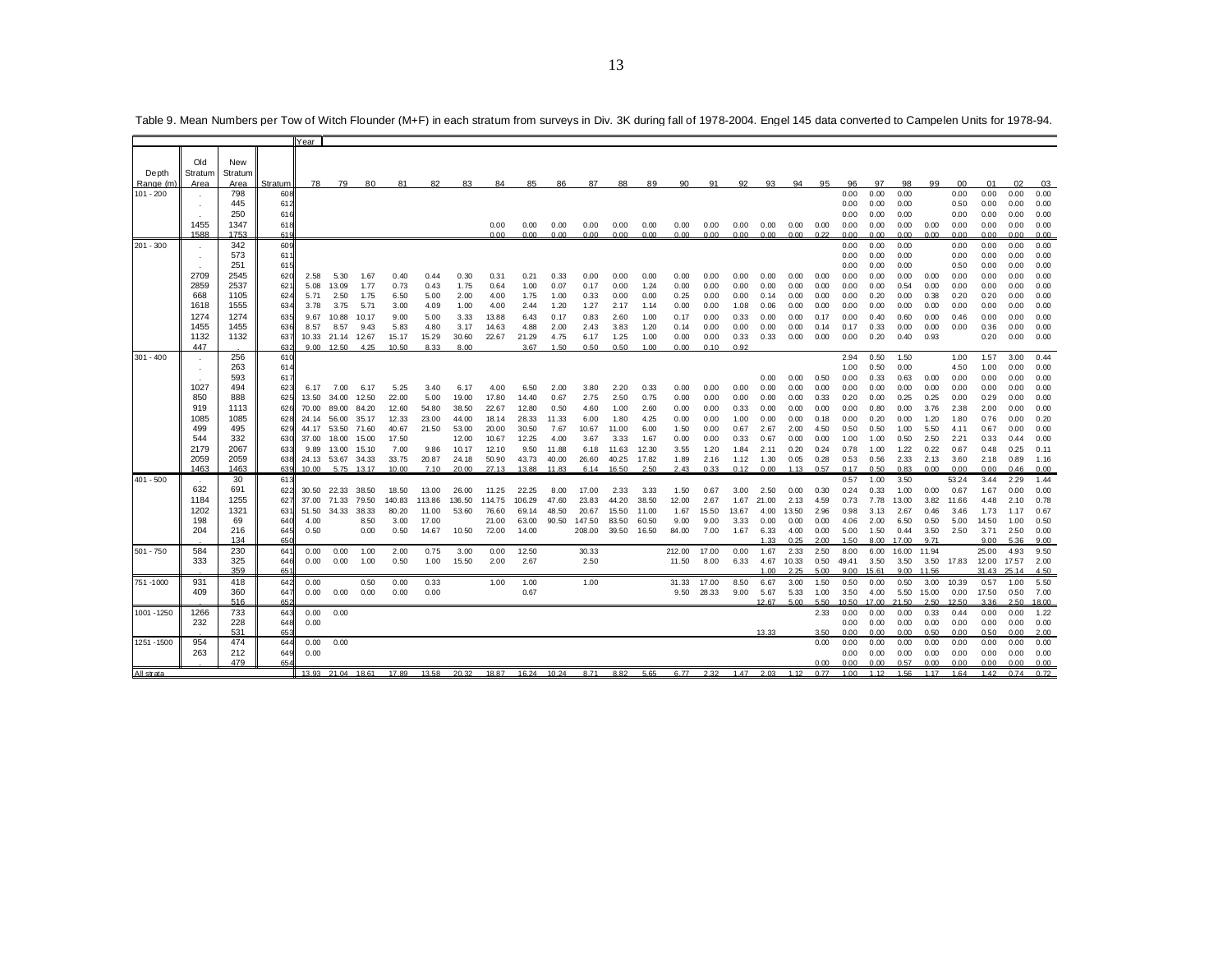|             |                      | Year           |                |       |       |       |       |       |       |       |                |       |       |       |      |        |       |       |       |        |            |                |              |       |
|-------------|----------------------|----------------|----------------|-------|-------|-------|-------|-------|-------|-------|----------------|-------|-------|-------|------|--------|-------|-------|-------|--------|------------|----------------|--------------|-------|
|             | <b>DIG</b>           | New            |                |       |       |       |       |       |       |       |                |       |       |       |      |        |       |       |       |        |            |                |              |       |
| Depth       | Stratun              | Stratum        |                |       |       |       |       |       |       |       |                |       |       |       |      |        |       |       |       |        |            |                |              |       |
| Range (m    | Area                 | Area           | Stratur        | 84    | 85    | 86    | 87    | 88    | 89    | 90    | Q <sub>1</sub> | Q?    | 93    | 94    | QF   | 96     | 07    | 98    | 99    | 00     | $^{\circ}$ | n <sub>2</sub> | 0.3          | 04    |
| $30 - 56$   |                      | 268            | 78             |       |       |       |       |       |       |       |                |       |       |       |      | n nn   | 0.00  | 0.00  |       | 200    | 0.00       | 0.00           | 0.00         | 0.00  |
| $57 - 92$   | 2071                 | 2071           | 350            | 0.58  | 0.00  | 0.00  | 0.00  | 0.00  | 0.00  | 0.00  | 0.00           | 0.00  | 0.00  | 0.00  | 0.00 | 0.00   | 0.00  | 0.00  | 0.00  | 0.00   | 0.00       | 0.00           | 0.00         | 0.00  |
|             |                      |                |                |       |       |       |       |       |       |       |                |       |       |       |      |        |       |       |       |        |            |                |              |       |
|             | 1780                 | 1780           | 363            | 0.38  | 0.00  | 0.14  | 0.00  | 0.00  | 0.00  | 1.25  | 0.18           | 0.16  | 0.00  | 0.00  | 0.00 | 0.00   | 0.00  | 0.00  | 0.00  | 0.00   | 0.00       | 0.00           | 0.00         | 0.00  |
|             | 1121                 | 1121           | 37'            | 0.29  | 0.00  | 0.00  | 0.00  | 0.00  | 0.00  | 0.00  | 0.00           | 0.00  | 0.00  | 0.00  | 0.00 | 0.00   | 0.29  | 0.00  | 0.00  | 0.00   | 0.00       | 0.00           | 0.00         | 0.00  |
|             | 2460                 | 2460           | 372            | 0.54  | 0.00  | 0.00  | 0.00  | 0.08  | 0.00  | 0.10  | 0.04           | 0.00  | 0.00  | 0.00  | 0.10 | 0.00   | 0.00  | 0.00  | 0.00  | 0.00   | 0.00       | 0.00           | 0.00         | 0.00  |
|             | 1120                 | 1120           | 384            | 0.83  | 0.00  | 0.00  | 0.00  | 0.00  | 0.00  | 0.00  | 0.00           | 0.00  | 0.00  | 0.00  | 0.00 | 0.00   | 0.00  | 0.00  | 0.00  | 0.00   | 0.00       | 0.00           | 0.00         | 0.00  |
|             |                      | 465            | 785            |       |       |       |       |       |       |       |                |       |       |       |      | 0.00   | 0.00  | 0.00  |       | 0.00   | 0.50       | 0.00           | 0.00         | 0.00  |
| $93 - 183$  | 1519                 | 1519           | 328            | 0.25  | 0.00  | 0.00  | 0.00  | 0.00  | 0.00  | 0.00  | 0.00           | 0.00  | 0.00  | 0.00  | 0.00 | 0.00   | 0.00  | 0.00  | 0.00  | 0.00   | 0.00       | 0.00           | 0.00         | 0.00  |
|             | 1574                 | 1574           | 34'            | 1.00  | 0.00  | 0.00  | 0.11  | 0.13  | 0.00  | 0.00  | 0.00           | 0.00  | 0.00  | 0.00  | 0.00 | 0.00   | 0.00  | 0.20  | 0.00  | 0.00   | 0.00       | 0.00           | 0.00         | 0.00  |
|             | 585                  | 585            | 342            | 0.00  | 0.00  | 0.00  | 0.00  | 0.00  | 0.00  | 0.00  | 0.00           | 0.00  | 0.00  | 0.00  | 0.00 | 0.00   | 0.00  | 0.00  | 0.50  | 0.00   | 0.00       | 0.50           | 0.00         | 0.00  |
|             | 525                  | 525            | 343            | 1.25  | 0.00  | 0.00  | 0.00  | 0.00  | 0.00  | 0.00  | 0.00           | 0.00  | 0.00  | 0.00  | 0.00 | 0.00   | 0.00  | 0.00  | 0.00  | 0.00   | 0.00       | 0.00           | 0.00         | 0.00  |
|             | 2120                 | 2120           |                |       |       |       |       |       |       |       |                |       |       |       |      |        |       |       |       |        |            |                |              |       |
|             | 2114                 |                | 348            | 1.00  | 0.00  | 0.00  | 0.00  | 0.20  | 0.00  | 0.00  | 0.00           | 0.00  |       | 0.00  | 0.00 | 0.00   | 0.00  | 0.17  | 0.00  | 0.25   | 0.00       | 0.00           | 0.00         | 0.16  |
|             |                      | 2114           | 349            | 1.00  | 0.00  | 0.56  | 0.00  | 0.11  | 0.00  | 0.57  | 0.00           | 0.00  | 0.00  | 0.00  | 0.00 | 0.00   | 0.14  | 0.00  | 0.00  | 0.14   | 0.00       | 0.00           | 0.43         | 0.14  |
|             | 2817                 | 2817           | 364            | 0.70  | 0.00  | 0.40  | 0.00  | 0.14  | 0.00  | 0.08  | 0.00           | 0.00  | 0.00  | 0.00  | 0.00 | 0.00   | 0.00  | 0.11  | 0.11  | 0.00   | 0.11       | 0.00           | 0.00         | 0.00  |
|             | 1041                 | 1041           | 365            | 1.00  | 0.00  | 0.40  | 0.33  | 0.20  | 0.00  | 0.00  | 0.33           | 0.00  | 0.00  | 0.00  | 0.00 | 0.00   | 0.00  | 0.00  | 0.00  |        | 0.00       | 0.00           | 0.00         |       |
|             | 1320                 | 1320           | 370            | 1.29  | 0.00  | 0.00  | 0.17  | 0.00  | 0.00  | 0.00  | 0.00           | 0.00  | 0.00  | 0.00  | 0.00 | 0.00   | 0.00  | 0.00  | 0.00  | 0.00   | 0.00       | 0.00           | 0.00         |       |
|             | 2356                 | 2356           | 385            | 1.00  | 0.00  | 0.38  | 0.11  | 0.08  | 0.00  | 0.00  | 0.00           | 0.00  | 0.00  | 0.00  | 0.00 | 0.00   | 0.00  | 0.00  | 0.00  | 0.00   | 0.00       | 0.00           | 0.00         | 0.00  |
|             | 1481                 | 1481           | 390            | 0.67  | 0.00  | 0.00  | 0.00  | 0.00  | 0.00  | 0.00  | 0.00           | 0.00  | 0.00  | 0.00  | 0.00 | 0.00   | 0.00  | 0.00  | 0.00  | 0.00   | 0.00       | 0.00           | 0.00         | 0.00  |
|             |                      | 84             | 786            |       |       |       |       |       |       |       |                |       |       |       |      | 7.79   | 3.14  | 2.00  |       | 3.50   | 14.22      | 2.50           | 5.50         | 3.43  |
|             |                      | 613            | 787            |       |       |       |       |       |       |       |                |       |       |       |      | 0.00   | 0.00  | 0.00  |       | 0.00   | 0.00       | 0.00           | 0.00         | 0.00  |
|             |                      | 261            | 788            |       |       |       |       |       |       |       |                |       |       |       |      | 0.00   | 0.00  | 0.50  |       | 0.50   | 0.00       | 0.00           | 0.00         | 0.00  |
|             |                      | 89             | 790            |       |       |       |       |       |       |       |                |       |       |       |      | 0.50   | 1.50  | 4.50  |       | 0.00   | 3.00       | 0.50           | 0.00         | 0.00  |
|             |                      |                |                |       |       |       |       |       |       |       |                |       |       |       |      |        |       |       |       |        |            |                |              |       |
|             |                      | 72             | 793            |       |       |       |       |       |       |       |                |       |       |       |      | 0.00   | 0.00  | 0.00  |       | 0.00   | 0.00       | 5.00           | 0.00         | 0.67  |
|             | $\ddot{\phantom{a}}$ | 216            | 794            |       |       |       |       |       |       |       |                |       |       |       |      | 0.00   | 0.00  | 0.00  |       |        | 0.00       | 0.00           | 0.00         | 0.00  |
|             |                      | 98             | 797            |       |       |       |       |       |       |       |                |       |       |       |      | 0.50   | 0.00  | 0.00  |       | 0.00   | 0.00       | 0.00           | 0.00         | 0.00  |
|             |                      | 72             | 799            |       |       |       |       |       |       |       |                |       |       |       |      | 0.00   | 0.00  | 0.00  |       | 0.00   | 0.00       | 0.57           | 0.00         | 0.00  |
| 184 - 274   | 1494                 | 1582           | 344            | 1.00  | 0.22  | 0.57  | 0.75  | 0.00  | 0.00  | 0.00  | 0.00           | 0.00  | 0.00  | 0.00  | 0.00 | 0.00   | 0.00  | 0.00  | 0.00  | 0.30   | 0.00       | 0.40           | 0.60         | 0.23  |
|             | 983                  | 983            | 347            | 4.33  | 0.00  | 0.25  | 0.00  | 1.00  | 0.80  | 0.00  | 0.00           | 0.00  | 0.00  | 0.00  | 0.00 | 0.00   | 0.00  | 0.00  | 0.00  | 0.00   | 0.33       | 0.00           | 0.00         | 0.00  |
|             | 1394                 | 1394           | 366            | 0.82  | 1.89  | 2.25  | 1.14  | 0.57  | 0.86  | 0.17  | 0.00           | 0.04  | 0.00  | 0.00  | 0.00 | 0.00   | 0.20  | 0.00  | 0.20  | 0.00   | 0.00       | 0.00           | 0.40         |       |
|             | 961                  | 961            | 369            | 2.71  | 3.83  | 5.00  | 2.50  | 10.20 | 4.00  | 3.50  | 1.22           | 0.00  | 0.00  | 0.00  | 0.30 | 0.00   | 0.00  | 0.00  | 0.00  | 0.00   | 0.00       | 0.00           | 0.00         |       |
|             | 983                  | 983            | 386            | 1.38  | 4.20  | 8.00  | 13.25 | 14.60 | 2.60  | 1.75  | 2.00           | 9.33  | 0.00  | 0.00  | 0.00 | 0.00   | 0.00  | 0.00  | 0.00  | 0.00   | 0.00       | 0.59           | 0.00         |       |
|             | 821                  |                |                |       |       |       |       |       |       |       |                |       |       |       |      |        |       |       |       |        |            |                |              |       |
|             |                      | 821            | 389            | 1.50  | 1.40  | 7.75  | 2.00  | 1.50  | 0.25  | 0.67  | 0.00           | 0.33  | 0.00  | 0.00  | 0.30 | 0.00   | 0.00  | 0.00  | 0.00  | 2.67   | 0.00       | 0.00           | 0.00         | 0.33  |
|             | 282                  | 282            | 391            | 0.00  | 1.00  | 0.00  | 0.50  | 0.00  | 0.00  | 0.00  | 2.33           | 0.67  | 0.00  | 0.00  | 0.89 | 0.00   | 0.50  | 0.00  | 0.00  | 0.00   | 0.00       | 0.00           | 0.00         | 0.00  |
|             |                      | 164            | 795            |       |       |       |       |       |       |       |                |       |       |       |      | 0 OC   | n nr  | 0 OC  |       | 2.50   | n nn       | n nn           | n nn         | 0.00  |
| 184 - 366   |                      | 72             | 789            |       |       |       |       |       |       |       |                |       |       |       |      | 0.00   | 0.50  | 0.50  |       | 2.22   | 0.50       | 2.44           | 0.50         | 2.00  |
|             |                      | 227            | 791            |       |       |       |       |       |       |       |                |       |       |       |      | 1.00   | 2.00  | 0.00  |       | 0.00   | 0.89       | 0.33           | 0.50         | 0.00  |
|             |                      | 100            | 7 <sub>Q</sub> |       |       |       |       |       |       |       |                |       |       |       |      | 0.50   | 0.50  | 1250  |       | 9.78   | 38.50      | 1.50           | 0.00         | 8.94  |
| $275 - 366$ | 1432                 | 1432           | 345            | 35.00 | 7.56  | 3.75  | 23.00 | 13.14 | 16.14 | 10.60 | 0.00           | 1.75  | 2.00  | 0.00  | 0.57 | 0.36   | 1.13  | 2.23  | 0.76  | 0.59   | 0.40       | 2.38           | 0.93         | 0.53  |
|             | 865                  | 865            | 346            | 20.00 | 29.40 | 33.00 | 12.50 | 20.40 | 13.50 | 19.67 | 3.27           | 1.43  | 0.64  | 0.00  | 0.00 | 0.30   | 2.67  | 1.50  | 2.37  | 1.00   | 2.33       | 2.74           | 0.50         | 0.33  |
|             | 334                  | 334            | 368            | 1.00  | 1.00  | 10.00 | 0.50  | 1.50  | 4.50  | 2.50  | 1.50           | 0.30  | 0.00  | 0.00  | 0.50 | 0.00   | 0.50  | 0.00  | 0.44  | 0.50   | 0.00       | 0.00           | 0.50         |       |
|             | 718                  | 718            | 387            | 1.67  | 4.50  | 2.50  | 7.00  | 20.50 | 17.00 | 50.33 | 2.00           | 0.67  | 0.33  | 0.78  | 1.00 | 0.50   | 0.44  | 0.00  | 0.44  | 6.00   | 0.44       | 0.94           | 0.00         |       |
|             | 361                  | 361            | 388            | 29.00 | 1.00  |       | 16.50 | 3.00  | 3.00  | 0.00  | 2.33           | 4.00  | 0.00  | 0.29  | 0.00 | 0.00   | 0.00  | 3.00  | 0.00  | 2.50   | 6.22       | 0.89           | 1.89         | 0.00  |
|             | 145                  | 145            | 392            | 4.00  | 1.00  | 1.00  | 3.50  | 1.00  | 0.00  | 0.00  | 0.00           | 0.00  | 0.00  | 0.33  | 0.00 | 0.00   | 0.00  | 0.00  | 0.00  | 0.00   | 0.80       | 0.00           | 0.00         | 0.00  |
|             |                      | 175            | 796            |       |       |       |       |       |       |       |                |       |       |       |      | 0.00   | 4.44  | 1.00  |       | 0.89   | 26.50      | 4.00           | 0.00         | 0.00  |
|             |                      | R <sub>1</sub> | 800            |       |       |       |       |       |       |       |                |       |       |       |      |        | 14.00 | 6.00  |       | 12.22  | 85.50      | 51.56          | 2.50         | 14.89 |
| $367 - 549$ | 186                  | 186            | 729            | 8.50  | 7.50  | 16.00 |       |       |       | 2.50  | 13.33          | 16.50 | 2.00  | 11.33 | 1.33 | 14.67  | 4.50  | 0.00  | 0.00  | 1.33   | 0.50       | 3.11           | 1.00         | 0.00  |
|             |                      |                |                |       |       |       |       |       |       |       |                |       |       |       |      |        |       |       |       |        |            |                |              |       |
|             | 216                  | 216            | 731            | 29.50 | 12.50 |       |       |       |       | 17.50 | 8.33           | 20.33 | 3.33  | 6.71  | 1.50 |        | 0.00  | 2.50  | 1.89  | 2.00   | 0.50       | 1.33           | 3.91         | 6.29  |
|             | 468                  | 468            | 733            | 5.25  | 25.00 |       |       |       |       | 34.50 | 46.33          | 10.33 | 4.00  | 211   | 0.50 | 0.30   | 0.00  | 1.78  | 2.00  | 2.64   | 1.70       | 6.72           | 0.94         | 23.39 |
|             | 272                  | 272            | 735            | 17.67 | 1.00  | 62.00 |       |       |       |       | 9.33           | 6.67  | 1.00  | 0.36  | 2.00 | 1.54   | 2.00  | 4.50  | 1.33  | 0.44   | 0.50       | 0.44           | 0.00         |       |
|             |                      | 50             | 792            |       |       |       |       |       |       |       |                |       |       |       |      | 131.00 | 61.50 | 40.50 |       | 133.06 | 65.86      | 19.68          | 334.10       | 93.50 |
| 550 - 731   | 170                  | 170            | 730            | 4.50  | 1.00  |       |       |       |       |       | 5.00           | 0.50  | 8.33  | 7.33  | 4.61 | 0.00   | 2.00  | 0.80  | 0.89  | 2.50   | 21.78      | 9.50           | 0.44         | 1.78  |
|             | 231                  | 231            | 732            | 11.50 | 9.50  |       |       |       |       | 1.00  | 8.50           | 12.50 | 1.50  | 10.67 | 2.44 | 8.80   | 13.00 | 30.50 | 16.00 | 16.50  | 17.78      | 7.33           | 7.20         | 7.83  |
|             | 228                  | 228            | 734            | 0.67  | 8.50  |       |       |       |       | 8.00  | 3.50           | 0.50  | 4.50  | 4.67  | 1.40 | 14.90  | 2.22  | 12.11 | 5.50  | 4.00   | 0.89       | 8.44           | 0.80         |       |
|             | 175                  | 175            | 736            |       | 15.50 | 41.00 |       |       |       | 21.00 | 67.00          | 9.00  | 10.00 | 1.43  | 3.11 | 32.50  | 11.50 | 43.07 | 18.00 | 59.50  | 28.28      | 136.89         | 26.22        |       |
| 732 - 914   |                      | 227            | 737            |       |       |       |       |       |       |       |                |       |       |       | 2.50 | 15.00  | 9.50  | 35.50 | 12.50 | 0.50   | 9.00       | 32.93          | 12.50        |       |
|             |                      | 223            | 741            |       |       |       |       |       |       |       |                |       |       |       |      | 9.50   | 15.00 | 29.07 | 0.44  | 0.00   | 1.00       | 9.50           | 2.29         |       |
|             |                      | 348            | 745            |       |       |       |       |       |       |       |                |       |       |       |      | 6.50   | 10.00 | 3.50  | 4.22  | 0.50   | 0.50       | 0.00           | 1.00         |       |
|             |                      |                |                |       |       |       |       |       |       |       |                |       |       |       |      |        |       |       |       |        |            |                |              |       |
|             |                      | 159            | 748            |       |       |       |       |       |       |       |                |       |       |       |      | 8.50   | 0.00  | 0.00  | 2.28  | 0.00   | 0.00       | 0.00           | 2.50         |       |
| 915-1097    |                      | 221            | 738            |       |       |       |       |       |       |       |                |       |       |       | 2.00 | 17.50  | 11.40 | 1.83  | 0.00  | 0.00   | 0.44       | 1.00           | 34.50        |       |
|             |                      | 206            | 742            |       |       |       |       |       |       |       |                |       |       |       |      | 1.50   | 0.50  | 0.50  | 0.44  | 0.00   | 0.00       | 0.00           | 9.33         |       |
|             |                      | 392            | 746            |       |       |       |       |       |       |       |                |       |       |       |      | 4.00   | 3.11  | 0.00  | 0.00  | 0.50   | 0.00       | 0.00           | 0.25         |       |
|             |                      | 126            | 749            |       |       |       |       |       |       |       |                |       |       |       |      | 3.50   | 2.50  | 0.00  |       | 0.00   | 0.00       | 0.00           | 0.00         |       |
| 1098 - 1280 |                      | 254            | 739            |       |       |       |       |       |       |       |                |       |       |       |      | 0.00   | 0.00  | 0.00  | 0.00  | 0.00   | 0.00       | 0.00           | 0.00         |       |
|             |                      | 211            | 743            |       |       |       |       |       |       |       |                |       |       |       |      | 0.00   | 0.00  | 0.00  | 0.00  | 0.00   | 0.00       | 0.00           | 0.00         |       |
|             |                      | 724            | 747            |       |       |       |       |       |       |       |                |       |       |       |      | 0.00   | 0.00  | 1.00  | 0.00  | 0.00   | 0.00       | 0.00           | 0.00         |       |
|             |                      | 556            | 750            |       |       |       |       |       |       |       |                |       |       |       |      | 0.00   | 0.00  | 0.00  | 0.00  | 0.00   | 0.00       | 0.00           | 0.00         |       |
| 1281 - 1463 |                      | 264            | 740            |       |       |       |       |       |       |       |                |       |       |       |      | 0.00   | 0.00  | 0.00  | 0.00  | 0.00   | 0.00       | 0.00           | 0.00         |       |
|             |                      | 280            | 744            |       |       |       |       |       |       |       |                |       |       |       |      |        |       |       |       | 0.00   | 0.00       | 0.00           |              |       |
|             |                      | 229            |                |       |       |       |       |       |       |       |                |       |       |       |      | 0.00   | 0.00  | 0.00  |       | 0.00   |            | n nn           | 0.00<br>0.00 |       |
|             |                      |                |                |       |       |       |       |       |       |       |                |       |       |       |      | 0.00   | 0.44  | 0.00  |       |        | 0.00       |                |              |       |
| All strata  |                      |                |                | 3.38  | 1.95  | 252   | 208   | 2.23  | 1.58  | 274   | 1.39           | 0.89  | 0.31  | 0.27  | 0.19 | 0.83   | 0.69  | 1.06  | 0.45  | 0.86   | 115        | 1.69           | 0.96         | 0.84  |

Table 10. Mean Numbers per Tow of Witch Flounder (M+F) in each stratum from surveys in Div. 3L during fall of 1983-2004. (Engel 145 data converted to Campelen Units for 1983-94).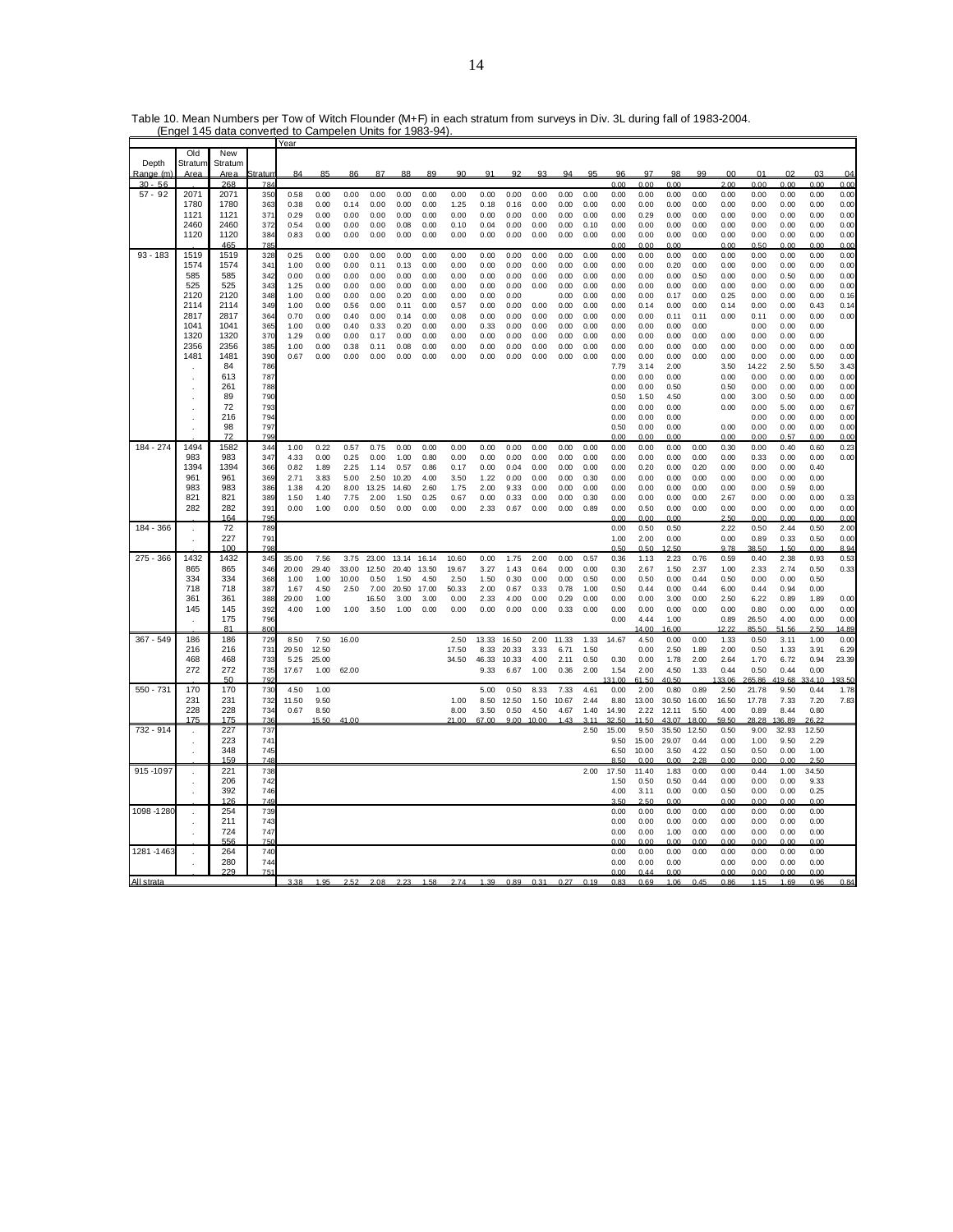|             | <u>00 1977-94</u> |         |         |       |      |      |      |      |       |       |      |       |       |      |      |      |             |                                          |      |           |      |      |      |      |      |      |                   |      |       |      |      |
|-------------|-------------------|---------|---------|-------|------|------|------|------|-------|-------|------|-------|-------|------|------|------|-------------|------------------------------------------|------|-----------|------|------|------|------|------|------|-------------------|------|-------|------|------|
|             |                   |         |         | Year  |      |      |      |      |       |       |      |       |       |      |      |      |             |                                          |      |           |      |      |      |      |      |      |                   |      |       |      |      |
|             |                   |         |         |       |      |      |      |      |       |       |      |       |       |      |      |      |             |                                          |      |           |      |      |      |      |      |      |                   |      |       |      |      |
|             | Old               | New     |         |       |      |      |      |      |       |       |      |       |       |      |      |      |             |                                          |      |           |      |      |      |      |      |      |                   |      |       |      |      |
| Depth       | Stratu            | Stratum |         |       |      |      |      |      |       |       |      |       |       |      |      |      |             |                                          |      |           |      |      |      |      |      |      |                   |      |       |      |      |
| Range (m)   | m Area            | Area    | Stratum | 77    | 78   | 79   | 80   | 81   | 82    | 83    | 84   | 85    | 86    | 87   | 88   | 89   | 90          | 91                                       | 92   | 93        | 94   | 95   | 96   | 97   | 98   | 99   | 00 <sup>1</sup>   | 01   | 02    | 03   | -04  |
| $101 - 200$ | 1427              | 633     | 201     | 0.00  | 0.00 | 0.00 | 0.00 | 0.00 | 0.00  | 0.00  | 0.31 | 0.00  | 0.00  | 0.00 | 0.00 | 0.00 | 0.00        | 0.00                                     | 0.00 | 0.00      | 0.00 |      | 0.00 | 0.00 | 0.00 | 0.00 | 0.00              | 0.00 | 0.00  | 0.00 | 0.00 |
|             | 1823              | 1594    | 205     | 0.00  | 0.00 | 0.00 | 0.00 | 0.00 | 0.04  | 0.00  | 0.00 | 0.00  | 0.00  | 0.00 | 0.00 | 0.00 | 0.00        | 0.00                                     | 0.00 | 0.00      | 0.00 |      | 0.00 | 0.00 | 0.00 | 0.00 | 0.00              | 0.00 | 0.00  | 0.00 | 0.00 |
|             | 2582              | 1870    | 206     | 0.32  | 0.00 | 0.00 | 0.00 | 0.00 | 0.10  | 0.00  | 0.00 | 0.00  | 0.00  | 0.00 | 0.00 | 0.00 | 0.00        | 0.00                                     | 0.00 | 0.00      | 0.00 | 0.00 | 0.00 | 0.00 | 0.00 | 0.00 | 0.00              | 0.00 | 0.00  | 0.00 | 0.00 |
|             | 2246              | 2264    | 207     | 0.00  | 0.00 | 0.00 | 0.00 | 0.00 | 0.07  | 0.00  | 0.00 | 0.00  | 0.00  | 0.00 | 0.00 | 0.00 | 0.00        | 0.00                                     | 0.00 | 0.00      | 0.00 | 0.00 | 0.00 | 0.00 | 0.00 | 0.00 | 0.00              | 0.00 | 0.00  | 0.00 | 0.00 |
|             |                   | 733     | 237     |       |      |      |      |      |       |       |      |       |       |      |      |      |             |                                          |      | 0.00      | 0.00 | 0.00 | 0.00 | 0.00 | 0.00 | 0.00 | 0.00              | 0.00 | 0.00  | 0.00 | 0.00 |
|             |                   | 778     | 238     |       |      |      |      |      |       |       |      |       |       |      |      |      |             |                                          |      |           | 0.00 |      | 0.00 | 0.00 | 0.00 | 0.00 | 0.00              | 0.00 | 0.00  | 0.00 | 0.00 |
| 201 - 300   | 440               | 621     | 202     | 0.00  | 0.00 | 0.00 | 0.00 | 0.00 | 0.00  | 0.00  | 0.00 | 0.00  | 0.00  | 0.00 |      | 0.00 | 0.00        | 0.00                                     | 0.00 | 0.00      | 0.00 | 0.00 | 0.00 | 0.00 | 0.00 | 0.00 | 0.00              | 0.00 | 0.00  | 0.00 | 0.00 |
|             | 1608              | 680     | 209     | 0.47  | 0.06 | 0.22 | 0.55 | 0.00 | 0.38  | 0.55  | 0.08 | 0.69  | 0.00  | 0.00 | 0.00 | 0.00 | 0.06        | 0.00                                     | 0.00 | 0.00      | 0.00 | 0.00 | 0.00 | 0.00 | 0.00 | 0.00 | 0.00              | 0.00 | 0.00  | 0.00 | 0.00 |
|             | 774               | 1035    | 210     | 1.25  | 0.42 | 1.14 | 3.18 | 0.23 | 1.22  | 0.00  | 2.69 | 0.00  | 0.00  | 0.35 | 0.00 | 0.20 | 0.00        | 0.00                                     | 0.00 | 0.00      | 0.00 | 0.00 | 0.00 | 0.00 | 0.00 | 0.00 | 0.00              | 0.00 | 0.00  | 0.00 | 0.00 |
|             | 1725              | 1583    | 213     | 1.12  | 1.05 | 0.67 | 1.25 | 1.18 | 1.56  | 0.83  | 0.50 | 0.43  | 0.55  | 0.41 | 0.09 | 0.24 | 0.00        | 0.00                                     | 0.00 | 0.00      | 0.00 | 0.00 | 0.00 | 0.00 | 0.04 | 0.00 | 0.00              | 0.00 | 0.00  | 0.00 | 0.00 |
|             | 1171              | 1341    | 214     | 1.20  | 0.33 | 0.00 | 0.36 | 0.41 | 0.76  | 0.46  | 0.13 | 0.66  | 0.44  | 0.00 | 0.10 | 0.09 | 0.12        | 0.00                                     | 0.00 | 0.00      | 0.00 | 0.00 | 0.00 | 0.00 | 0.00 | 0.00 | 0.00              | 0.00 | 0.00  | 0.00 | 0.00 |
|             | 1270              | 1302    | 215     | 1.10  | 0.19 | 0.06 | 0.00 | 0.47 | 0.38  | 0.00  | 0.26 | 0.00  | 0.00  | 0.00 | 0.00 | 0.00 | 0.00        | 0.00                                     | 0.00 | 0.00      | 0.00 | 0.00 | 0.00 | 0.00 | 0.00 | 0.00 | 0.00              | 0.00 | 0.00  | 0.00 | 0.00 |
|             | 1428              | 2196    | 228     | 2.59  | 0.68 | 1.53 | 2.77 | 0.93 | 3.45  | 1.34  | 2.38 | 0.40  | 3.71  | 0.47 | 0.63 | 0.77 | 0.39        | 0.00                                     | 0.22 | 0.12      | 0.00 | 0.00 | 0.00 | 0.00 | 0.00 | 0.00 | 0.00              | 0.00 | 0.01  | 0.00 | 0.00 |
|             | 508               | 530     | 234     | 0.00  | 0.50 | 0.51 | 0.00 | 0.00 | 0.00  | 0.00  | 0.00 | 0.00  | 0.00  | 0.00 | 0.00 | 0.00 | 0.00        | 0.00                                     | 0.00 | 0.00      | 0.00 |      | 0.00 | 0.00 | 0.00 | 0.00 | $0.00 \quad 0.00$ |      | 0.00  | 0.00 | 0.00 |
| 301 - 400   | 480               | 487     | 203     | 0.00  | 0.00 | 0.00 | 0.00 | 0.00 | 0.82  | 1.70  | 0.00 | 0.00  | 0.30  | 0.00 | 0.00 | 0.31 | 0.00        | 0.00                                     | 0.00 | 0.00      | 0.00 | 0.00 | 0.00 | 0.00 | 0.00 | 0.00 | 0.00              | 0.00 | 0.00  | 0.00 | 0.00 |
|             | 448               | 588     | 208     | 2.89  | 0.58 | 1.22 | 5.95 | 1.47 | 10.36 | 1.31  | 1.54 | 9.86  | 1.48  | 0.00 | 0.00 | 0.44 | 0.00        | 0.00                                     | 0.00 | 0.00      | 0.00 | 0.00 | 0.00 | 0.00 | 0.00 | 0.00 | 0.00              | 0.00 | 0.00  | 0.00 | 0.17 |
|             | 330               | 251     | 211     | 9.84  | 4.36 | 2.20 | 6.37 | 1.54 | 5.32  | 0.26  | 2.18 | 1.58  | 0.61  | 0.84 | 0.00 | 0.75 | 0.00        | 0.00                                     | 0.00 | 0.00      | 0.00 | 0.00 | 0.00 | 0.00 | 0.00 | 0.00 | 0.00              | 0.00 | 0.00  | 0.00 | 0.00 |
|             | 384               | 360     | 216     | 0.00  | 0.00 | 0.52 | 0.80 | 1.07 | 1.20  | 1.61  | 0.00 | 0.00  | 1.02  | 0.26 | 0.19 | 0.30 | 0.00        | 0.00                                     | 0.00 | 0.00      | 0.00 | 0.00 | 0.04 | 0.00 | 0.00 | 0.00 | 0.00              | 0.00 | 0.06  | 0.00 | 0.00 |
|             | 441               | 450     | 222     | 3.26  | 1.64 | 0.47 | 1.70 | 2.56 | 4.70  | 1.13  | 0.43 | 0.75  | 0.00  | 0.00 | 2.85 | 0.76 | 0.00        | 0.17                                     | 0.00 | 0.00      | 0.00 | 0.00 | 0.10 | 0.00 | 0.28 | 0.16 | 0.00              | 0.00 | 0.00  | 0.00 | 0.00 |
|             | 567               | 536     | 229     | 2.35  | 2.27 | 1.52 | 2.76 | 1.63 | 1.79  | 1.99  | 1.32 | 0.66  | 10.99 | 0.90 | 1.86 | 7.64 | 0.41        | 0.40                                     | 0.35 | 0.20      | 0.18 | 0.00 | 0.00 | 0.00 | 0.00 | 0.00 | 0.09              | 0.05 | 0.00  | 0.15 | 0.06 |
| 401 - 500   | 354               | 288     | 204     | 1.17  | 0.00 | 0.77 |      | 1.74 | 2.56  | 0.27  | 1.86 | 0.00  | 1.45  | 0.30 | 0.87 | 1.19 | 0.30        | 0.00                                     | 0.00 | 0.00      | 0.00 | 0.00 | 0.00 | 0.00 | 0.00 | 0.00 | 0.00              | 0.00 | 0.00  | 0.00 | 0.00 |
|             | 268               | 241     | 217     | 0.00  | 0.00 | 0.41 | 0.00 | 0.00 | 0.00  | 0.00  |      | 0.00  | 1.47  | 1.73 | 1.20 | 1.97 | 0.16        | 0.00                                     | 0.00 | 0.00      | 0.39 | 0.00 | 0.23 | 0.24 | 0.17 | 0.00 | 0.00              | 0.00 | 0.00  | 0.07 | 0.42 |
|             | 180               | 158     | 223     | 0.53  | 0.00 | 0.00 | 0.00 | 1.48 | 0.00  | 0.00  | 1.25 | 0.00  | 5.62  | 4.67 | 2.37 | 2.58 | 0.73        | 0.73                                     | 0.32 | 0.38      | 0.63 | 0.00 | 0.31 | 0.24 | 0.24 | 0.00 |                   | 0.21 | 0.07  | 0.13 | 0.00 |
|             | 686               | 598     | 227     | 1.71  | 1.31 | 0.47 | 5.11 | 1.91 | 3.79  | 2.24  | 0.90 | 1.56  | 3.48  | 4.36 | 2.15 | 2.42 | 19.47       | 2.19                                     | 1.32 | 1.60      | 0.00 | 0.00 | 0.00 | 1.05 | 1.03 | 1.52 | 0.00              | 0.31 | 0.05  | 0.00 | 0.5C |
|             | 420               | 414     | 235     | 14.08 | 0.00 | 7.90 | 7.44 | 8.69 | 6.43  | 15.71 | 8.95 | 6.90  | 2.10  | 2.92 | 0.00 | 1.07 | 2.58        | 0.63                                     | 0.35 | 0.00      | 0.73 | 0.00 | 0.29 | 0.06 | 0.39 | 0.00 | 0.00              | 0.00 | 0.80  | 0.00 | 1.10 |
|             |                   | 133     | 240     |       |      |      |      |      |       |       |      |       |       |      |      |      |             |                                          |      | 1.98      | 1.03 | 0.00 | 0.93 | 0.85 | 0.62 | 1.33 | 0.60              | 0.50 | 0.00  | 0.18 | 0.75 |
| 501 - 750   | 664               | 557     | 212     | 17.13 | 1.16 | 7.01 | 2.11 | 6.90 | 12.21 | 15.22 | 9.00 | 13.72 | 34.37 | 9.13 | 4.29 | 6.44 | 6.99        | 1.21                                     | 2.98 | 0.58      | 0.68 | 0.93 | 1.26 | 1.18 | 2.40 | 3.40 | 1.63              | 0.10 | 0.50  | 0.68 | 2.53 |
|             | 420               | 362     | 218     | 0.00  | 0.00 |      | 0.00 | 0.00 | 0.00  | 0.00  |      | 0.26  | 0.00  | 0.76 | 1.98 | 1.36 | 1.01        | 0.23                                     | 0.00 | 0.17      | 0.39 | 0.02 | 0.34 | 0.20 | 0.23 | 0.19 | 0.09              | 0.00 | 0.00  | 0.05 | 0.40 |
|             | 270               | 228     | 224     | 0.00  | 0.00 | 0.00 | 0.00 | 0.00 | 0.00  | 0.00  | 0.00 | 0.00  | 0.87  | 1.30 | 3.24 | 3.38 | 0.45        | 1.33                                     | 0.88 | 0.00      | 0.75 | 0.05 | 0.58 | 0.73 | 0.51 | 0.05 | 0.47              | 0.40 | 0.05  | 0.00 | 0.00 |
|             | 237               | 185     | 230     | 0.00  | 0.00 |      | 0.47 | 0.00 | 0.00  | 0.00  | 0.53 | 0.00  | 1.75  | 0.47 | 3.09 |      | 12.14 23.66 | 52.49 10.62                              |      | 3.33      | 4.14 | 2.71 | 4.94 | 6.93 | 1.04 | 6.33 | 1.43              | 0.84 | 0.09  | 1.88 | 2.35 |
|             |                   | 120     | 239     |       |      |      |      |      |       |       |      |       |       |      |      |      |             |                                          |      | 0.00      | 0.00 | 0.00 | 0.00 | 0.00 | 0.00 | 0.00 | 0.00              | 0.00 | 0.00  | 0.00 | 0.00 |
| 751 -1000   | 213               | 283     | 219     |       |      |      |      | 0.00 |       | 0.00  |      | 0.00  | 0.00  | 0.00 | 0.00 | 0.00 | 0.00        | 0.00                                     | 0.00 | 0.39      | 0.21 | 0.07 | 0.33 | 0.23 | 0.35 | 0.00 | 0.09              | 0.11 | 0.15  | 0.31 | 0.28 |
|             | 182               | 186     | 231     | 0.00  | 0.00 |      | 0.00 |      | 0.00  | 0.00  | 0.00 | 0.00  | 0.00  | 0.00 | 0.00 |      | 0.00        | 18.25                                    | 7.01 | 7.72 4.59 |      | 4.50 | 0.25 | 1.40 | 8.89 | 5.58 | 11.05             | 2.30 | 10.04 | 0.46 | 1.69 |
|             | 122               | 193     | 236     | 0.00  |      |      |      | 0.86 | 0.00  | 0.00  | 0.00 | 0.00  | 0.00  | 0.00 | 0.53 |      | 1.36        | 1.50                                     | 3.06 | 1.93 1.38 |      | 0.13 | 1.05 | 0.12 | 0.40 | 0.60 | 0.50              | 1.43 | 1.00  | 1.10 | 0.00 |
| 1001-1250   | 324               | 303     | 220     |       | 0.00 |      |      |      |       |       |      |       |       |      |      |      |             |                                          |      |           |      |      | 0.25 | 0.00 | 0.00 |      | 0.00              | 0.00 | 0.16  | 0.00 | 0.00 |
|             | 177               | 195     | 225     | 0.00  |      |      |      |      |       |       |      |       |       |      |      |      |             |                                          |      |           |      |      | 0.00 | 0.00 | 0.00 | 0.09 | $0.05$ 0.04       |      | 0.00  | 0.00 | 0.00 |
|             | 236               | 228     | 232     | 0.00  | 0.00 |      |      |      |       |       |      |       |       |      |      |      |             |                                          |      |           |      |      | 0.00 | 0.00 | 0.00 | 0.00 | $0.00$ $0.73$     |      | 0.00  | 0.12 | 0.00 |
| 1251-1500   | 286               | 330     | 221     |       |      |      |      |      |       |       |      |       |       |      |      |      |             |                                          |      |           |      |      | 0.00 | 0.00 | 0.00 | 0.00 | 0.00              | 0.00 | 0.06  | 0.00 | 0.00 |
|             | 180               | 201     | 226     |       | 0.00 |      |      |      |       |       |      |       |       |      |      |      |             |                                          |      |           |      |      | 0.00 | 0.00 | 0.00 | 0.00 | 0.00              | 0.00 | 0.00  | 0.00 | 0.00 |
|             | 180               | 237     | 233     |       |      |      |      |      |       |       |      |       |       |      |      |      |             |                                          |      |           |      |      | 0.00 | 0.00 | 0.18 | 0.00 | 0.000000          |      | 0.20  | 0.00 | 0.00 |
| All strata  |                   |         |         | 1.56  | 0.39 | 0.72 | 1.11 | 0.80 | 1.52  | 1.13  | 0.93 | 0.93  | 1.82  | 0.63 | 0.49 |      |             | 0.83  1.13  0.82  0.34  0.20  0.14  0.09 |      |           |      |      | 0.11 | 0.13 | 0.19 | 0.22 | $0.14$ 0.06       |      | 0.12  | 0.05 | 0.14 |

Table 11. Mean Weight (kg) per Tow of Witch Flounder (M+F) in each stratum from surveys in Div. 2J during fall of 1977-2004. Engel 145 data converted to Campelen for 1977-94.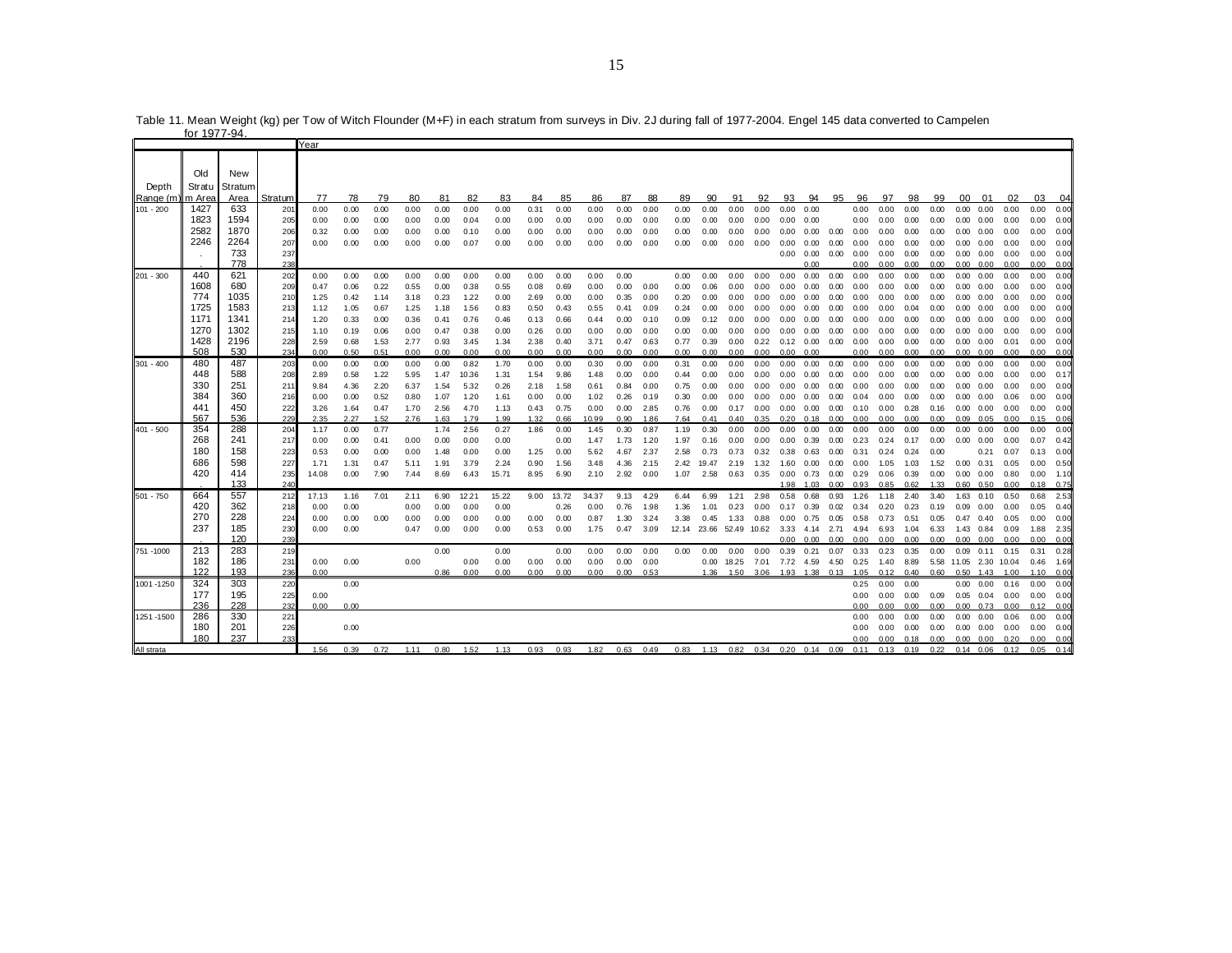|             |        |         |         | Year  |       |       |       |       |            |       |       |       |        |       |       |        |            |      |      |                   |      |      |      |      |      |         |                   |                      |            |
|-------------|--------|---------|---------|-------|-------|-------|-------|-------|------------|-------|-------|-------|--------|-------|-------|--------|------------|------|------|-------------------|------|------|------|------|------|---------|-------------------|----------------------|------------|
|             | Old    | New     |         |       |       |       |       |       |            |       |       |       |        |       |       |        |            |      |      |                   |      |      |      |      |      |         |                   |                      |            |
| Depth       | Stratu | Stratum |         |       |       |       |       |       |            |       |       |       |        |       |       |        |            |      |      |                   |      |      |      |      |      |         |                   |                      |            |
| Range (m)   | m Area | Area    |         |       | 79    | 80    | 81    | 82    | 83         |       |       |       |        |       |       |        |            | 92   | 93   | 94                | 95   | 96   | 97   | 98   | 99   | $00 \,$ | 01                | 02                   |            |
|             |        |         | Stratum | 78    |       |       |       |       |            | 84    | 85    | 86    | 87     | 88    | 89    | 90     | 91         |      |      |                   |      | 0.00 |      |      |      |         | 0.00              |                      | 03<br>0.00 |
| $101 - 200$ |        | 798     | 608     |       |       |       |       |       |            |       |       |       |        |       |       |        |            |      |      |                   |      |      | 0.00 | 0.00 |      | 0.00    |                   | 0.00                 |            |
|             |        | 445     | 612     |       |       |       |       |       |            |       |       |       |        |       |       |        |            |      |      |                   |      | 0.00 | 0.00 | 0.00 |      | 0.01    |                   | $0.00 \quad 0.00$    | 0.00       |
|             |        | 250     | 616     |       |       |       |       |       |            |       |       |       |        |       |       |        |            |      |      |                   |      | 0.00 | 0.00 | 0.00 |      | 0.00    |                   | $0.00 \quad 0.00$    | 0.00       |
|             | 1455   | 1347    | 618     |       |       |       |       |       |            | 0.00  | 0.00  | 0.00  | 0.00   | 0.00  | 0.00  | 0.00   | 0.00       | 0.00 | 0.00 | 0.00              | 0.00 | 0.00 | 0.00 | 0.00 | 0.00 | 0.00    |                   | $0.00 \quad 0.00$    | 0.00       |
|             | 1588   | 1753    | 619     |       |       |       |       |       |            | 0.00  | 0.00  | 0.00  | 0.00   | 0.00  | 0.00  | 0.00   | 0.00       | 0.00 | 0.00 | $0.00 \quad 0.00$ |      | 0.00 | 0.00 | 0.00 | 0.00 | 0.00    |                   | $0.00 \quad 0.00$    | 0.00       |
| $201 - 300$ |        | 342     | 609     |       |       |       |       |       |            |       |       |       |        |       |       |        |            |      |      |                   |      | 0.00 | 0.00 | 0.00 |      | 0.00    | 0.00              | 0.00                 | 0.00       |
|             |        | 573     | 611     |       |       |       |       |       |            |       |       |       |        |       |       |        |            |      |      |                   |      | 0.00 | 0.00 | 0.00 |      | 0.00    | 0.00              | 0.00                 | 0.00       |
|             |        | 251     | 615     |       |       |       |       |       |            |       |       |       |        |       |       |        |            |      |      |                   |      | 0.00 | 0.00 | 0.00 |      | 0.02    | 0.00              | 0.00                 | 0.00       |
|             | 2709   | 2545    | 620     | 1.64  | 3.78  | 1.37  | 0.41  | 0.61  | 0.36       | 0.34  | 0.17  | 0.53  | 0.00   | 0.00  | 0.00  | 0.00   | 0.00       | 0.00 | 0.00 | 0.00              | 0.00 | 0.00 | 0.00 | 0.00 | 0.00 | 0.00    | 0.00              | 0.00                 | 0.00       |
|             | 2859   | 2537    | 621     | 2.67  | 9.46  | 1.27  | 1.08  | 0.64  | 2.00       | 0.84  | 1.13  | 0.07  | 0.16   | 0.00  | 0.16  | 0.00   | 0.00       | 0.00 | 0.00 | 0.00              | 0.00 | 0.00 | 0.00 | 0.00 | 0.00 | 0.00    | 0.00              | 0.00                 | 0.00       |
|             | 668    | 1105    | 624     | 3.88  | 1.58  | 1.14  | 4.11  | 4.85  | 1.32       | 4.00  | 0.98  | 0.72  | 0.20   | 0.00  | 0.00  | 0.08   | 0.00       | 0.00 | 0.08 | 0.00              | 0.00 | 0.00 | 0.06 | 0.00 | 0.04 | 0.03    | 0.16              | 0.00                 | 0.00       |
|             | 1618   | 1555    | 634     | 3.54  | 3.47  | 4.83  | 2.41  | 4.41  | 0.79       | 3.86  | 1.74  | 1.15  | 0.94   | 1.68  | 0.59  | 0.00   | 0.00       | 0.11 | 0.02 | 0.00              | 0.00 | 0.00 | 0.00 | 0.00 | 0.00 | 0.00    | 0.00              | 0.00                 | 0.00       |
|             | 1274   | 1274    | 635     | 9.33  | 10.77 | 8.24  | 8.45  | 4.75  | 3.07       | 12.62 | 4.42  | 0.09  | 0.78   | 1.93  | 0.95  | 0.12   | 0.00       | 0.18 | 0.00 | 0.00              | 0.01 | 0.00 | 0.26 | 0.10 | 0.00 | 0.03    | 0.00              | 0.00                 | 0.00       |
|             | 1455   | 1455    | 636     | 7.40  | 8.39  | 9.22  | 5.82  | 4.38  | 3.55       | 14.48 | 4.24  | 1.57  | 2.60   | 4.12  | 1.78  | 0.32   | 0.00       | 0.00 | 0.00 | 0.00              | 0.01 | 0.01 | 0.19 | 0.00 | 0.00 | 0.00    |                   | $0.02$ 0.00          | 0.00       |
|             | 1132   | 1132    | 637     |       |       |       | 11.97 |       |            |       | 15.99 |       |        | 1.38  | 1.02  | 0.00   | 0.00       | 0.36 |      | 0.00              | 0.00 | 0.00 | 0.02 | 0.01 | 0.21 |         | 0.00              | 0.00                 | 0.00       |
|             | 447    |         | 632     | 7.16  | 14.40 | 9.18  |       | 12.24 | 23.55      | 17.49 |       | 4.51  | 5.40   |       |       |        |            |      | 0.11 |                   |      |      |      |      |      |         |                   |                      |            |
|             |        |         |         | 6.43  | 9.61  | 3.74  | 8.53  | 6.64  | 7.27       |       | 3.41  | 1.46  | 0.55   | 0.62  | 1.34  | 0.00   | 0.05       | 0.13 |      |                   |      |      |      |      |      |         |                   |                      |            |
| $301 - 400$ |        | 256     | 610     |       |       |       |       |       |            |       |       |       |        |       |       |        |            |      |      |                   |      | 0.03 | 0.01 | 0.09 |      | 0.02    | 0.03              | 0.08                 | 0.01       |
|             |        | 263     | 614     |       |       |       |       |       |            |       |       |       |        |       |       |        |            |      |      |                   |      | 0.01 | 0.01 | 0.00 |      | 0.04    | 0.03              | 0.00                 | 0.00       |
|             |        | 593     | 617     |       |       |       |       |       |            |       |       |       |        |       |       |        |            |      | 0.00 | 0.00              | 0.01 | 0.00 | 0.05 | 0.16 | 0.00 | 0.00    | 0.00              | 0.00                 | 0.00       |
|             | 1027   | 494     | 623     | 3.54  | 4.48  | 4.13  | 3.90  | 2.90  | 4.25       | 2.43  | 4.60  | 1.16  | 1.41   | 0.21  | 0.07  | 0.00   | 0.00       | 0.00 | 0.00 | 0.00              | 0.00 | 0.00 | 0.00 | 0.00 | 0.00 | 0.00    | 0.00              | 0.00                 | 0.00       |
|             | 850    | 888     | 625     | 7.39  | 19.14 | 8.45  | 13.52 | 4.20  | 13.58      | 12.11 | 9.41  | 0.43  | 1.41   | 0.89  | 0.10  | 0.00   | 0.00       | 0.00 | 0.00 | 0.00              | 0.03 | 0.03 | 0.00 | 0.06 | 0.02 | 0.00    | $0.02$ 0.00       |                      | 0.00       |
|             | 919    | 1113    | 626     | 28.36 | 45.38 | 47.15 | 9.09  | 32.65 | 27.51      | 9.88  | 8.78  | 0.45  | 1.38   | 0.25  | 0.45  | 0.00   | 0.00       | 0.18 | 0.00 | 0.00              | 0.00 | 0.00 | 0.01 | 0.00 | 0.06 | 0.05    | 0.04              | 0.00                 | 0.00       |
|             | 1085   | 1085    | 628     | 16.44 | 40.72 | 23.53 | 9.24  | 16.29 | 32.71      | 13.87 | 15.57 | 6.39  | 3.50   | 0.26  | 1.43  | 0.00   | 0.00       | 0.14 | 0.00 | 0.00              | 0.00 | 0.00 | 0.00 | 0.00 | 0.03 | 0.08    | 0.02              | 0.00                 | 0.00       |
|             | 499    | 495     | 629     | 25.09 | 23.55 | 36.72 | 25.42 | 13.96 | 32.82      | 14.81 | 14.54 | 3.28  | 7.42   | 2.85  | 0.92  | 0.96   | 0.00       | 0.14 | 0.04 | 0.09              | 0.06 | 0.03 | 0.03 | 0.12 | 0.27 | 0.21    | 0.01              | 0.00                 | 0.00       |
|             | 544    | 332     | 630     | 14.01 | 9.76  | 11.35 | 13.12 |       | 9.72       | 7.34  | 4.85  | 2.24  | 2.43   | 2.07  | 0.38  | 0.00   | 0.00       | 0.15 | 0.40 | 0.00              | 0.00 | 0.15 | 0.03 | 0.01 | 0.07 | 0.10    | 0.17              | 0.00                 | 0.00       |
|             | 2179   | 2067    | 633     | 7.31  | 9.60  | 12.42 | 4.68  | 8.00  | 8.88       | 10.32 | 6.91  | 5.34  | 3.69   | 6.44  | 3.96  | 1.22   | 0.54       | 0.39 | 0.33 | 0.17              | 0.01 | 0.12 | 0.14 | 0.26 | 0.07 | 0.09    | 0.05              | 0.04                 | 0.00       |
|             | 2059   | 2059    | 638     | 11.71 | 30.76 | 16.58 | 20.62 | 12.11 | 15.47      | 30.39 | 24.83 | 29.22 | 19.44  | 25.84 | 11.98 | 1.16   | 1.20       | 0.32 | 0.29 | 0.02              | 0.02 | 0.02 | 0.06 | 0.28 | 0.21 | 0.28    | 0.27              | 0.05                 | 0.04       |
|             | 1463   | 1463    | 639     | 7.03  | 5.43  | 10.32 | 8.53  | 5.60  | 18.07      | 20.19 | 10.54 | 8.67  | 3.87   | 13.10 | 2.70  | 2.42   | 0.41       | 0.06 | 0.00 | 0.18              | 0.20 | 0.07 | 0.02 | 0.21 | 0.00 | 0.00    | 0.00              | 0.02                 | 0.00       |
| $401 - 500$ |        | 30      | 613     |       |       |       |       |       |            |       |       |       |        |       |       |        |            |      |      |                   |      | 0.02 | 0.01 | 0.04 |      | 0.79    | 0.07              | 0.03                 | 0.06       |
|             | 632    | 691     | 622     | 6.88  | 14.13 | 22.30 | 11.62 | 6.91  | 10.88      | 7.37  | 13.25 | 3.02  | 7.51   | 0.25  | 0.23  | 0.42   | 0.11       | 0.32 | 0.15 | 0.00              | 0.05 | 0.01 | 0.06 | 0.19 | 0.00 | 0.50    | 0.45              | 0.00                 | 0.00       |
|             | 1184   | 1255    | 627     | 17.73 | 25.42 | 49.63 | 71.35 | 53.01 | 64.84      | 48.19 | 27.88 | 9.81  | 8.46   | 8.24  | 4.53  | 1.49   | 0.04       | 0.29 | 0.40 | 0.14              | 0.19 | 0.05 | 0.28 | 0.47 | 0.24 | 0.57    | 0.23              | 0.07                 | 0.01       |
|             | 1202   | 1321    | 631     | 13.75 | 13.69 | 15.33 | 46.79 | 6.11  | 35.60      | 39.00 | 27.64 | 17.71 | 9.39   | 3.62  | 2.17  | 0.44   | 2.04       | 1.89 | 0.35 | 1.54              | 0.42 | 0.04 | 0.47 | 0.44 | 0.09 | 0.36    | 0.10              | 0.10                 | 0.02       |
|             |        |         |         |       |       |       | 2.27  |       |            |       | 39.42 |       |        |       |       |        |            |      |      | 0.00              | 0.00 | 0.88 | 0.29 |      |      |         |                   |                      |            |
|             | 198    | 69      | 640     | 1.89  |       | 6.49  |       | 15.08 |            | 16.00 |       | 61.26 | 83.72  | 49.47 | 42.05 | 6.47   | 6.77       | 0.65 | 0.00 |                   |      |      |      | 1.11 | 0.05 | 1.30    | 1.45              | 0.03                 | 0.01       |
|             | 204    | 216     | 645     | 0.42  |       | 0.00  | 0.42  | 12.15 | 10.01      | 54.12 | 8.49  |       | 109.71 | 20.35 | 8.98  | 35.33  | 3.52       | 0.53 | 0.50 | 0.26              | 0.00 | 0.60 | 0.50 | 0.09 | 0.76 | 0.25    | 0.31              | 0.18                 | 0.00       |
|             |        | 134     | 65C     |       |       |       |       |       |            |       |       |       |        |       |       |        |            |      | 1.15 | 0.21              | 0.09 | 0.52 | 0.90 | 1.08 | 1.37 |         | 0.84              | 0.51                 | 0.48       |
| $501 - 750$ | 584    | 230     | 641     | 0.00  | 0.00  | 0.49  | 1.03  | 0.90  | 2.13       | 0.00  | 10.13 |       | 20.62  |       |       | 137.81 | 11.67      | 0.00 | 0.38 | 0.25              | 0.29 | 1.43 | 1.13 | 3.40 | 3.60 |         | 5.13              | 0.80                 | 1.92       |
|             | 333    | 325     | 646     | 0.00  | 0.00  | 1.50  | 0.31  | 0.54  | 13.42      | 2.05  | 2.36  |       | 2.23   |       |       | 6.00   | 3.77       | 1.07 | 0.80 | 1.77              | 0.07 | 9.63 | 0.95 | 0.90 | 0.80 | 3.87    | 2.65              | 3.44                 | 0.35       |
|             |        | 359     | 651     |       |       |       |       |       |            |       |       |       |        |       |       |        |            |      | 0.50 | 0.47              | 0.38 | 1.05 | 4.09 | 2.58 | 3.62 |         | 9.06              | 2.71                 | 0.34       |
| 751-1000    | 931    | 418     | 642     | 0.00  |       | 0.62  | 0.00  | 0.28  |            | 1.02  | 0.70  |       | 0.65   |       |       | 19.49  | 9.47       | 6.17 | 1.42 | 1.14              | 0.30 | 0.12 | 0.00 | 0.11 | 0.60 | 3.61    | 0.19              | 0.25                 | 2.45       |
|             | 409    | 360     | 647     | 0.00  | 0.00  | 0.00  | 0.00  | 0.00  |            |       | 0.45  |       |        |       |       |        | 6.93 12.87 | 3.53 | 1.36 | 2.17              | 0.60 | 1.00 | 2.38 | 2.08 | 3.90 | 0.00    | 5.65              | 0.18                 | 2.05       |
|             |        | 516     | 652     |       |       |       |       |       |            |       |       |       |        |       |       |        |            |      | 3.74 | 2.17              | 0.73 | 2.10 | 5.38 | 5.75 | 0.55 | 5.80    | 1.58              | 0.83                 | 3.08       |
| 1001 - 1250 | 1266   | 733     | 643     | 0.00  | 0.00  |       |       |       |            |       |       |       |        |       |       |        |            |      |      |                   | 0.66 | 0.00 | 0.00 | 0.00 | 0.12 | 0.18    | 0.00              | 0.00                 | 0.37       |
|             | 232    | 228     | 648     | 0.00  |       |       |       |       |            |       |       |       |        |       |       |        |            |      |      |                   |      | 0.00 | 0.00 | 0.00 | 0.00 | 0.00    |                   | $0.00\ 0.00$         | 0.00       |
|             |        | 531     | 653     |       |       |       |       |       |            |       |       |       |        |       |       |        |            |      | 5.88 |                   | 0.91 | 0.00 | 0.00 | 0.00 | 0.17 | 0.00    | 0.25              | 0.00                 | 0.45       |
| 1251 - 1500 | 954    | 474     | 644     | 0.00  | 0.00  |       |       |       |            |       |       |       |        |       |       |        |            |      |      |                   | 0.00 | 0.00 | 0.00 | 0.00 | 0.00 | 0.00    | 0.00              | 0.00                 | 0.00       |
|             | 263    | 212     | 649     | 0.00  |       |       |       |       |            |       |       |       |        |       |       |        |            |      |      |                   |      | 0.00 | 0.00 | 0.00 | 0.00 | 0.00    | $0.00 \quad 0.00$ |                      | 0.00       |
|             |        | 479     | 654     |       |       |       |       |       |            |       |       |       |        |       |       |        |            |      |      |                   | 0.00 | 0.00 | 0.00 | 0.06 | 0.00 |         |                   | $0.00$ $0.00$ $0.00$ | 0.00       |
| All strata  |        |         |         | 7.08  | 12.33 | 11.48 | 11.09 |       | 8.44 13.30 | 11.63 | 8.24  | 5.35  | 5.08   | 4.50  | 2.23  | 3.94   | 0.99       | 0.43 | 0.30 | 0.20              | 0.09 | 0.17 | 0.22 | 0.25 | 0.19 | 0.25    | 0.28              | 0.09                 | 0.13       |
|             |        |         |         |       |       |       |       |       |            |       |       |       |        |       |       |        |            |      |      |                   |      |      |      |      |      |         |                   |                      |            |

Table 12. Mean Weight (kg) per Tow of Witch Flounder (M+F) in each stratum from surveys in Div. 3K during fall of 1978-2004. Engel 145 data converted to Units for 1978-94.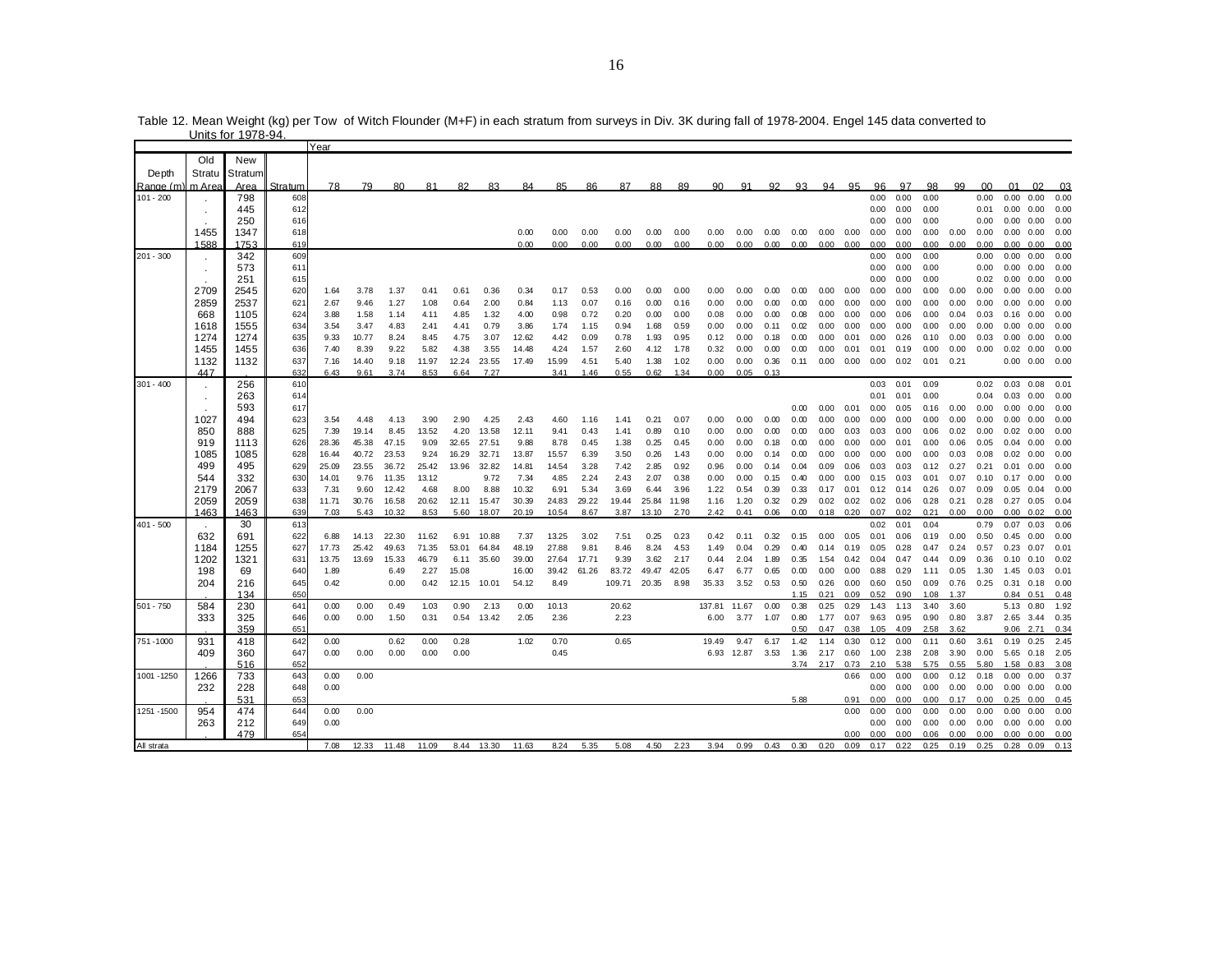|             | Old          | New          |                 |               |              |              |               |              |              |              |                |              |              |              |              |              |              |              |              |                |              |              |              |              |
|-------------|--------------|--------------|-----------------|---------------|--------------|--------------|---------------|--------------|--------------|--------------|----------------|--------------|--------------|--------------|--------------|--------------|--------------|--------------|--------------|----------------|--------------|--------------|--------------|--------------|
| Depth       | Stratum      | Stratum      |                 |               |              |              |               |              |              |              |                |              |              |              |              |              |              |              |              |                |              |              |              |              |
| Range (m    | Area         | Area         | <u>Stratun</u>  | 84            | 85           | 86           | 87            | 88           | 89           | 90           | Q <sub>1</sub> | 92           | ۹3           | 94           | QF           | 96           | 97           | 98           | 99           | 0 <sub>0</sub> | 01           | 02           | 03           | 04           |
| $30 - 56$   |              | 268          | 784             |               |              |              |               |              |              |              |                |              |              |              |              | 0.00         | 0.00         | 0.00         |              | 0.02           | 0.00         | 0.00         | 0.00         | 0.00         |
| $57 - 92$   | 2071         | 2071         | 350             | 0.48<br>0.35  | 0.00         | 0.00<br>0.20 | 0.00<br>0.00  | 0.00         | 0.00<br>0.00 | 0.00<br>1.08 | 0.00<br>0.13   | 0.00<br>0.17 | 0.00<br>0.00 | 0.00<br>0.00 | 0.00<br>0.00 | 0.00         | 0.00         | 0.00<br>0.00 | 0.00<br>0.00 | 0.00           | 0.00         | 0.00         | 0.00         | 0.00         |
|             | 1780         | 1780         | 363<br>371      | 0.30          | 0.00<br>0.00 | 0.00         | 0.00          | 0.00         | 0.00         | 0.00         | 0.00           | 0.00         |              | 0.00         | 0.00         | 0.00         | 0.00         | 0.00         | 0.00         | 0.00<br>0.00   | 0.00         | 0.00         | 0.00         | 0.00<br>0.00 |
|             | 1121         | 1121         | 372             |               |              |              | 0.00          | 0.00         |              |              |                | 0.00         | 0.00         |              |              | 0.00         | 0.00         | 0.00         |              | 0.00           | 0.00         | 0.00         | 0.00         |              |
|             | 2460         | 2460         |                 | 0.43          | 0.00         | 0.00         |               | 0.05         | 0.00         | 0.11         | 0.02           |              | 0.00         | 0.00         | 0.08         | 0.00         | 0.00         |              | 0.00         |                | 0.00         | 0.00         | 0.00         | 0.00<br>0.00 |
|             | 1120         | 1120<br>465  | 384<br>785      | 0.63          | 0.00         | 0.00         | 0.00          | 0.00         | 0.00         | 0.00         | 0.00           | 0.00         | 0.00         | 0.00         | 0.00         | 0.00<br>0.00 | 0.00<br>0.00 | 0.00<br>0.00 | 0.00         | 0.00<br>0.00   | 0.00<br>0.01 | 0.00<br>0.00 | 0.00<br>0.00 | 0.00         |
| $93 - 183$  |              |              | 328             | 0.22          | 0.00         | 0.00         | 0.00          | 0.00         | 0.00         | 0.00         | 0.00           | 0.00         | 0.00         | 0.00         | 0.00         | 0.00         | 0.00         | 0.00         | 0.00         | 0.00           | 0.00         | 0.00         | 0.00         | 0.00         |
|             | 1519<br>1574 | 1519<br>1574 | 341             | 1.06          | 0.00         | 0.00         | 0.16          | 0.16         | 0.00         | 0.00         | 0.00           | 0.00         | 0.00         | 0.00         | 0.00         | 0.00         | 0.00         | 0.01         | 0.00         | 0.00           | 0.00         | 0.00         | 0.00         | 0.00         |
|             | 585          | 585          | 342             | 0.00          | 0.00         | 0.00         | 0.00          | 0.00         | 0.00         | 0.00         | 0.00           | 0.00         | 0.00         | 0.00         | 0.00         | 0.00         | 0.00         | 0.00         | 0.01         | 0.00           | 0.00         | 0.01         | 0.00         | 0.00         |
|             | 525          | 525          | 343             | 1.16          | 0.00         | 0.00         | 0.00          | 0.00         | 0.00         | 0.00         | 0.00           | 0.00         | 0.00         | 0.00         | 0.00         | 0.00         | 0.00         | 0.00         | 0.00         | 0.00           | 0.00         | 0.00         | 0.00         | 0.00         |
|             | 2120         | 2120         | 348             | 1.14          | 0.00         | 0.00         | 0.00          | 0.15         | 0.00         | 0.00         | 0.00           | 0.00         |              | 0.00         | 0.00         | 0.00         | 0.00         | 0.00         | 0.00         | 0.00           | 0.00         | 0.00         | 0.00         | 0.00         |
|             | 2114         | 2114         | 349             | 1.05          | 0.00         | 0.53         | 0.00          | 0.12         | 0.00         | 0.50         | 0.00           | 0.00         | 0.00         | 0.00         | 0.00         | 0.00         | 0.00         | 0.00         | 0.00         | 0.01           | 0.00         | 0.00         | 0.06         | 0.00         |
|             | 2817         | 2817         | 364             | 0.52          | 0.00         | 0.37         | 0.00          | 0.10         | 0.00         | 0.07         | 0.00           | 0.00         | 0.00         | 0.00         | 0.00         | 0.00         | 0.00         | 0.00         | 0.00         | 0.00           | 0.00         | 0.00         | 0.00         | 0.00         |
|             | 1041         | 1041         | 365             | 0.70          | 0.00         | 0.47         | 0.21          | 0.13         | 0.00         | 0.00         | 0.25           | 0.00         | 0.00         | 0.00         | 0.00         | 0.00         | 0.00         | 0.00         | 0.00         |                | 0.00         | 0.00         | 0.00         |              |
|             | 1320         | 1320         | 37 <sub>0</sub> | 1.05          | 0.00         | 0.00         | 0.19          | 0.00         | 0.00         | 0.00         | 0.00           | 0.00         | 0.00         | 0.00         | 0.00         | 0.00         | 0.00         | 0.00         | 0.00         | 0.00           | 0.00         | 0.00         | 0.00         |              |
|             | 2356         | 2356         | 385             | 1.05          | 0.00         | 0.24         | 0.18          | 0.09         | 0.00         | 0.00         | 0.00           | 0.00         | 0.00         | 0.00         | 0.00         | 0.00         | 0.00         | 0.00         | 0.00         | 0.00           | 0.00         | 0.00         | 0.00         | 0.00         |
|             | 1481         | 1481         | 390             | 0.78          | 0.00         | 0.00         | 0.00          | 0.00         | 0.00         | 0.00         | 0.00           | 0.00         | 0.00         | 0.00         | 0.00         | 0.00         | 0.00         | 0.00         | 0.00         | 0.00           | 0.00         | 0.00         | 0.00         | 0.00         |
|             |              | 84           | 786             |               |              |              |               |              |              |              |                |              |              |              |              | 0.05         | 0.02         | 0.03         |              | 0.03           | 0.11         | 0.01         | 0.05         | 0.02         |
|             |              | 613          | 787             |               |              |              |               |              |              |              |                |              |              |              |              | 0.00         | 0.00         | 0.00         |              | 0.00           | 0.00         | 0.00         | 0.00         | 0.00         |
|             |              | 261          | 788             |               |              |              |               |              |              |              |                |              |              |              |              | 0.00         | 0.00         | 0.01         |              | 0.01           | 0.00         | 0.00         | 0.00         | 0.00         |
|             |              | 89           | 790             |               |              |              |               |              |              |              |                |              |              |              |              | 0.02         | 0.01         | 0.11         |              | 0.00           | 0.10         | 0.01         | 0.00         | 0.00         |
|             |              | 72           | 793             |               |              |              |               |              |              |              |                |              |              |              |              | 0.00         | 0.00         | 0.00         |              | 0.00           | 0.00         | 0.20         | 0.00         | 0.01         |
|             |              | 216          | 794             |               |              |              |               |              |              |              |                |              |              |              |              | 0.00         | 0.00         | 0.00         |              |                | 0.00         | 0.00         | 0.00         | 0.00         |
|             |              | 98           | 797             |               |              |              |               |              |              |              |                |              |              |              |              | 0.01         | 0.00         | 0.00         |              | 0.00           | 0.00         | 0.00         | 0.00         | 0.00         |
|             |              | 72           | 799             |               |              |              |               |              |              |              |                |              |              |              |              | 0.00         | 0.00         | 0.00         |              | 0.00           | 0.00         | 0.01         | 0.00         | 0.00         |
| 184 - 274   | 1494         | 1582         | 344             | 0.77          | 0.18         | 0.14         | 0.62          | 0.00         | 0.00         | 0.00         | 0.00           | 0.00         | 0.00         | 0.00         | 0.00         | 0.00         | 0.00         | 0.00         | 0.00         | 0.01           | 0.00         | 0.01         | 0.01         | 0.01         |
|             | 983          | 983          | 347             | 3.45          | 0.00         | 0.31         | 0.00          | 1.14         | 0.49         | 0.00         | 0.00           | 0.00         | 0.00         | 0.00         | 0.00         | 0.00         | 0.00         | 0.00         | 0.00         | 0.00           | 0.03         | 0.00         | 0.00         | 0.00         |
|             | 1394         | 1394         | 366             | 0.97          | 1.85         | 1.60         | 0.89          | 0.57         | 0.97         | 0.14         | 0.00           | 0.04         | 0.00         | 0.00         | 0.00         | 0.00         | 0.00         | 0.00         | 0.00         | 0.00           | 0.00         | 0.00         | 0.03         |              |
|             | 961          | 961          | 369             | 2.83          | 4.31         | 5.34         | 2.42          | 8.02         | 3.25         | 3.58         | 1.23           | 0.00         | 0.00         | 0.00         | 0.00         | 0.00         | 0.00         | 0.00         | 0.00         | 0.00           | 0.00         | 0.00         | 0.00         |              |
|             | 983          | 983          | 386             | 1.24          | 3.84         | 8.00         | 11.23         | 12.94        | 3.27         | 1.61         | 2.27           | 6.47         | 0.00         | 0.00         | 0.00         | 0.00         | 0.00         | 0.00         | 0.00         | 0.00           | 0.00         | 0.00         | 0.00         |              |
|             | 821          | 821          | 389             | 1.74          | 1.17         | 6.73         | 2.22          | 1.22         | 0.19         | 0.70         | 0.00           | 0.24         | 0.00         | 0.00         | 0.34         | 0.00         | 0.00         | 0.00         | 0.00         | 0.09           | 0.00         | 0.00         | 0.00         | 0.00         |
|             | 282          | 282          | 391             | 0.00          | 0.83         | 0.00         | 0.23          | 0.00         | 0.00         | 0.00         | 1.80           | 0.56         | 0.00         | 0.00         | 0.93         | 0.00         | 0.65         | 0.00         | 0.00         | 0.00           | 0.00         | 0.00         | 0.00         | 0.00         |
|             |              | 164          | 795             |               |              |              |               |              |              |              |                |              |              |              |              | 0.00         | 0.00         | 0.00         |              | 0.02           | 0.00         | 0.00         | 0.00         | 0.00         |
| 184 - 366   |              | 72           | 789             |               |              |              |               |              |              |              |                |              |              |              |              | 0.00         | 0.01         | 0.01         |              | 0.02           | 0.01         | 0.04         | 0.01         | 0.01         |
|             |              | 227          | 791             |               |              |              |               |              |              |              |                |              |              |              |              | 0.14         | 0.02         | 0.00         |              | 0.00           | 0.01         | 0.02         | 0.10         | 0.00         |
|             |              | 100          | 798             |               |              |              |               |              |              |              |                |              |              |              |              | 0.01         | 0.14         | 1.56         |              | 0.24           | 1.65         | 0.02         | 0.00         | 0.25         |
| 275 - 366   | 1432         | 1432         | 345             | 22.76         | 6.23         | 3.13         | 18.75         | 10.66        | 11.97        | 3.81         | 0.00           | 0.31         | 0.37         | 0.00         | 0.05         | 0.02         | 0.02         | 0.18         | 0.01         | 0.02           | 0.00         | 0.04         | 0.03         | 0.00         |
|             | 865          | 865          | 346             | 11.96         | 18.82        | 27.91        | 10.09         | 15.32        | 10.81        | 15.66        | 1.70           | 0.34         | 0.12         | 0.00         | 0.00         | 0.10         | 0.03         | 0.01         | 0.17         | 0.14           | 0.06         | 0.03         | 0.01         | 0.00         |
|             | 334          | 334          | 368             | 1.03          | 0.64         | 8.40         | 0.49          | 1.40         | 3.13         | 2.31         | 0.84           | 0.31         | 0.00         | 0.00         | 0.48         | 0.00         | 0.01         | 0.00         | 0.00         | 0.13           | 0.00         | 0.00         | 0.01         |              |
|             | 718          | 718          | 387             | 1.71          | 4.09         | 2.79         | 5.79          | 17.97        | 15.65        | 37.14        | 1.61           | 0.53         | 0.32         | 0.12         | 0.63         | 0.08         | 0.02         | 0.00         | 0.05         | 0.38           | 0.04         | 0.06         | 0.00         |              |
|             | 361          | 361          | 388<br>392      | 24.75<br>2.74 | 0.97<br>0.64 | 0.99         | 11.87<br>2.50 | 1.85<br>0.63 | 2.54<br>0.00 | 0.00<br>0.00 | 2.51<br>0.00   | 3.48<br>0.00 | 0.00<br>0.00 | 0.28<br>0.21 | 0.00<br>0.00 | 0.00<br>0.00 | 0.00<br>0.00 | 0.25<br>0.00 | 0.00<br>0.00 | 0.11<br>0.00   | 0.34<br>0.72 | 0.13<br>0.00 | 0.07<br>0.00 | 0.00<br>0.00 |
|             | 145          | 145<br>175   | 796             |               |              |              |               |              |              |              |                |              |              |              |              | 0.00         | 0.04         | 0.08         |              | 0.01           | 0.18         | 0.05         | 0.00         | 0.00         |
|             |              | 81           | 800             |               |              |              |               |              |              |              |                |              |              |              |              |              | 0.71         | 0.24         |              | 0.56           | 2.18         | 2.00         | 0.06         | 0.34         |
| $367 - 549$ | 186          | 186          | 729             | 5.71          | 4.95         | 10.94        |               |              |              | 1.88         | 10.69          | 9.63         | 1.62         | 5.11         | 0.09         | 5.92         | 0.93         | 0.00         | 0.00         | 0.04           | 0.53         | 1.29         | 0.45         | 0.00         |
|             | 216          | 216          | 731             | 16.75         | 8.34         |              |               |              |              | 15.66        | 5.98           | 11.98        | 1.28         | 2.67         | 0.63         |              | 0.00         | 0.25         | 0.62         | 0.55           | 0.13         | 0.09         | 0.45         | 0.74         |
|             | 468          | 468          | 733             | 5.10          | 18.07        |              |               |              |              | 25.13        | 32.78          | 9.48         | 2.85         | 0.93         | 0.37         | 0.19         | 0.00         | 0.64         | 0.84         | 0.96           | 0.78         | 1.65         | 0.13         | 3.85         |
|             | 272          | 272          | 735             | 9.82          | 0.92         | 45.82        |               |              |              |              | 5.93           | 5.76         | 1.06         | 0.32         | 0.09         | 0.54         | 0.63         | 0.48         | 0.31         | 0.08           | 0.08         | 0.33         | 0.00         |              |
|             |              | 50           | 792             |               |              |              |               |              |              |              |                |              |              |              |              | 8.05         | 5.35         | 1.65         |              | 4.19           | 7.80         | 7.07         | 6.59         | 7.15         |
| 550 - 731   | 170          | 170          | 730             | 4.43          | 0.67         |              |               |              |              |              | 5.54           | 0.27         | 5.99         | 3.77         | 3.54         | 0.00         | 0.90         | 0.46         | 0.44         | 2.53           | 11.71        | 4.85         | 0.01         | 0.58         |
|             | 231          | 231          | 732             | 8.88          | 7.40         |              |               |              |              | 0.92         | 6.50           | 8.90         | 1.30         | 6.12         | 0.51         | 4.64         | 3.80         | 13.85        | 7.93         | 7.23           | 6.50         | 3.63         | 3.38         | 3.33         |
|             | 228          | 228          | 734             | 0.96          | 5.86         |              |               |              |              | 5.36         | 3.20           | 0.37         | 3.37         | 1.57         | 1.17         | 4.04         | 0.47         | 4.76         | 3.03         | 1.48           | 0.53         | 2.51         | 0.14         |              |
|             | 175          | 175          | 736             |               | 11.15        | 29.44        |               |              |              | 14.73        | 37.94          | 3.74         | 2.92         | 0.82         | 0.43         | 10.86        | 1.72         | 5.60         | 3.88         | 17.22          | 7.70         | 49.70        | 4.34         |              |
| 732 - 914   |              | 227          | 737             |               |              |              |               |              |              |              |                |              |              |              | 0.62         | 4.15         | 3.33         | 14.03        | 4.83         | 0.36           | 3.98         | 16.08        | 2.18         |              |
|             |              | 223          | 741             |               |              |              |               |              |              |              |                |              |              |              |              | 3.75         | 5.35         | 10.20        | 0.22         | 0.00           | 0.10         | 5.18         | 0.49         |              |
|             |              | 348          | 745             |               |              |              |               |              |              |              |                |              |              |              |              | 3.23         | 4.43         | 2.58         | 1.36         | 0.01           | 0.01         | 0.00         | 0.15         |              |
|             |              | 159          | 748             |               |              |              |               |              |              |              |                |              |              |              |              | 4.00         | 0.00         | 0.00         | 1.83         | 0.00           | 0.00         | 0.00         | 1.70         |              |
| 915 - 1097  |              | 221          | 738             |               |              |              |               |              |              |              |                |              |              |              | 0.32         | 10.88        | 4.19         | 0.78         | 0.00         | 0.00           | 0.22         | 0.19         | 13.90        |              |
|             |              | 206          | 742             |               |              |              |               |              |              |              |                |              |              |              |              | 1.10         | 0.11         | 0.33         | 0.00         | 0.00           | 0.00         | 0.00         | 4.13         |              |
|             |              | 392          | 746             |               |              |              |               |              |              |              |                |              |              |              |              | 2.23         | 2.34         | 0.00         | 0.00         | 0.01           | 0.00         | 0.00         | 0.14         |              |
|             |              | 126          | 749             |               |              |              |               |              |              |              |                |              |              |              |              | 1.93         | 1.65         | 0.00         |              | 0.00           | 0.00         | 0.00         | 0.00         |              |
| 1098 - 1280 |              | 254          | 739             |               |              |              |               |              |              |              |                |              |              |              |              | 0.00         | 0.00         | 0.00         | 0.00         | 0.00           | 0.00         | 0.00         | 0.00         |              |
|             |              | 211          | 743             |               |              |              |               |              |              |              |                |              |              |              |              | 0.00         | 0.00         | 0.00         | 0.00         | 0.00           | 0.00         | 0.00         | 0.00         |              |
|             |              | 724          | 747             |               |              |              |               |              |              |              |                |              |              |              |              | 0.00         | 0.00         | 1.08         | 0.00         | 0.00           | 0.00         | 0.00         | 0.00         |              |
|             |              | 556          | 750             |               |              |              |               |              |              |              |                |              |              |              |              | 0.00         | 0.00         | 0.00         | 0.00         | 0.00           | 0.00         | 0.00         | 0.00         |              |
| 1281 - 1463 |              | 264          | 740             |               |              |              |               |              |              |              |                |              |              |              |              | 0.00         | 0.00         | 0.00         | 0.00         | 0.00           | 0.00         | 0.00         | 0.00         |              |
|             |              | 280          | 744             |               |              |              |               |              |              |              |                |              |              |              |              | 0.00         | 0.00         | 0.00         |              | 0.00           | 0.00         | 0.00         | 0.00         |              |
|             |              | 229          | 75'             |               |              |              |               |              |              |              |                |              |              |              |              | 0.00         | 0.00         | 0.00         |              | 0.00           | 0.00         | 0.00         | 0.00         |              |
| All strata  |              |              |                 | 2.49          | 1.48         | 2.11         | 1.72          | 1.84         | 1.31         | 1.96         | 0.99           | 0.59         | 0.15         | 0.12         | 0.08         | 0.28         | 0.17         | 0.30         | 0.14         | 0.16           | 0.16         | 0.38         | 0.16         | 0.10         |

Table 13. Mean Weight (kg) per Tow of Witch Flounder (M+F) in each stratum from surveys in Div. 3L during fall of 1983-2004. (Engel 145 data converted to Campelen Units for 1983-94).<br>IYear

┑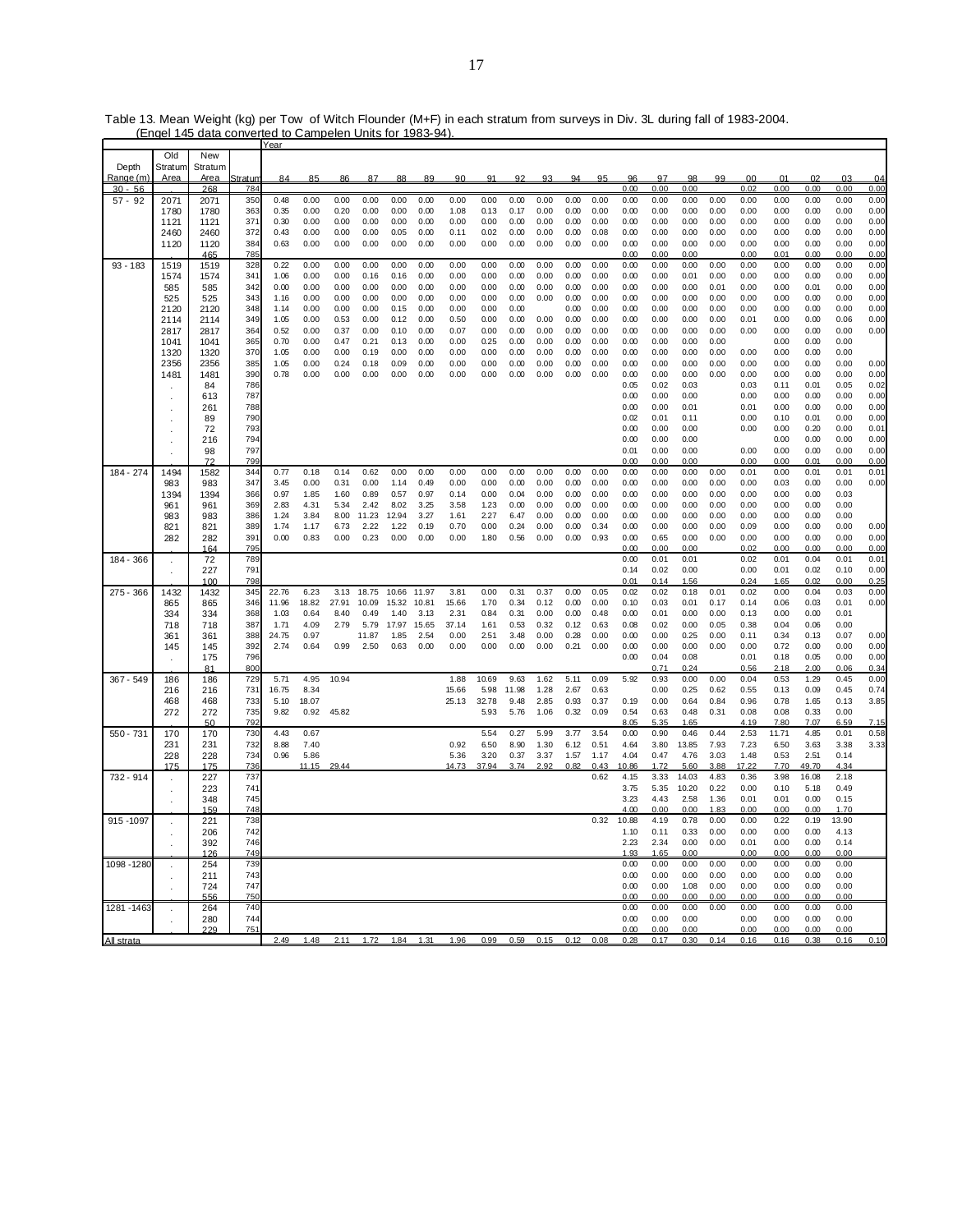Table 14. Estimates of biomass (tons) of witch flounder from Canadian Table 15. Mean weights (kg) of witch flounder per tow from fall surveys in Div. 2J, 3K and 3L during 1977-2004. Canadian fall surveys in Div. 2J, 3K and 3L during .

|             | div  |       |       |       | div         |      |       |      |       |
|-------------|------|-------|-------|-------|-------------|------|-------|------|-------|
| year        | 2J   | 3K    | 3L    | Total | year        | 2J   | 3K    | 3L   | 2J3KL |
| 1977        | 5123 |       |       |       | 1977        | 1.56 | 4.38  |      |       |
| 1978        | 1302 | 30353 |       |       | 1978        | 0.39 | 7.08  |      |       |
| 1979        | 2218 | 49789 |       |       | 1979        | 0.72 | 12.33 |      |       |
| <b>1980</b> | 3494 | 44962 |       |       | <b>1980</b> | 1.11 | 11.48 |      |       |
| 1981        | 2581 | 43406 |       |       | 1981        | 0.80 | 11.09 |      |       |
| 1982        | 4909 | 32429 |       |       | 1982        | 1.52 | 8.44  |      |       |
| 1983        | 3693 | 49251 |       |       | 1983        | 1.13 | 13.30 |      |       |
| 1984        | 2903 | 49038 | 13210 | 65151 | 1984        | 0.93 | 11.63 | 2.49 | 5.15  |
| 1985        | 3030 | 35694 | 7881  | 46605 | 1985        | 0.93 | 8.24  | 1.48 | 3.61  |
| 1986        | 5920 | 21359 | 10743 | 38022 | 1986        | 1.82 | 5.35  | 2.11 | 3.08  |
| 1987        | 2063 | 21746 | 8679  | 32488 | 1987        | 0.63 | 5.08  | 1.72 | 2.58  |
| 1988        | 1571 | 18110 | 9294  | 28975 | 1988        | 0.49 | 4.50  | 1.84 | 2.36  |
| 1989        | 2653 | 8976  | 6606  | 18234 | 1989        | 0.83 | 2.23  | 1.31 | 1.48  |
| 1990        | 3672 | 17088 | 10341 | 31101 | 1990        | 1.13 | 3.94  | 1.96 | 2.42  |
| 1991        | 2669 | 4272  | 5274  | 12215 | 1991        | 0.82 | 0.99  | 0.99 | 0.95  |
| 1992        | 1102 | 1863  | 3131  | 6095  | 1992        | 0.34 | 0.43  | 0.59 | 0.47  |
| 1993        | 627  | 1327  | 778   | 2733  | 1993        | 0.20 | 0.30  | 0.15 | 0.22  |
| 1994        | 462  | 846   | 663   | 1971  | 1994        | 0.14 | 0.20  | 0.12 | 0.15  |
| 1995        | 263  | 435   | 418   | 1117  | 1995        | 0.09 | 0.09  | 0.08 | 0.09  |
| 1996        | 370  | 855   | 1806  | 3031  | 1996        | 0.11 | 0.17  | 0.28 | 0.20  |
| 1997        | 465  | 1116  | 1095  | 2676  | 1997        | 0.13 | 0.22  | 0.17 | 0.18  |
| 1998        | 649  | 1255  | 1906  | 3810  | 1998        | 0.19 | 0.25  | 0.30 | 0.25  |
| 1999        | 752  | 881   | 826   | 2460  | 1999        | 0.22 | 0.19  | 0.14 | 0.18  |
| 2000        | 498  | 1200  | 968   | 2667  | 2000        | 0.14 | 0.25  | 0.16 | 0.18  |
| 2001        | 209  | 1427  | 1042  | 2678  | 2001        | 0.06 | 0.28  | 0.16 | 0.18  |
| 2002        | 404  | 471   | 2428  | 3303  | 2002        | 0.12 | 0.09  | 0.38 | 0.22  |
| 2003        | 178  | 651   | 1010  | 1839  | 2003        | 0.05 | 0.13  | 0.16 | 0.18  |
| 2004        | 476  | 2641  | 451   | 3568  | 2004        | 0.14 | 0.52  | 0.10 | 0.27  |

Table 16. Estimates of abundance (000s) of witch flounder from Canadian Table 17. Mean numbers of witch flounder per tow from fall surveys in Div. 2J, 3K and 3L during 1977-2004. Canadian fall surveys in Div. 2J, 3K and 3L during .

|      | ldiv |       |       |        |      | div  |       |      |       |
|------|------|-------|-------|--------|------|------|-------|------|-------|
| year | 2J   | 3K    | 3L    | Total  | year | 2J   | 3K    | 3L   | 2J3KL |
| 1977 | 7106 |       |       |        | 1977 | 2.16 | 10.35 |      |       |
| 1978 | 1962 | 59729 |       |        | 1978 | 0.59 | 13.93 |      |       |
| 1979 | 3016 | 84955 |       |        | 1979 | 0.97 | 21.04 |      |       |
| 1980 | 4503 | 72872 |       |        | 1980 | 1.42 | 18.61 |      |       |
| 1981 | 3190 | 70058 |       |        | 1981 | 0.99 | 17.89 |      |       |
| 1982 | 6486 | 52146 |       |        | 1982 | 2.01 | 13.58 |      |       |
| 1983 | 4963 | 75267 |       |        | 1983 | 1.52 | 20.32 |      |       |
| 1984 | 3840 | 79553 | 17914 | 101307 | 1984 | 1.23 | 18.87 | 3.38 | 8.01  |
| 1985 | 4089 | 70384 | 10401 | 84874  | 1985 | 1.26 | 16.24 | 1.95 | 6.57  |
| 1986 | 9432 | 40917 | 12839 | 63188  | 1986 | 2.90 | 10.24 | 2.52 | 5.12  |
| 1987 | 3337 | 37279 | 10500 | 51117  | 1987 | 1.03 | 8.71  | 2.08 | 4.06  |
| 1988 | 2746 | 35486 | 11269 | 49501  | 1988 | 0.86 | 8.82  | 2.23 | 4.03  |
| 1989 | 5377 | 22734 | 8002  | 36114  | 1989 | 1.67 | 5.65  | 1.58 | 2.94  |
| 1990 | 8110 | 29338 | 14453 | 51901  | 1990 | 2.49 | 6.77  | 2.74 | 4.04  |
| 1991 | 6941 | 10045 | 7428  | 24414  | 1991 | 2.13 | 2.32  | 1.39 | 1.89  |
| 1992 | 2463 | 6377  | 4748  | 13588  | 1992 | 0.76 | 1.47  | 0.89 | 1.05  |
| 1993 | 2588 | 8918  | 1572  | 13078  | 1993 | 0.82 | 2.03  | 0.31 | 1.04  |
| 1994 | 2369 | 4815  | 1428  | 8612   | 1994 | 0.72 | 1.12  | 0.27 | 0.67  |
| 1995 | 1808 | 3546  | 1004  | 6358   | 1995 | 0.65 | 0.77  | 0.19 | 0.50  |
| 1996 | 1724 | 5081  | 5297  | 12102  | 1996 | 0.50 | 1.00  | 0.83 | 0.81  |
| 1997 | 1890 | 5716  | 4383  | 11989  | 1997 | 0.54 | 1.12  | 0.69 | 0.80  |
| 1998 | 2505 | 7955  | 6755  | 17214  | 1998 | 0.72 | 1.56  | 1.06 | 1.15  |
| 1999 | 2548 | 5441  | 2655  | 10644  | 1999 | 0.74 | 1.17  | 0.45 | 0.76  |
| 2000 | 1964 | 7952  | 5361  | 15276  | 2000 | 0.57 | 1.64  | 0.86 | 1.05  |
| 2001 | 1096 | 7220  | 7316  | 15631  | 2001 | 0.32 | 1.42  | 1.15 | 1.05  |
| 2002 | 1497 | 3752  | 10776 | 16025  | 2002 | 0.43 | 0.74  | 1.69 | 1.07  |
| 2003 | 715  | 3659  | 6090  | 10464  | 2003 | 0.21 | 0.72  | 0.96 | 1.27  |
| 2004 | 1870 | 10424 | 3990  | 16284  | 2004 | 0.54 | 2.05  | 0.84 | 1.22  |

1977-2004.

| <u> 1911 - </u> | <u>-2004.</u><br>div |       |      |       |
|-----------------|----------------------|-------|------|-------|
| year            | 2J                   | 3K    | 3L   | 2J3KL |
| 1977            | 1.56                 | 4.38  |      |       |
| 1978            | 0.39                 | 7.08  |      |       |
| 1979            | 0.72                 | 12.33 |      |       |
| 1980            | 1.11                 | 11.48 |      |       |
| 1981            | 0.80                 | 11.09 |      |       |
| 1982            | 1.52                 | 8.44  |      |       |
| 1983            | 1.13                 | 13.30 |      |       |
| 1984            | 0.93                 | 11.63 | 2.49 | 5.15  |
| 1985            | 0.93                 | 8.24  | 1.48 | 3.61  |
| 1986            | 1.82                 | 5.35  | 2.11 | 3.08  |
| 1987            | 0.63                 | 5.08  | 1.72 | 2.58  |
| 1988            | 0.49                 | 4.50  | 1.84 | 2.36  |
| 1989            | 0.83                 | 2.23  | 1.31 | 1.48  |
| 1990            | 1.13                 | 3.94  | 1.96 | 2.42  |
| 1991            | 0.82                 | 0.99  | 0.99 | 0.95  |
| 1992            | 0.34                 | 0.43  | 0.59 | 0.47  |
| 1993            | 0.20                 | 0.30  | 0.15 | 0.22  |
| 1994            | 0.14                 | 0.20  | 0.12 | 0.15  |
| 1995            | 0.09                 | 0.09  | 0.08 | 0.09  |
| 1996            | 0.11                 | 0.17  | 0.28 | 0.20  |
| 1997            | 0.13                 | 0.22  | 0.17 | 0.18  |
| 1998            | 0.19                 | 0.25  | 0.30 | 0.25  |
| 1999            | 0.22                 | 0.19  | 0.14 | 0.18  |
| 2000            | 0.14                 | 0.25  | 0.16 | 0.18  |
| 2001            | 0.06                 | 0.28  | 0.16 | 0.18  |
| 2002            | 0.12                 | 0.09  | 0.38 | 0.22  |
| 2003            | 0.05                 | 0.13  | 0.16 | 0.18  |
| 2004            | 0.14                 | 0.52  | 0.10 | 0.27  |

17. Mean nambers of with hounder per low home<br>Canadian fall surveys in Div. 2J, 3K and 3L during<br>1977-2004.

|      |      |       |              |        |      | $1.311 - 200 + .$ |      |       |                         |       |
|------|------|-------|--------------|--------|------|-------------------|------|-------|-------------------------|-------|
|      | div  |       |              |        |      |                   | div  |       |                         |       |
|      | 2J   | 3K    | 3L           | Total  | year |                   | 2J   | 3K    | 3L                      | 2J3KL |
| 1977 | 7106 |       |              |        |      | 1977              | 2.16 | 10.35 |                         |       |
| 1978 | 1962 | 59729 |              |        |      | 1978              | 0.59 | 13.93 |                         |       |
| 1979 | 3016 | 84955 |              |        |      | 1979              | 0.97 | 21.04 |                         |       |
| 1980 | 4503 | 72872 |              |        |      | 1980              | 1.42 | 18.61 |                         |       |
| 1981 | 3190 | 70058 |              |        |      | 1981              | 0.99 | 17.89 |                         |       |
| 1982 | 6486 | 52146 |              |        |      | 1982              | 2.01 | 13.58 |                         |       |
| 1983 | 4963 | 75267 |              |        |      | 1983              | 1.52 | 20.32 |                         |       |
| 1984 | 3840 | 79553 | 17914        | 101307 |      | 1984              | 1.23 | 18.87 | 3.38                    | 8.01  |
| 1985 | 4089 | 70384 | 10401        | 84874  |      | 1985              | 1.26 | 16.24 | 1.95                    | 6.57  |
| 1986 | 9432 | 40917 | 12839        | 63188  |      | 1986              | 2.90 | 10.24 | 2.52                    | 5.12  |
| 1987 | 3337 | 37279 | 10500        | 51117  |      | 1987              | 1.03 | 8.71  | 2.08                    | 4.06  |
| 1988 | 2746 | 35486 | 11269        | 49501  |      | 1988              | 0.86 | 8.82  | 2.23                    | 4.03  |
| 1989 | 5377 | 22734 | 8002         | 36114  |      | 1989              | 1.67 | 5.65  | 1.58                    | 2.94  |
| 1990 | 8110 | 29338 | 14453        | 51901  |      | 1990              | 2.49 | 6.77  | 2.74                    | 4.04  |
| 1991 | 6941 | 10045 | 7428         | 24414  |      | 1991              | 2.13 | 2.32  | 1.39                    | 1.89  |
| 1992 | 2463 | 6377  | 4748         | 13588  |      | 1992              | 0.76 | 1.47  | 0.89                    | 1.05  |
| 1993 | 2588 | 8918  | 1572         | 13078  |      | 1993              | 0.82 | 2.03  | 0.31                    | 1.04  |
| 1994 | 2369 | 4815  | 1428         | 8612   |      | 1994              | 0.72 | 1.12  | 0.27                    | 0.67  |
| 1995 | 1808 | 3546  | 1004         | 6358   |      | 1995              | 0.65 | 0.77  | 0.19                    | 0.50  |
| 1996 | 1724 | 5081  | 5297         | 12102  |      | 1996              | 0.50 | 1.00  | 0.83                    | 0.81  |
| 1997 | 1890 | 5716  | 4383         | 11989  |      | 1997              | 0.54 | 1.12  | 0.69                    | 0.80  |
| 1998 | 2505 | 7955  | 6755         | 17214  |      | 1998              | 0.72 | 1.56  | 1.06                    | 1.15  |
| 1999 | 2548 | 5441  | 2655         | 10644  |      | 1999              | 0.74 | 1.17  | 0.45                    | 0.76  |
| 2000 | 1964 | 7952  | 5361         | 15276  |      | 2000              | 0.57 | 1.64  | 0.86                    | 1.05  |
| 2001 | 1096 | 7220  | 7316         | 15631  |      | 2001              | 0.32 | 1.42  | 1.15                    | 1.05  |
| 2002 | 1497 | 3752  | 10776        | 16025  |      | 2002              | 0.43 | 0.74  | 1.69                    | 1.07  |
| 2003 | 715  | 3659  | 6090         | 10464  |      | 2003              | 0.21 | 0.72  | 0.96                    | 1.27  |
| 2004 | 1870 | 10424 | <b>300UL</b> | 16284  |      | 2004              | 0.54 | 205   | $\bigcap$ $\mathsf{RA}$ | 1.22  |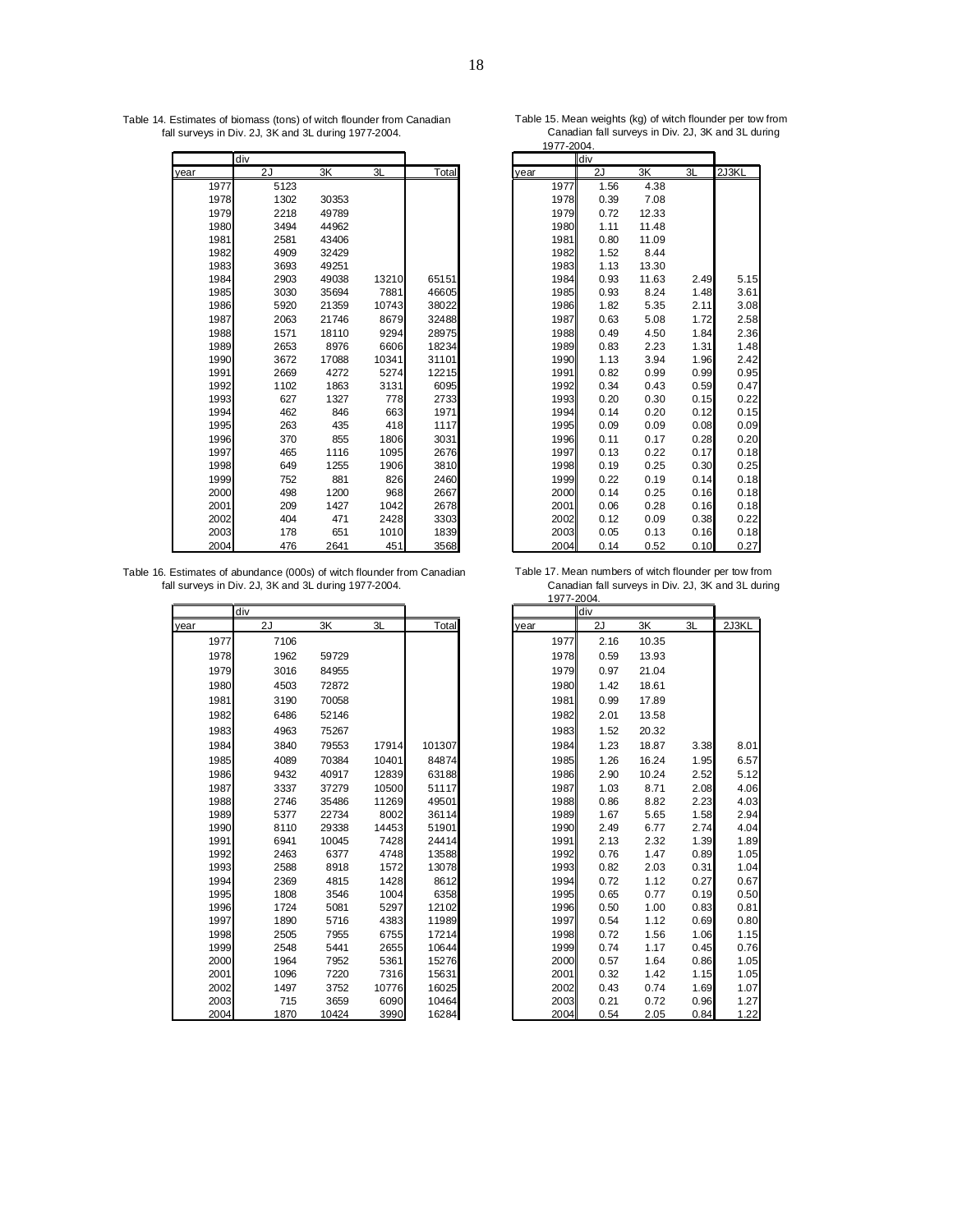





Fig. 2. Weight (kg) per set of witch flounder from Canadian surveys in NAFO Div. 2J, 3K, and 3L during autumn 2003 and 2004.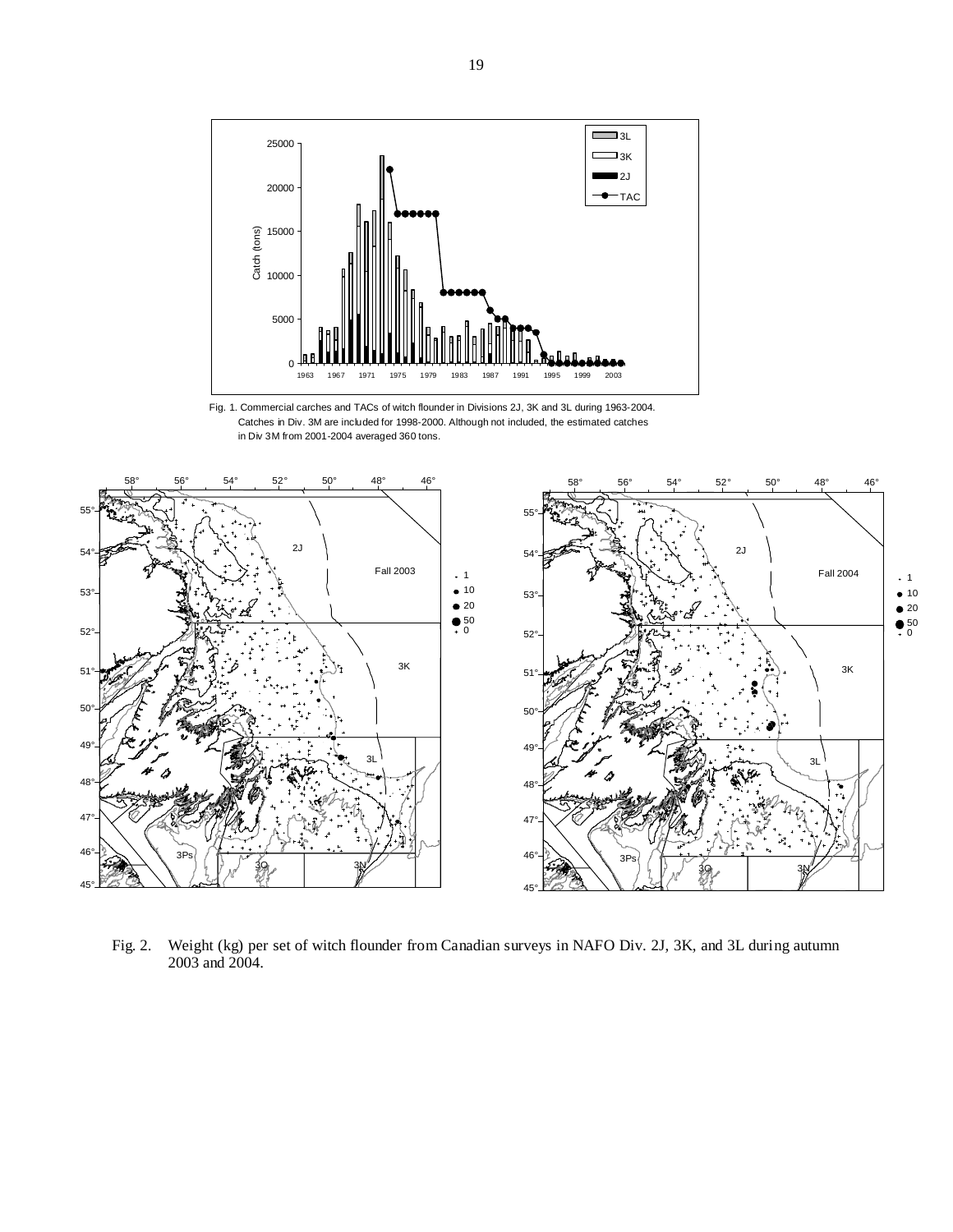**2J**





 

# **3K**





Figure 3a. Biomass (tons) and Abundance (000's) for 2J, 3K and 3L fall surveys. Where lower confidence limit was negative, error bars were omitted (hollow symbol).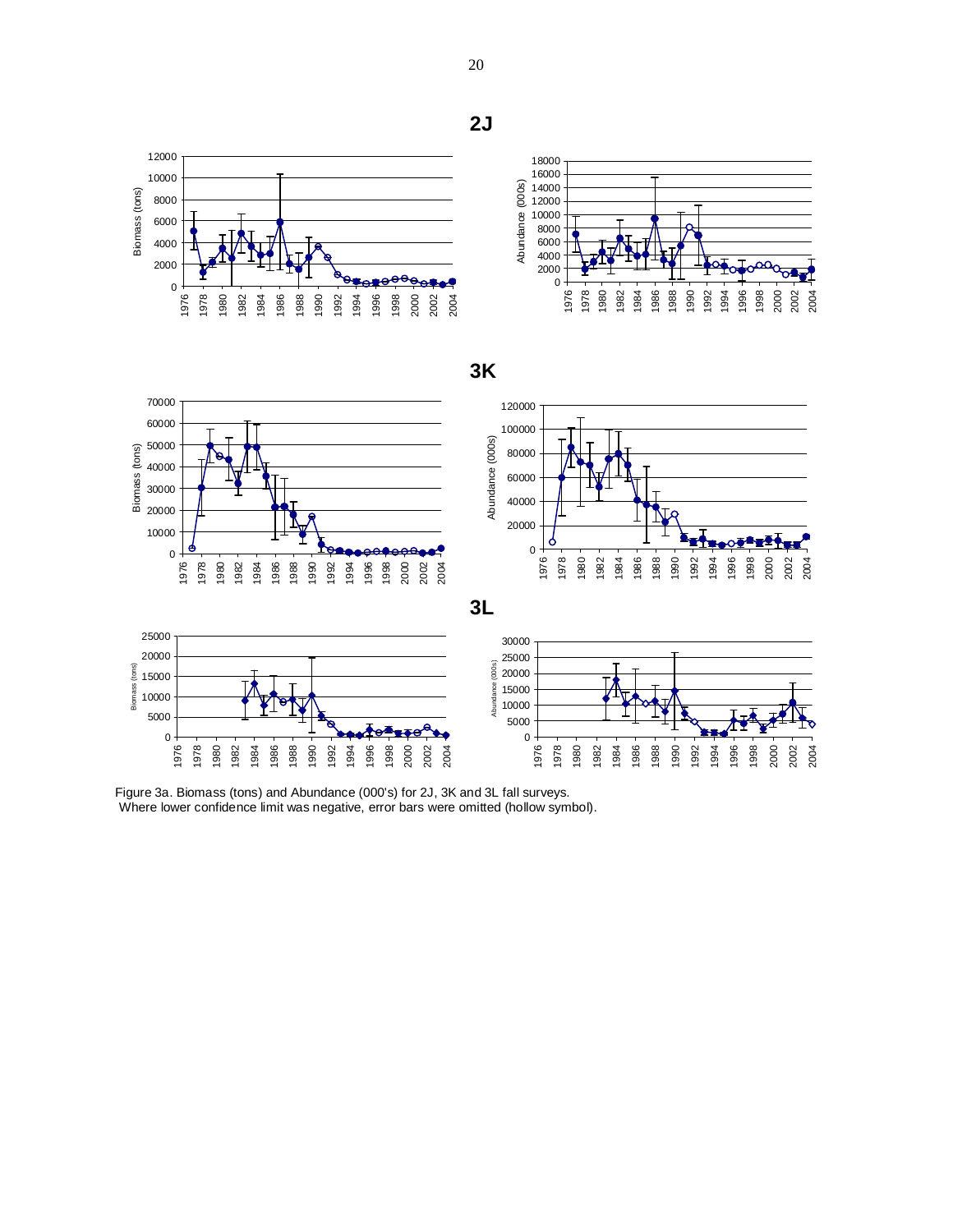

Figure 3b.Mean numbers and weights(kg) per tow for 2J, 3K and 3L fall surveys. Where lower confidence limit was negative, error bars were omitted (hollow symbol).

**2J**